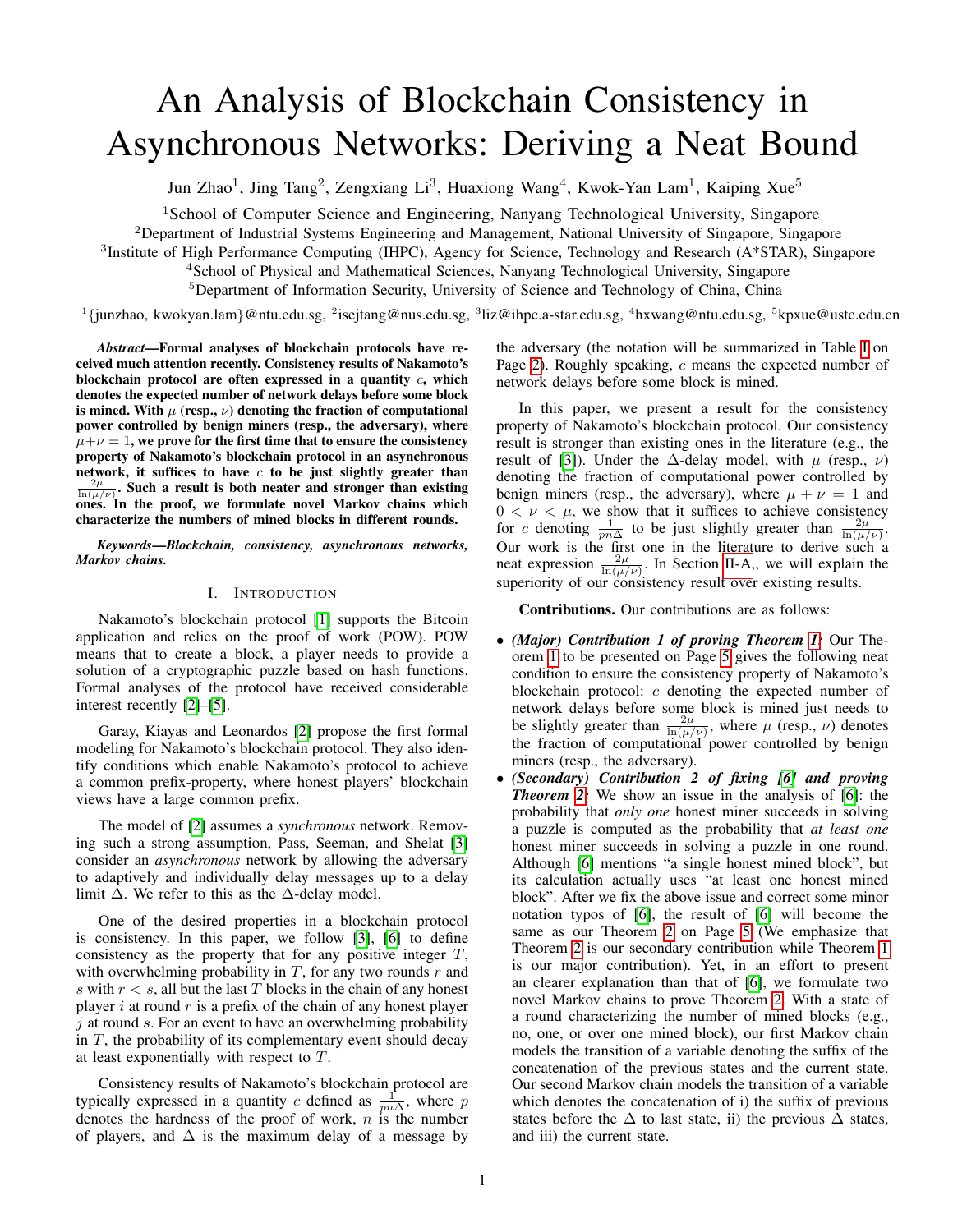|  |  |  |  |  | Table I: Notation and their meanings. |
|--|--|--|--|--|---------------------------------------|
|--|--|--|--|--|---------------------------------------|

<span id="page-1-0"></span>

|                     | <b>Notation Meanings</b>                                                |
|---------------------|-------------------------------------------------------------------------|
| $\,p\,$             | the hardness of the proof of work                                       |
| $\boldsymbol{n}$    | the number of miners (either honest or corrupted),                      |
|                     | each with identical computing power                                     |
| $\Delta$            | the maximum delay of a message by the adversary                         |
| $\mathfrak{c}$      | $c := \frac{1}{pn\Delta}$ . Roughly speaking, c means the expected      |
|                     | number of $\Delta$ -delays before some block is mined.                  |
| $\mu$               | the fraction of computational power controlled by                       |
|                     | benign miners (i.e., the fraction of benign miners)                     |
| $\boldsymbol{\nu}$  | the fraction of computational power controlled by                       |
|                     | the adversary (i.e., the fraction of corrupted miners)                  |
| $\alpha$            | $\alpha$ denotes the probability that <i>at least one</i> honest miner  |
|                     | succeeds in solving a puzzle in one round.                              |
|                     | $\alpha = 1 - (1 - p)^{\mu n}$ .                                        |
| $\overline{\alpha}$ | $\overline{\alpha}$ denotes the probability that <i>no</i> honest miner |
|                     | succeeds in solving a puzzle in one round.                              |
|                     | $\overline{\alpha} = (1-p)^{\mu n}.$                                    |
| $\alpha_1$          | $\alpha_1$ denotes the probability that only one honest                 |
|                     | miner succeeds in solving a puzzle in one round.                        |
|                     | $\alpha_1 = p\mu n \times (1-p)^{\mu n-1}.$                             |
| ß                   | $\beta$ denotes the expected number of blocks mined                     |
|                     | in each round by the adversary controlling                              |
|                     | $\nu$ fraction of computational power.                                  |
|                     | $\beta := p\nu n.$                                                      |
|                     |                                                                         |

Organization of this paper. In Section [II,](#page-1-2) we survey related studies. Section [III](#page-2-0) explains the model for Nakamoto's blockchain protocol. Section [IV](#page-3-0) presents our results for the consistency property of Nakamoto's blockchain protocol. In Sections [V](#page-5-0) and [VI,](#page-7-0) we discuss the proofs of Theorems [1](#page-4-0) and [2,](#page-4-1) respectively. We conclude the paper in Section [VII.](#page-10-5) Additional proof details are given in the Appendices of the online full version [\[7\]](#page-10-6).

<span id="page-1-2"></span>Notation. Table [I](#page-1-0) lists the notation and their meanings.

#### II. RELATED WORK

This section is organized as follows. In Section [II-A,](#page-1-1) we elaborate the comparison between our results and related ones, where Figure [1](#page-1-3) is plotted. Section [II-B](#page-2-1) presents additional related studies.

#### <span id="page-1-1"></span>*A. Comparing our results and related ones*

We compare our consistency results with [\[3\]](#page-10-3), [\[6\]](#page-10-4) and use Figure [1](#page-1-3) to illustrate the comparison. Our Figure [1](#page-1-3) adopts  $n = 10^5$  and  $\Delta = 10^{13}$  from Figure 1 of [\[3\]](#page-10-3). In Figure [1,](#page-1-3) all lines except the magenta line illustrate conditions used in different results to ensure the consistency property of Nakamoto's blockchain protocol. In particular, these red, brown, green, and blue lines plot the allowed maximum (or the limit superior) value for the fraction  $\nu$  of computational power controlled by the adversary with respect to  $c$ , the expected number of network delays before some block is mined, in order to not break consistency according to the respective results. More details are as follows.

<span id="page-1-3"></span>

Fig. 1: A comparison of our consistency result with consistency of [\[6\]](#page-10-4) by Kiffer, Rajaraman, and Shelat in ACM CCS 2018 - as well as consistency and attack of [\[3\]](#page-10-3) by Pass, Seeman, and Shelat (PSS) in Eurocrypt 2017. We adopt  $n = 10^5$  and  $\Delta =$  $10^{13}$  from Figure 1 of [\[3\]](#page-10-3). c denoting  $\frac{1}{pn\Delta}$  roughly means the expected number of network delays before some block is mined. See Table [I](#page-1-0) on the left-hand column for the meanings of the notation.

The red, brown, and green lines almost overlap in Figure [1.](#page-1-3) Hence, in the lower right corner of Figure [1,](#page-1-3) we also zoom some parts to show the (negligible) separation between the lines. The red line shows a neat condition on  $c$  to ensure consistency:  $c > \frac{2\mu}{\ln(\mu/\nu)}$ , given by our Theorem [1](#page-4-0) (our main contribution) to be presented on Page [5.](#page-4-0) The brown line is from Theorem [2](#page-4-1) (our secondary contribution) on Page [5.](#page-4-1) The green line shows Claim [1](#page-5-1) on Page [5,](#page-4-1) which is Theorem 4.4 on Page 8 of [\[6\]](#page-10-4) after we correct  $\mu \cdot p$  to  $\alpha$  in many places of [6] and perform some computations presented in Appendix [A](#page-11-0) of the online full version [\[7\]](#page-10-6) (see Table [I](#page-1-0) for the notation's meanings). Yet, [\[6\]](#page-10-4)'s result as well as its induced Claim [1](#page-5-1) has a minor issue that the probability that *only one* honest miner succeeds in solving a puzzle is computed as the probability that *at least one* honest miner succeeds in solving a puzzle in one round, so we fix it to obtain Theorem [2](#page-4-1) (our effort of obtaining Theorem [2](#page-4-1) to fix [\[6\]](#page-10-4) are based on new Markov chains, to present a more detailed explanation than [\[6\]](#page-10-4)). In Claim [1](#page-5-1) originating from [\[6\]](#page-10-4)'s result, Inequality [\(20\)](#page-5-2) as the condition on  $c$  for consistency is quite complex. In our Theorem [2](#page-4-1) fixing  $[6]$ , the condition on c for consistency is also quite complex after the expressions of  $\alpha$  and  $\alpha_1$  are plugged in. In contrast, Theorem [1](#page-4-0) as our main contribution presents the neat condition  $c > \frac{2\mu}{\ln(\mu/\nu)}$  to ensure consistency. Since we obtain Theorem [1](#page-4-0) based on Theorem [2,](#page-4-1) the neat condition of Theorem [1](#page-4-0) is sufficient but not necessary to get the condition of Theorem [2.](#page-4-1) Yet, these two conditions are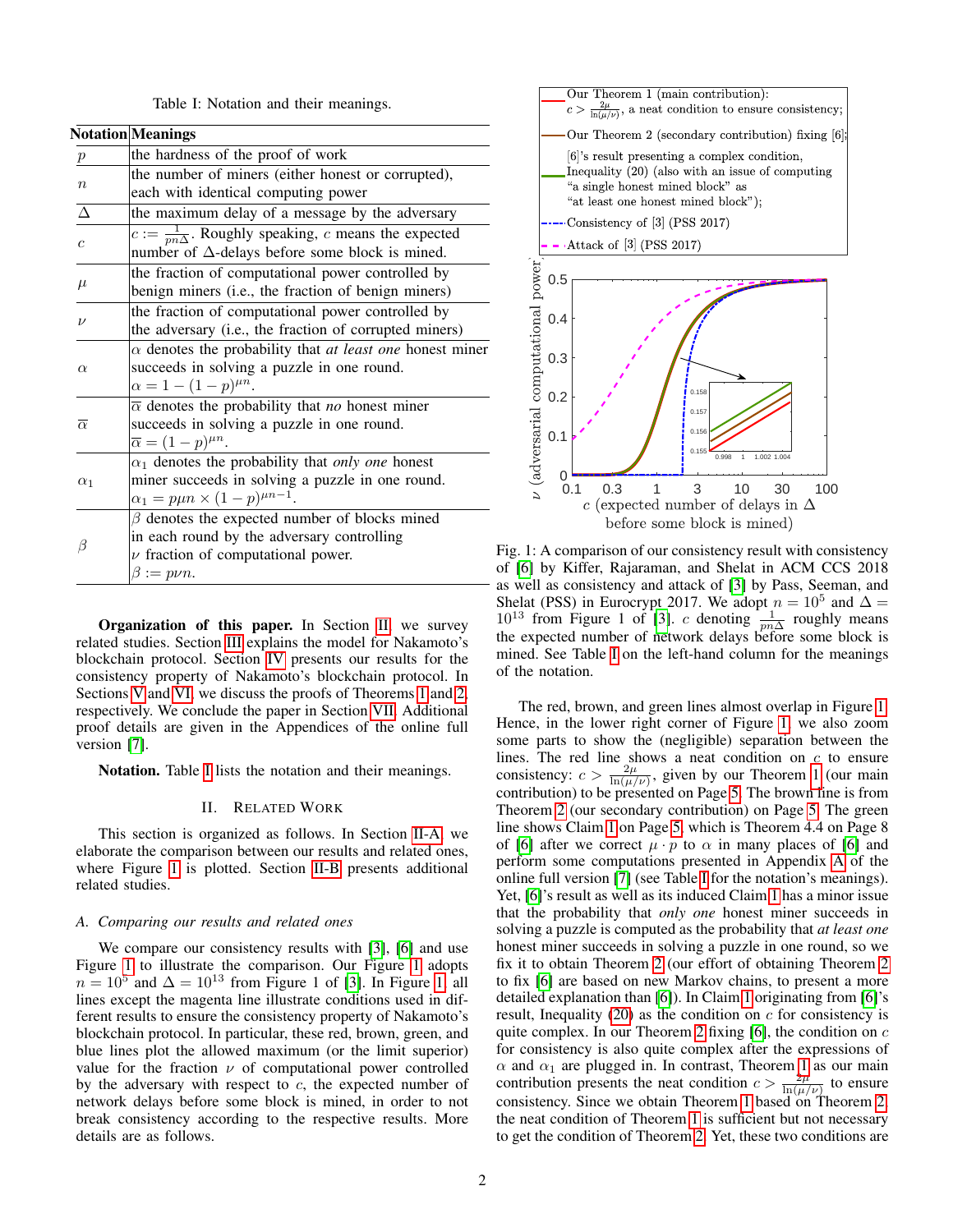almost the same since the red and brown lines almost overlap in Figure [1.](#page-1-3) This shows that we almost do not lose any tightness of the result in the move from Theorem [2](#page-4-1) to Theorem [1](#page-4-0) for seeking a neater condition.

Since the red, brown, and green lines almost overlap in Figure [1,](#page-1-3) we now focus on the red, blue, and magenta lines. As stated, the red line of Figure [1](#page-1-3) shows our consistency result in Theorem [1](#page-4-0) on Page [5.](#page-4-0) From the condition  $c > \frac{2\mu}{\ln(\mu/\nu)}$  $\frac{2(1-\nu)}{\ln \frac{1-\nu}{\nu}}$ , our maximal  $\nu_{\text{max}}$  can be solved numerically given c (strictly speaking,  $\nu_{\text{max}}$  cannot be achieved due to the strict inequality sign). This gives the red line.

The blue line of Figure [1](#page-1-3) is from the consistency analysis of [\[3\]](#page-10-3). The consistency condition of [3] is  $\alpha[1-(2\Delta+2)\alpha] >$ β, where  $\alpha := 1 - (1-p)^{\mu n}$  and  $\beta := \nu np$ . Roughly speaking,  $\alpha \approx \mu np$  and  $2\Delta + 2 \approx 2\Delta$ , so  $\alpha[1 - (2\Delta + 2)\alpha] > \beta$  is approximately  $1 - 2\Delta \mu np > \frac{\nu}{1-\nu}$ , where we note  $\mu = 1 - \nu$ . Then we further obtain  $p < \frac{1-2\nu}{2(1-\nu)^2 \Delta n}$  and hence  $c := \frac{1}{p n \Delta} > 2(1-\nu)^2$ . This implies  $\nu \leq \frac{1}{2} (2-\nu)^2$  where  $\geq 2$ .  $\frac{(1-\nu)^2}{1-2\nu}$ . This implies  $\nu < \frac{1}{2}(2-c+1)$  $\binom{n}{k}$  $\overline{c^2-2c}$ , where  $c > 2$ . The blue line of Figure [1](#page-1-3) shows this.

The magenta line of Figure [1](#page-1-3) illustrates an attack of [\[3\]](#page-10-3) which breaks consistency. Remark 8.5 of [\[3\]](#page-10-3) presents an attack which works when  $\frac{1}{c} > \frac{1}{\nu} - \frac{1}{1-\nu}$ . This inequality means  $\nu >$  $\frac{2c+1-\sqrt{4c^2+1}}{2}$ .

From Figure [1,](#page-1-3) the red line illustrating our consistency result is strictly above the blue line for consistency of [\[3\]](#page-10-3). Hence, our consistency result is much stronger than that of [\[3\]](#page-10-3) in the sense that our result tolerates much more fraction of adversarial computational power. A future direction is to see whether it is possible to reduce the gap between the red line for our consistency result and the magenta line representing an attack on consistency from [\[3\]](#page-10-3).

## <span id="page-2-1"></span>*B. Additional related work*

The essence of blockchain is a consensus protocol to achieve agreement among distributed nodes. The seminal blockchain protocol by Nakamoto [\[1\]](#page-10-0) leads to the popular application of Bitcoin. Bitcoin is a cryptocurrency whose ledger is maintained by the public instead of trusted authorities.

Nakamoto's blockchain protocol is built on the proof of work (POW) [\[1\]](#page-10-0). When a node creates a block, the node should provide a solution of a cryptographic puzzle based on hash functions. Every node maintains its own chain and accepts the longest chain of the ones it receives from the network.

Recently, formal analyses of blockchain protocols have received considerable attention [\[2\]](#page-10-1)–[\[5\]](#page-10-2). Three commonly analyzed properties are consistency, chain growth, and chain quality.

In [\[1\]](#page-10-0), [\[2\]](#page-10-1), *consistency* is defined as the property that with overwhelming probability in  $T$ , at any round, the chains of two honest players can differ only in the last  $T$  blocks. Pass, Seeman, and Shelat [\[3\]](#page-10-3) identify that this definition is not sufficient for consensus, since it does not exclude a protocol which oscillates between different chains. Hence, they require an additional property, referred to as *future self-consistence*: with overwhelming probability in  $T$ , at any two rounds  $r$  and  $s$ , the chains of any honest player at  $r$  and  $s$  differs only in blocks within the last  $T$  blocks. The consistency notion used in [\[6\]](#page-10-4) and our current paper combines the consistency definition of [\[1\]](#page-10-0), [\[2\]](#page-10-1) and future self-consistence of [\[3\]](#page-10-3). Specifically, by consistency, we mean that with overwhelming probability in T, for any two rounds r and s with  $r < s$ , all but the last  $T$  blocks in the chain of any honest player i at round  $r$  is a prefix of the chain of any honest player  $j$  at round  $s$ .

In addition to consistency analyzed by [\[1\]](#page-10-0)–[\[3\]](#page-10-3), [\[6\]](#page-10-4), chain growth and chain quality for Nakamoto's blockchain protocol are also studied in the literature [\[3\]](#page-10-3), [\[4\]](#page-10-7), [\[8\]](#page-10-8)–[\[10\]](#page-10-9). The chain growth is at least  $g$  if with overwhelming probability in  $T$ , the chain of honest players grew by at least  $T$  blocks in the last  $T/q$  rounds. The chain quality is at least q if with overwhelming probability in  $T$ , for any  $T$  consecutive blocks in any chain held by some honest player, the fraction of blocks contributed by honest players is at least  $q$ . In this paper, we analyze only consistency. A future direction is to investigate how to use our proof methods for the analyses of chain growth and chain quality.

After POW, blockchain protocols based on an alternative paradigm called the Proof of Stake (POS) have also been proposed [\[11\]](#page-10-10)–[\[14\]](#page-10-11). POS typically consumes less computation power than POW. The ingenious Algorand protocol [\[15\]](#page-10-12) combines POS and the classical practical Byzantine fault tolerance (PBFT) protocol of [\[16\]](#page-10-13). We refer interested readers to recent surveys [\[17\]](#page-10-14), [\[18\]](#page-10-15) for more details of POW, POS, and other types of blockchain protocols.

# <span id="page-2-0"></span>III. THE MODEL FOR NAKAMOTO'S BLOCKCHAIN PROTOCOL

As in many blockchain studies, we adopt the formalization of Garay, Kiayas and Leonardos [\[2\]](#page-10-1) and Pass, Seeman, and Shelat [\[3\]](#page-10-3) for Nakamoto's blockchain protocol. We will mostly follow the notation of [\[6\]](#page-10-4), which presents a clear explanation of the formalization.

A blockchain is a pair of algorithms  $(\Pi, \text{ext})$ . The stateful algorithm  $\Pi$  maintains a local state variable  $\mathcal C$  and also receives a security parameter  $\kappa$  as an input. The variable C is commonly referred to as the chain, since it contains a set of blocks. A block is an abstract record containing a message. The algorithm  $ext(\kappa, C)$  outputs an ordered sequence of messages.

The execution of a blockchain protocol  $(\Pi, \text{ext})$  is directed by an environment  $Z(1^{\kappa})$ . It activates each of n players as either *honest* or *corrupt*. For simplicity, all n players are assumed to have identical computing power. Each honest player has a current view of the blockchain and aims to build blocks at the end of the chain. Each corrupted player is controlled by an adversary  $A$ . We assume that at any point, A can corrupt an honest party or uncorrupt a corrupted player, but the fraction of corrupted players is at most  $\nu$ . For ease of analysis, we can just consider the worst case where  $A$  controls  $\nu$  fraction of corrupted players at each round.

We consider the network to be asynchronous, and allow the adversary  $A$  to have the following capabilities:

① A can delay and/or reorder all messages up to a delay of  $\Delta$  rounds, but A cannot modify messages sent by honest players.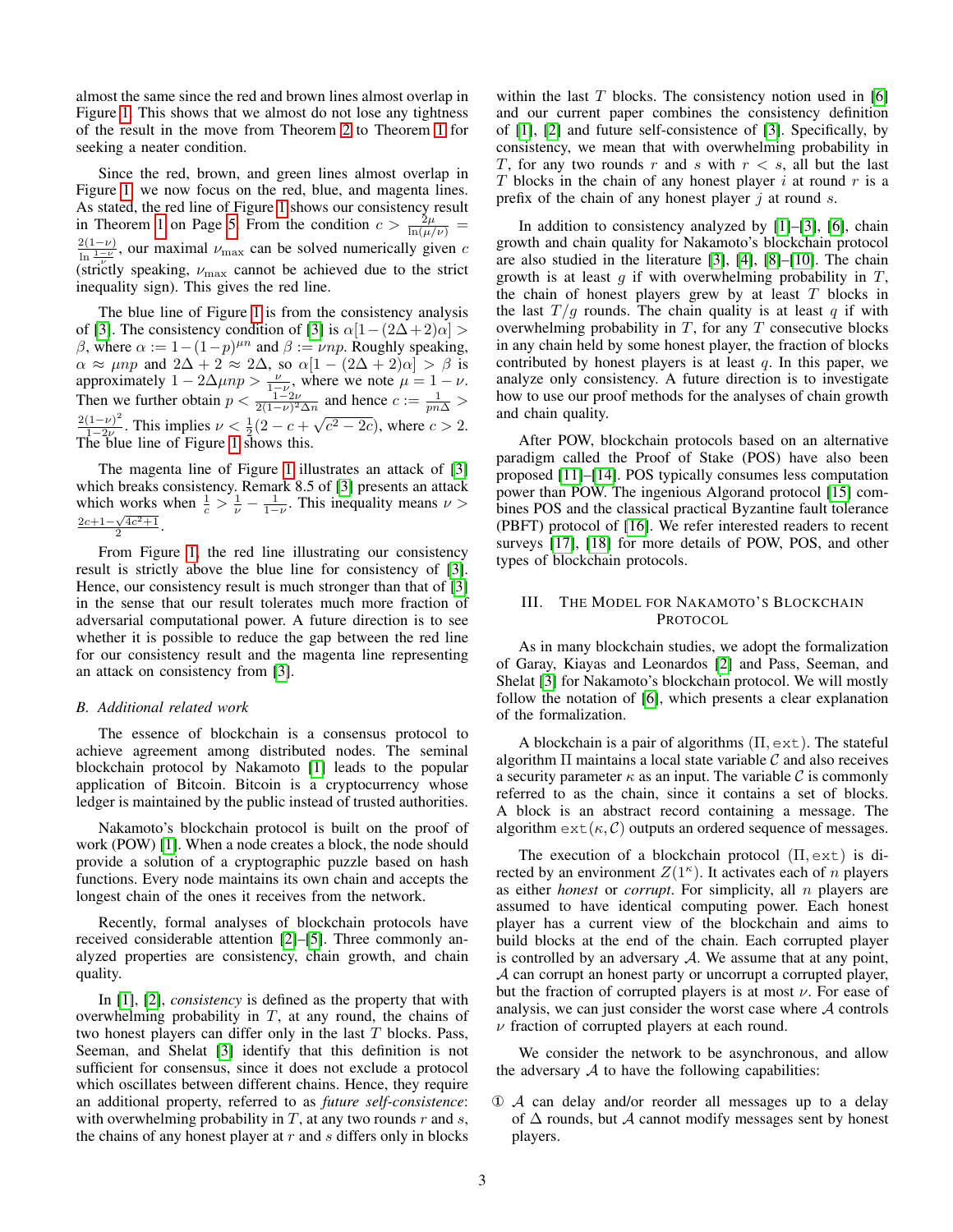② A fully controls all corrupted players; i.e., A reads all their inputs/messages and sets their outputs/messages to be sent.

Strategies taken by the adversary  $A$  can be letting all corrupted players work on the same block or different ones.

All players have access to a random function  $H: \{0,1\}^* \to \{0,1\}^{\kappa}$  through the following two oracles. First,  $H(x)$  simply outputs  $H(x)$ . Second, the verification oracle H.ver $(x, y)$  outputs 1 if and only if  $H(x) = y$  and 0 otherwise. How H and H.ver can be accessed is specified as follows:

- In each round, the players, as well as the adversary  $A$ , make *any* number of queries to H.ver.
- In each round, each honest player can make only a single query H and the queries made by honest players are *parallel* so that even if they manage to mine several blocks, their longest chain can increase by at most 1. In contrast, the adversary A controlling q players can make q *sequential* queries to H.

The above model captures that we account for only the effort of *finding* a solution to a "proof of work", and consider that *checking* the validity of a solution is negligible. A "proof of work" given the block  $h_{-1}$  and message m is to find a string  $\eta$  such that H( $h_{-1}$ ,  $\eta$ ,  $m$ )  $\le D_p$ , where the blockchain protocol sets  $D_p$  such that the probability of finding  $\eta$  to satisfy the above relation is  $p$ . This quantity  $p$  is referred to as the hardness of the proof of work.

Given the above, we now describe an execution of a blockchain protocol. At the beginning, the environment  $Z(1^{\kappa})$ instantiate n players, which have identical computing power. The protocol proceeds in rounds as follows. At each round, each player  $i$  does the following:

- $\bullet$  *i* receives blocks created by other players and includes the blocks in its chain based on the protocol Π;
- $\bullet$  *i* can make at most one query to the oracle  $H$  and creates a block with probability  $p$ ; and
- *i* receives some message from  $Z(1^{\kappa})$  and includes the message in the block that  $i$  tries to publish, where the message contains transactions to be included in the blockchain.

As already noted,  $\nu$  denotes the fraction of corrupted players controlled by the adversary. With  $\mu$  being the fraction of honest players, we have

$$
\mu + \nu = 1. \tag{1}
$$

Throughout the paper, we enforce

$$
0 < \nu < \frac{1}{2} < \mu,\tag{2}
$$

and the trivial condition

$$
n \ge 4. \tag{3}
$$

From Eq. [\(1\)](#page-3-1), Inequality [\(2\)](#page-3-2) simply means the following two conditions:

- i) the fraction of computational power controlled by benign miners is greater than that controlled by the adversary; and
- ii) the adversary controls non-zero fraction of computational power.

With  $n, p, \mu$ , and  $\nu$  introduced above, we now define  $\alpha$ ,  $\overline{\alpha}$ , and  $\alpha_1$ , which will be used in our theorems to be presented in Section [IV.](#page-3-0) All these notation are given in Table [I](#page-1-0) on Page [2.](#page-1-0) The meanings of  $\alpha$ ,  $\overline{\alpha}$ , and  $\alpha_1$  are as follows:

- $\alpha$  : the probability that *at least one* honest miner,
	- succeeds in solving a puzzle in one round, (4)
- $\overline{\alpha}$ : the probability that *no* honest miner, succeeds in solving a puzzle in one round, (5)
- $\alpha_1$ : the probability that *only one* honest miner,

succeeds in solving a puzzle in one round. (6) Next, we derive the expressions of  $\alpha$ ,  $\overline{\alpha}$ , and  $\alpha_1$ . Since each honest node mines a block independently with probability  $p$ in a round,  $X$  denoting the number of blocks mined by the  $\mu$ n honest nodes in each round follows binom $(\mu n, p)$ , which denotes a binomial distribution with  $\mu n$  being the number of trials and  $p$  being the success probability for each trial. Hence, we have

$$
\alpha = \mathbb{P}[X > 0] = 1 - (1 - p)^{\mu n},\tag{7}
$$

$$
\overline{\alpha} = \mathbb{P}[X = 0] = 1 - \alpha = (1 - p)^{\mu n}, \tag{8}
$$

$$
\alpha_1 = \mathbb{P}[X = 1] = p\mu n \times (1 - p)^{\mu n - 1}.
$$
 (9)

Let  $\beta$  be the expected number of blocks mined in each round by the adversary controlling  $\nu n$  miners. Then it holds that

<span id="page-3-6"></span><span id="page-3-5"></span><span id="page-3-4"></span>
$$
\beta = p\nu n. \tag{10}
$$

# <span id="page-3-0"></span>IV. OUR RESULTS FOR THE CONSISTENCY PROPERTY OF NAKAMOTO'S BLOCKCHAIN PROTOCOL

Our results for the consistency property of Nakamoto's blockchain protocol are presented as Theorems [1](#page-4-0) and [2](#page-4-1) below.

From [\[3\]](#page-10-3), [\[6\]](#page-10-4), blockchain consistency is defined as follows.

<span id="page-3-3"></span>Definition 1 (Blockchain consistency). *Nakamoto's blockchain protocol satisfies consistency if for any positive integer* T, with at least  $1 - O(1) \cdot \exp(-\Omega(T))$  *probability, for any two rounds* r *and* s with  $r < s$ , all but the last T *blocks in the chain of any honest player* i *at round* r *is a prefix of the chain of any honest player* j *at round* s*.*

The asymptotic notation in this paper such as  $O(\cdot)$ and  $\Omega(\cdot)$  is standard<sup>[1](#page-0-0)</sup>; see Footnote [1.](#page-3-3) The term<sup>[2](#page-0-0)</sup>  $O(1) \cdot \exp(-\Omega(T))$  above decays at least exponentially with respect to  $T$ . Intuitively, the above consistency notion implies that there is at least  $1 - O(1) \cdot \exp(-\Omega(T))$  probability for the event that honest players agree on the current chain, except for T "unconfirmed" blocks at the end of the chain.

<span id="page-3-1"></span>Based on Definition [1,](#page-3-3) Lemma [1](#page-3-3) below presents a sufficient condition for consistency which we will use to prove our theorems.

<span id="page-3-2"></span>Lemma 1 (Blockchain consistency). *Nakamoto's blockchain protocol satisfies consistency if for any positive integer* T*, in a* window of T *slots, there is at least*  $1 - O(1) \cdot \exp(-\Omega(T))$ *probability for the event that the number of convergence*

<sup>2</sup>Actually  $1 - O(1) \cdot \exp(-\Omega(T))$  can be simplified as  $1 - \exp(-\Omega(T))$ since  $O(1) \cdot \exp(-\Omega(T)) = \exp(\ln O(1) - \Omega(T))$  and  $\ln O(1) - \Omega(T)$ can also be written  $-\Omega(T)$ .

<sup>&</sup>lt;sup>1</sup>Given two positive sequences  $f_T$  and  $g_T$  indexed by T, we have

<sup>•</sup>  $f_T = O(q_T)$  means that there exist positive constants  $c_1$  and  $T_1$  such that  $f_T \leq c_1 g_T$  for all  $t \geq T_1$ .

<sup>•</sup>  $f_T = \Omega(q_T)$  means that there exist positive constants  $c_2$  and  $T_2$  such that  $f_T \ge c_2 g_T$  for all  $t \ge T_2$ .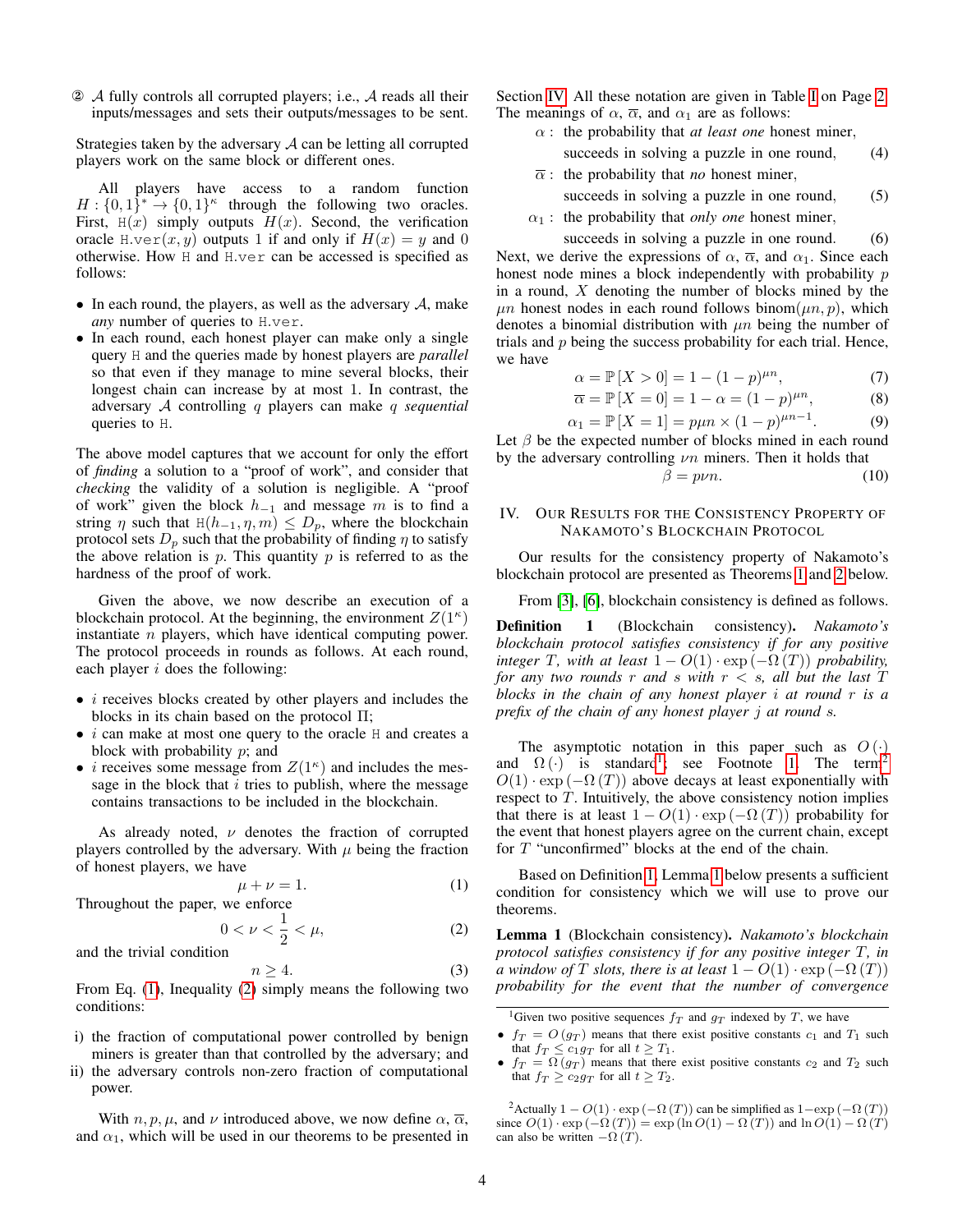*opportunities is greater than the number of blocks mined by the adversary, where a convergence opportunity is an event which results in all honest players to agree on a single longest chain.*

Our main contribution on the consistency of Nakamoto's blockchain protocol is given as Theorem [1](#page-4-0) below.

<span id="page-4-0"></span>Theorem 1. *Nakamoto's blockchain protocol satisfies consistency when there exist constants*  $\epsilon_1$  *and*  $\epsilon_2$  *satisfying*  $0 < \epsilon_1 < 1$  and  $\epsilon_2 > 0$  such that c denoting  $\frac{1}{pn\Delta}$  satisfies

$$
c \ge \max \left\{ \left( \frac{2\mu}{\ln \frac{\mu}{\nu}} + \frac{1}{\Delta} \right) \frac{1 + \epsilon_2}{1 - \epsilon_1}, \frac{(\ln \frac{\mu}{\nu} + 1)\mu}{\epsilon_1 \Delta \ln \frac{\mu}{\nu}} \right\}. \tag{11}
$$

*To better understand Inequality [\(11\)](#page-4-2), we present the following result, which we will use in Remark [1](#page-4-3) to show that Inequality* [\(11\)](#page-4-2) *specifies c to be just slightly greater than*  $\frac{2\mu}{\ln(\mu/\nu)}$ .

*If there exist positive constants*  $\delta_1$  *and*  $\delta_2$  *satisfying*  $\delta_1 + \delta_2 < 1$  *such that* 

$$
\frac{1}{1+\exp(\Delta^{\delta_1})} \le \nu \le \frac{1}{1+\exp\left(\frac{1}{\Delta^{\delta_2}-1}\right)},\tag{12}
$$

we can write Inequality 
$$
(11)
$$
 as

$$
c \ge \frac{2\mu}{\ln(\mu/\nu)} \cdot (1 + \epsilon_2) \cdot \frac{1 + \Delta^{\delta_1 - 1}}{1 - \Delta^{\delta_1 + \delta_2 - 1}}.
$$
 (13)

*In Remark [1,](#page-4-3) we will explain that under Inequality [\(12\)](#page-4-4), the condition on* c *as Inequality [\(13\)](#page-4-5) enforces*

c to be just slightly greater than 
$$
\frac{2\mu}{\ln(\mu/\nu)}
$$
.

<span id="page-4-3"></span>Remark 1. *We now explain that Inequality [\(13\)](#page-4-5) enforces c to be just slightly greater than*  $\frac{2\mu}{\ln(\mu/\nu)}$  *for v satisfying Inequality [\(12\)](#page-4-4), which will be shown to cover almost all*  $\nu \in (0, \frac{1}{2})$ . Here we consider  $\Delta = 10^{13}$  which is used in Figure *1 of Pass* et al. *[\[3\]](#page-10-3), a seminal work on the consistency property of Nakamoto's blockchain protocol, but our discussions readily apply to other values of*  $\Delta$ *. We consider two sets of*  $\delta_1$  *and*  $\delta_2$ *values which cover slightly different ranges of* ν*.*

• *For*  $\Delta = 10^{13}$  *of* [\[3\]](#page-10-3), we let  $\delta_1 = \frac{1}{6}$  and  $\delta_2 = \frac{1}{2}$  so that *Inequalities [\(12\)](#page-4-4) and [\(13\)](#page-4-5) become*

$$
10^{-63} \le \nu \le 0.5 - 10^{-7},\tag{14}
$$

*and*

$$
c \ge \frac{2\mu}{\ln(\mu/\nu)} \cdot (1 + \epsilon_2) \cdot (1 + 5 \times 10^{-5}) \,. \tag{15}
$$

*Inequalities [\(14\)](#page-4-6) and [\(15\)](#page-4-7) mean that* c *just needs to be slightly greater than*  $\frac{2\mu'}{\ln(\mu/\nu)}$  *for*  $10^{-63} \le \nu \le 0.5 - 10^{-7}$ *, since the positive constant*  $\epsilon_2$  *in Inequality [\(15\)](#page-4-7) can be arbitrarily small.*

• *Inequality* [\(14\)](#page-4-6) *in the above case considers*  $10^{-63} \leq \nu \leq$ 0.5 − 10<sup>−</sup><sup>7</sup> *. Below we increase the upper bound for* ν *from* 0.5−10<sup>−</sup><sup>7</sup> *in Inequality [\(14\)](#page-4-6) to* 0.5−10<sup>−</sup><sup>9</sup> *in Inequality [\(16\)](#page-4-8)* by increasing  $\delta_2$  *from*  $\frac{1}{2}$  above to  $\frac{2}{3}$  here. After increasing  $\delta_2$ , *to ensure that the term*  $\frac{1+\Delta^{\delta_1-1}}{1-\Delta^{\delta_1+\delta_2-1}}$  *in Inequality* [\(13\)](#page-4-5) *is still just slightly greater than*  $1$ , we slightly decrease  $\delta_1$  from  $\frac{1}{6}$  above to  $\frac{1}{8}$  here, which increases the lower bound for  $\nu$ *from* 10<sup>−</sup><sup>63</sup> *in Inequality [\(14\)](#page-4-6) to* 10<sup>−</sup><sup>18</sup> *in Inequality [\(16\)](#page-4-8). Specifically, for*  $\Delta = 10^{13}$  *of* [\[3\]](#page-10-3)*, we let*  $\delta_1 = \frac{1}{8}$  *and*  $\delta_2 = \frac{2}{3}$ *so that Inequalities [\(12\)](#page-4-4) and [\(13\)](#page-4-5) become*  $10^{-18} \leq \nu \leq 0.5 - 10^{-9}$  $(16)$ 

*and*

$$
c \ge \frac{2\mu}{\ln(\mu/\nu)} \cdot (1 + \epsilon_2) \cdot (1 + 2 \times 10^{-3}) \,. \tag{17}
$$

*Inequalities [\(16\)](#page-4-8) and [\(17\)](#page-4-9) mean that* c *just needs to be slightly greater than*  $\frac{2\mu}{\ln(\mu/\nu)}$  *for*  $10^{-18} \le \nu \le 0.5 - 10^{-9}$ *, since the positive constant*  $\epsilon_2$  *in Inequality [\(15\)](#page-4-7) can be arbitrarily small.*

*The proof of Theorem [1](#page-4-0) will be explained in Section [V.](#page-5-0) Below, we discuss the novelty of Theorem [1.](#page-4-0)*

<span id="page-4-2"></span>*Novelty of our Theorem [1.](#page-4-0) The analysis and results of our Theorem [1](#page-4-0) are both novel. Moreover, with Inequality [\(14\)](#page-4-6) considering*  $10^{-63} \le \nu \le 0.5 - 10^{-7}$  *and Inequality* [\(16\)](#page-4-8)  $considering$   $10^{-18} \le \nu \le 0.5 - 10^{-9}$ , we summarize Inequal*ities [\(14\)](#page-4-6)–[\(17\)](#page-4-9) to know that*

*to ensure the consistency property of Nakamoto's*

blockchain protocol, c denoting 
$$
\frac{1}{pn\Delta}
$$
 just needs to be  
slightly greater than  $\frac{2\mu}{\ln(\mu/\nu)}$  for most  $\nu \in (0, \frac{1}{2})$ .

<span id="page-4-4"></span>*Our paper is the first one in the literature to derive such a neat expression*  $\frac{2\mu}{\ln(\mu/\nu)}$ .

<span id="page-4-5"></span>Our secondary contribution is the following Theorem [2,](#page-4-1) which fixes an issue of [\[6\]](#page-10-4) (details later). We also use Theorem [2](#page-4-1) to prove Theorem [1](#page-4-0) above.

<span id="page-4-1"></span>Theorem 2. *Nakamoto's blockchain protocol satisfies consistency if there exists a positive constant*  $\delta_1$  *such that* 

<span id="page-4-10"></span>
$$
\overline{\alpha}^{2\Delta}\alpha_1 \ge (1+\delta_1)\beta, \text{ for } \beta := p\nu n,\tag{18}
$$

*where*  $\bar{\alpha}$  *(resp.,*  $\alpha_1$ *) denotes the probability that no (resp., only one) honest miner succeeds in solving a puzzle in one round, and is given by Eq.*  $(8)$  (resp., Eq.  $(9)$ ), while  $\beta$  denotes *the expected number of blocks mined in each round by the adversary controlling* νn *miners.*

The proof of Theorem [2](#page-4-1) will be explained in Section [VI.](#page-7-0) Below, we discuss the novelty of Theorem [2.](#page-4-1)

<span id="page-4-6"></span>Novelty of our Theorem [2.](#page-4-1) Our Theorem [2](#page-4-1) is also novel in the sense its result as Inequality [\(18\)](#page-4-10) has not been presented in any related work. Although a recent study by Kiffer *et al.* [\[6\]](#page-10-4) also adopts a Markov-chain based approach that our Theorem [2](#page-4-1) uses, our Theorem [2](#page-4-1) differentiates from [\[6\]](#page-10-4) in the following aspects as we will discuss:

- <span id="page-4-7"></span>➊ First, [\[6\]](#page-10-4) does not use the following two Markov chains which we propose for the first time and use to prove our Theorem [2:](#page-4-1)
	- ① a Markov chain which models the transition of a variable denoting the suffix of the concatenation of the previous states and the current state,
	- ② a Markov chain modeling the transition of a variable which denotes the concatenation of i) the suffix of previous states before the  $\Delta$  to last state, ii) the previous  $\Delta$ states, and iii) the current state.
- ➋ Second, the analysis of [\[6\]](#page-10-4) has minor errors. In [\[6\]](#page-10-4), the computations of  $\ell_{11}$  and  $\ell_{10}$  (defined on Page 7 of [\[6\]](#page-10-4)) are incorrect. Specifically,  $\frac{1}{\mu p}$  therein should be  $\frac{1}{\alpha}$  (i.e.,  $\frac{1}{1-(1-p)^{\mu n}}$ ).
- <span id="page-4-9"></span><span id="page-4-8"></span>**O** Third, even after we correct  $\mu \cdot p$  to  $\alpha$  in many places of [\[6\]](#page-10-4) and perform some computations to obtain Claim [1](#page-5-1) below from Theorem 4.4 on Page 8 of [\[6\]](#page-10-4), the result of [\[6\]](#page-10-4) (and hence Claim [1\)](#page-5-1) still has a minor issue. In [\[6\]](#page-10-4),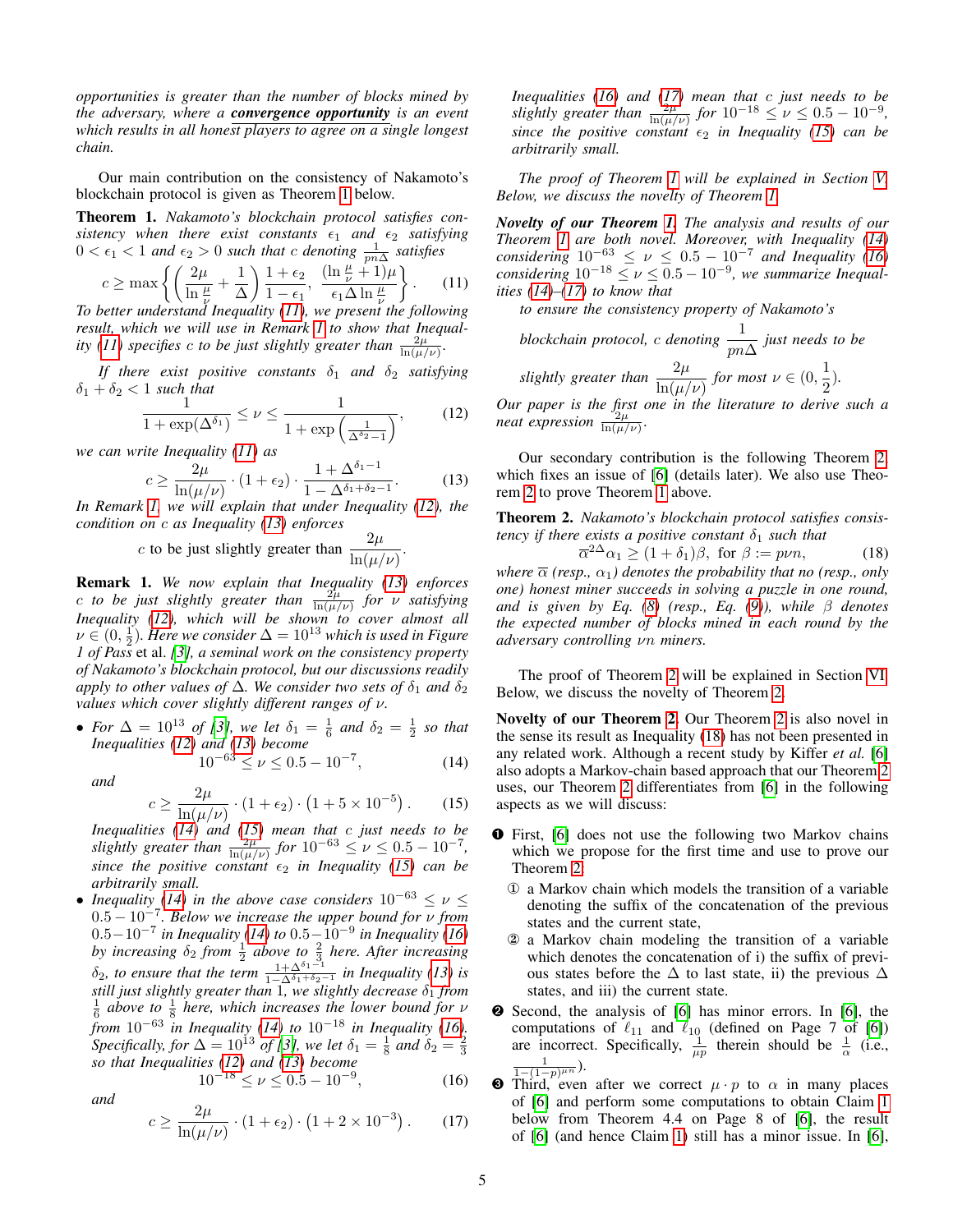to compute the convergence opportunities, one subevent is that *at least one* honest miner succeeds in solving a puzzle in one round (which happens with probability  $\alpha$  in Eq. [\(7\)](#page-3-6)), while the correct subevent should be that *only one* honest miner succeeds in solving a puzzle in one round (which happens with probability  $\alpha_1$  in Eq. [\(9\)](#page-3-5)). Although [\[6\]](#page-10-4) mentions "a single honest mined block", but its calculation actually uses "at least one honest mined block" (this leads to no appearance of  $\alpha_1$  in [\[6\]](#page-10-4)'s consistency condition). Our Theorem [2](#page-4-1) fixes the above issue of [\[6\]](#page-10-4) (as noted in " $\mathbf{0}$ " above, we also introduce novel Markov chains to present a clearer proof).

Here we give the reason why we present a detailed proof for Theorem [2](#page-4-1) instead of just replacing  $\alpha$  with  $\alpha_1$  in Inequality [\(19\)](#page-5-3), a condition based on the analysis of [\[6\]](#page-10-4). We find the proof [\[6\]](#page-10-4) not intuitive to understand. For instance, Page 6 of [\[6\]](#page-10-4) uses the Markov chain  $\zeta S_0 \rightleftarrows S_1$  to analyze consistency, with  $S_0$  denoting the "messy" state where honest mined blocks occur in less than  $\Delta$  rounds from one another, and  $S_1$  denoting the state where quiet periods between honest mined blocks is at least  $\Delta$  rounds. Taking the transition  $S_1 \rightarrow S_1$  as an example, it happens after a honest mined block followed by a quiet period of at least  $\Delta$  rounds. As the occurrence of the transition  $S_1 \rightarrow S_1$  needs multiple rounds, the Markov chain  $\zeta S_0 \rightleftarrows S_1$ of [\[6\]](#page-10-4) cannot characterize the states in the middle of the transition. Due to this, we present a proof of Theorem [2](#page-4-1) from scratch using more detailed Markov chains. We emphasize again that the detailed proof of Theorem [2](#page-4-1) involving the novel Markov chains is our secondary contribution while Theorem [1](#page-4-0) presenting a neat condition to ensure consistency is our major contribution. After obtaining an inequality (Inequality [\(78\)](#page-11-1) in [\[7\]](#page-10-6)) to ensure consistency, [\[6\]](#page-10-4) does not analyze the inequality to provide a more understandable bound for c as our Theorem [1](#page-4-0) does. Our proof of moving from Theorem [2](#page-4-1) to Theorem [1](#page-4-0) in Section [V](#page-5-0) is quite involved.

We now state Claim [1](#page-5-1) on Page [5,](#page-4-1) which is Theorem 4.4 on Page 8 of [\[6\]](#page-10-4) after we correct  $\mu \cdot p$  to  $\alpha$  in many places of [6] and perform some computations presented in Appendix [A](#page-11-0) of the online full version [\[7\]](#page-10-6).

<span id="page-5-1"></span>**Claim 1** (Theorem 4.4 on Page 8 of [\[6\]](#page-10-4) after we correct  $\mu \cdot p$ to  $\alpha$  in many places of [\[6\]](#page-10-4) and perform some computations). *Nakamoto's blockchain protocol satisfies consistency if there exists a positive constant*  $\delta_3$  *such that* 

$$
\overline{\alpha}^{2\Delta}\alpha \ge (1+\delta_3)\beta. \tag{19}
$$

*From the expressions of*  $\alpha$  *and*  $\overline{\alpha}$  *in Eq.* [\(7\)](#page-3-6) *and Eq.* [\(8\)](#page-3-4) *as well as*  $\beta = p\nu n$  *and*  $c = \frac{1}{p n \Delta}$ *, Inequality [\(19\)](#page-5-3) means the following complex condition involving* c*:*

$$
\left(1 - \frac{1}{cn\Delta}\right)^{2\mu n\Delta} \left(1 - \left(1 - \frac{1}{cn\Delta}\right)^{\mu n}\right) \ge (1 + \delta_3) \frac{\nu}{c\Delta}.\tag{20}
$$

How we rewrite Theorem 4.4 as Claim [1](#page-5-1) is presented in Appendix [A](#page-11-0) of the online full version [\[7\]](#page-10-6). We present the result as the claim due to the issue mentioned in "➌" above.

#### V. PROOF OF THEOREM [1](#page-4-0) GIVEN THEOREM [2](#page-4-1)

<span id="page-5-0"></span>We decompose Inequality [\(11\)](#page-4-2) of Theorem [1](#page-4-0) into Inequalities [\(21\)](#page-5-4) and [\(22\)](#page-5-5), to present Theorem [3](#page-5-6) below.

<span id="page-5-6"></span>Theorem 3. *Consistency of Nakamoto's blockchain protocol holds in a window of* T *rounds with probability at least*  $1 - O(1) \cdot \exp(-\Omega(T))$ , when there exist constants  $\epsilon_1$  and  $\epsilon_2$  *satisfying*  $0 < \epsilon_1 < 1$  *and*  $\epsilon_2 > 0$  *such that we have* 

<span id="page-5-5"></span><span id="page-5-4"></span>
$$
pn \le \frac{\epsilon_1 \ln \frac{\mu}{\nu}}{(\ln \frac{\mu}{\nu} + 1)\mu},\tag{21}
$$

and  $c$  denoting  $\frac{1}{pn\Delta}$  satisfies

$$
c \ge \left[\frac{2\mu}{\ln(\mu/\nu)} + \frac{1}{\Delta}\right] \frac{1 + \epsilon_2}{1 - \epsilon_1}.
$$
 (22)

Since c denotes  $\frac{1}{pn\Delta}$ , it is straightforward to show that a combination of Inequalities [\(21\)](#page-5-4) and [\(22\)](#page-5-5) is the same as Inequality [\(11\)](#page-4-2), which is a condition of Theorem [1.](#page-4-0)

Below we present the proof of Theorem [3](#page-5-6) using Theorem [2.](#page-4-1) In Appendix [E](#page-13-0) of the online full version [\[7\]](#page-10-6), we use Theorem [3](#page-5-6) to show Theorem [1.](#page-4-0)

# *A. Proof of Theorem [3](#page-5-6) using Theorem [2](#page-4-1)*

To prove Theorem [3](#page-5-6) based on Theorem [2,](#page-4-1) we will show that given Inequality [\(21\)](#page-5-4), Inequality [\(22\)](#page-5-5) implies Inequality [\(18\)](#page-4-10). To this end, we analyze Inequality [\(18\)](#page-4-10) through a series of transformations. Before stating the transformations, we note that in the rest of the paper, " $\Longleftrightarrow$ ", " $\Longrightarrow$ ", and " $\Longleftrightarrow$ " represent "is implied by", "implies", and "is equivalent to", respectively. To prove Theorem [3,](#page-5-6) we will convert Inequality [\(18\)](#page-4-10) in a number of steps and obtain the following results, where we will explain soon how to set  $\delta_1$  and  $\delta_5$ .

Nakamoto's blockchain protocol satisfies consistency

<span id="page-5-7"></span>
$$
\underbrace{\frac{\text{Theorem 2}}{\left(\overline{\alpha}^{2\Delta}\alpha_{1}\geq(1+\delta_{1})p\nu n\right)}}_{\text{C}}\tag{23}
$$

<span id="page-5-12"></span>
$$
\underbrace{\text{Lemma 2}}_{\text{Lemma 2}} \left\{ \overline{\alpha} \ge \left( \frac{1 + \delta_1}{1 - p\mu n} \cdot \frac{\nu}{\mu} \right)^{1/(2\Delta)} \right\} \tag{24}
$$

<span id="page-5-11"></span>
$$
\frac{\text{Lemma 3}}{\left(\overline{\alpha} \ge \left(1 + \frac{\delta_5}{2\Delta}\right) \cdot \left(\frac{\nu}{\mu}\right)^{1/(2\Delta)}\right)}
$$
(25)

$$
\left\{\frac{\text{Lemma 4}}{n\Delta\left\{1-\left[\left(1+\frac{\delta_5}{2\Delta}\right)\left(\frac{\nu}{\mu}\right)^{1/(2\Delta)}\right]^{1/(\mu n)}\right\}}\right\}
$$
(26)

<span id="page-5-14"></span><span id="page-5-13"></span>
$$
\frac{\text{Lemma 5}}{\left\{c \ge \frac{\mu}{\Delta \left[1 - \left(1 + \frac{\delta_5}{2\Delta}\right) \left(\frac{\nu}{\mu}\right)^{1/(2\Delta)}\right]}\right\}}\tag{27}
$$

<span id="page-5-3"></span>
$$
\underbrace{\frac{\text{Lemma 6}}{\Delta \left[1 - \left(\frac{\nu}{\mu}\right)^{1/(2\Delta)}\right]}} \cdot \left(1 + \frac{\delta_5}{\ln \frac{\mu}{\nu} - \delta_5}\right) \right\}
$$
\n(28)

<span id="page-5-10"></span><span id="page-5-9"></span><span id="page-5-8"></span><span id="page-5-2"></span>
$$
\frac{\text{Lemma 7}}{\text{Lemma 8}} \left\{ c \ge \left[ \frac{2\mu}{\ln(\mu/\nu)} + \frac{\mu}{\Delta} \right] \cdot \left( 1 + \frac{\delta_5}{\ln \frac{\mu}{\nu} - \delta_5} \right) \right\} \tag{29}
$$
\n
$$
\frac{\text{Lemma 8}}{\text{Lemma 8}} \left\{ c \ge \left[ \frac{2\mu}{\ln(\mu/\nu)} + \frac{1}{\Delta} \right] \cdot \frac{1 + \epsilon_2}{1 - \epsilon_1} \right\}
$$

 $(i.e., Inequality (22) of Theorem 3).$  $(i.e., Inequality (22) of Theorem 3).$  $(i.e., Inequality (22) of Theorem 3).$  $(i.e., Inequality (22) of Theorem 3).$  $(i.e., Inequality (22) of Theorem 3).$  (30) The statements of Lemmas [2](#page-6-0)[–8](#page-7-4) used above are deferred to the end of this subsection for clarity, while their proofs will be presented in the Appendicies of the online full version [\[7\]](#page-10-6).

Lemmas [2](#page-6-0)[–8](#page-7-4) also involve extra conditions on  $pn$ ,  $\delta_1$ , and  $\delta_5$ , which are not explicitly stated in [\(23\)](#page-5-7)–[\(30\)](#page-5-8). We will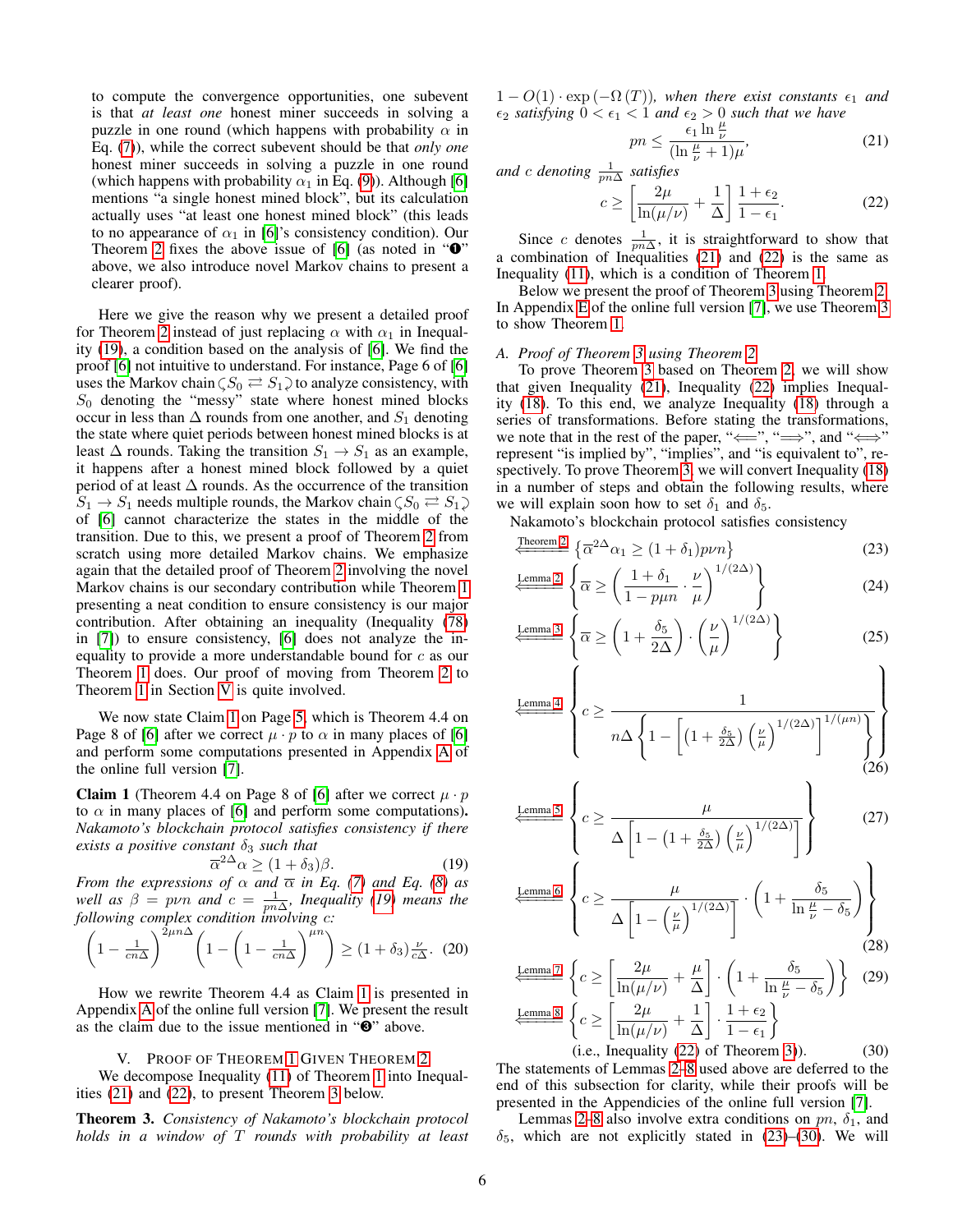show on Page [8](#page-7-5) that these conditions on  $pn$  are implied by Inequality [\(21\)](#page-5-4) of Theorem [3.](#page-5-6) To satisfy conditions on  $\delta_1$  and  $\delta_5$  in Lemmas [2](#page-6-0)[–8](#page-7-4) for proving Theorem [3](#page-5-6) (the conditions will be discussed in detail on Page [8\)](#page-7-5), we will set  $\delta_5$  and  $\delta_1$  as follows:

$$
\delta_5 = \frac{(\epsilon_1 + \epsilon_2) \ln \frac{\mu}{\nu}}{\epsilon_1 + \epsilon_2 + (1 - \epsilon_1) \cdot (\ln \frac{\mu}{\nu} + 1)}, \text{ and } (31)
$$

 $\delta_1 = (1 + \delta_5) \cdot \left(1 - \frac{\epsilon_1 \ln \frac{\mu}{\nu}}{\ln \frac{\mu}{\nu} + 1}\right) - 1$  with the above  $\delta_5$ . (32) We note that  $\delta_5$  and  $\delta_1$  in Eq. [\(31\)](#page-6-3) and Eq. [\(32\)](#page-6-4) are both

positive for  $0 < \epsilon_1 < 1$  and  $\epsilon_2 > 0$ . The details are given in Appendix [F](#page-13-1) of the online full version [\[7\]](#page-10-6).

Below, we give *intuitive* explanations for a) how we obtain the condition on  $pn$  in Inequality [\(21\)](#page-5-4) of Theorem [3,](#page-5-6) and b) why we set  $\delta_5$  and  $\delta_1$  according to Eq. [\(31\)](#page-6-3) and [\(32\)](#page-6-4) in order to have [\(23\)](#page-5-7)–[\(30\)](#page-5-8) get through. The explanations are just intuitive since some steps come from necessity arguments while some other steps result from sufficiency arguments. On Page [8,](#page-7-5) we will formally explain that enforcing the condition on pn in Inequality [\(21\)](#page-5-4) and setting constants  $\delta_5$  and  $\delta_1$ according to Eq. [\(31\)](#page-6-3) and [\(32\)](#page-6-4) will ensure that all conditions of Lemmas [2–](#page-6-0)[8](#page-7-4) are satisfied.

# How do we obtain the condition on  $pn$  in Inequality [\(21\)](#page-5-4) of Theorem [3?](#page-5-6)

In [\(28\)](#page-5-9) and [\(29\)](#page-5-10), we observe the expression  $\ln \frac{\mu}{\nu} - \delta_5$ , which requires  $\delta_5$  to be smaller than  $\ln \frac{\mu}{\nu}$ , as will become clear in Lemmas [6](#page-7-2) and [7.](#page-7-3) From [\(25\)](#page-5-11), we see that Lemma [3](#page-6-1) is used to provide  $\left(\frac{1+\delta_1}{1-p\mu n}\right)^{1/(2\Delta)} \leq 1+\frac{\delta_5}{2\Delta}$ . A necessary condition for this is  $\left(\frac{1}{1-p\mu n}\right)^{1/(2\Delta)} < 1+\frac{\delta_5}{2\Delta}$ , for which a sufficient condition is  $\frac{1}{1-p\mu n} < 1+\delta_5$  since we know from the binomial series that  $1 + \delta_5 < (1 + \frac{\delta_5}{2\Delta})^{2\Delta}$ . For  $\delta_5 < \ln \frac{\mu}{\nu}$ , this implies  $\frac{1}{1-p\mu n} < 1 + \ln \frac{\mu}{\nu}$ , for which a sufficient condition is  $pn \leq \frac{\epsilon_1 \ln \frac{\mu}{\nu}}{(\ln \frac{\mu}{\nu} + 1)\mu}$  for a constant  $0 < \epsilon_1 < 1.$  (33)

This Inequality [\(33\)](#page-6-5) is stronger than  $pn < \frac{1}{\mu}$  used in Lemma [2.](#page-6-0) Hence, our condition on  $pn$  is just Inequality [\(33\)](#page-6-5), which is exactly Inequality [\(21\)](#page-5-4) of Theorem [3.](#page-5-6)

How do we set constants  $\delta_5$  and  $\delta_1$  according to Eq. [\(31\)](#page-6-3) and [\(32\)](#page-6-4) to have [\(23\)](#page-5-7)–[\(30\)](#page-5-8) get through?

As discussed above, from [\(25\)](#page-5-11), we see that Lemma [3](#page-6-1) is used to provide  $\left(\frac{1+\delta_1}{1-p\mu n}\right)^{1/(2\Delta)} \leq 1+\frac{\delta_5}{2\Delta}$ , for which a sufficient condition is  $\frac{1+\delta_1}{1-p\mu n} \leq 1+\delta_5$  since we know from the binomial series that  $1 + \delta_5 < (1 + \frac{\delta_5}{2\Delta})^{2\Delta}$ . We have just explained above the reasoning behind enforcing Inequality [\(21\)](#page-5-4) of Theorem [3;](#page-5-6) i.e.,  $pn \leq \frac{\epsilon_1 \ln \frac{\mu}{\nu}}{(\ln \frac{\mu}{\nu} + 1)\mu}$  for a positive constant  $\epsilon_1$  < 1. Then a sufficient condition to ensure the existence of positive  $\delta_1$  satisfying  $\frac{1+\delta_1}{1-p\mu n} \leq 1+\delta_5$  discussed just above is  $\frac{1}{1-\frac{\epsilon_1 \ln \frac{\mu}{\nu}}{1+\ln \frac{\mu}{\nu}}}$  $< 1 + \delta_5$ , which gives  $\delta_5 > \frac{\epsilon_1 \ln \frac{\mu}{\nu}}{1 + (1 - \epsilon_1) \ln \frac{\mu}{\nu}}$ . For

such  $\delta_5$ , the expression  $\left(1 + \frac{\delta_5}{\ln \frac{\mu}{\nu} - \delta_5}\right)$ ) appearing in  $(29)$  is

$$
\text{greater than } \left[1 + \frac{\frac{\epsilon_1 \ln \frac{\mu}{\mu}}{1 + (1 - \epsilon_1) \ln \frac{\mu}{\mu}}}{\ln \frac{\mu}{\nu} - \frac{\epsilon_1 \ln \frac{\mu}{\mu}}{1 + (1 - \epsilon_1) \ln \frac{\mu}{\mu}}}\right] = \left[1 + \frac{\epsilon_1}{(1 - \epsilon_1) \cdot (\ln \frac{\mu}{\nu} + 1)}\right].
$$

Then we can select  $\delta_5$  such that  $\left(1 + \frac{\delta_5}{\ln \frac{\mu}{\epsilon} - \delta_5}\right)$  equals  $\frac{\mu}{\nu}$  –  $\delta_5$  $\left[1 + \frac{\epsilon_1 + \epsilon_2}{(1 - \epsilon_1) \cdot (\ln \frac{\mu}{\nu} + 1)}\right]$  for a positive constant  $\epsilon_2$ . This gives  $\delta_5$ by Eq. [\(31\)](#page-6-3).

Recalling  $\frac{1+\delta_1}{1-p\mu n} \leq 1+\delta_5$  discussed above to produce Lemma [3,](#page-6-1) we have  $1+\delta_1 \leq (1+\delta_5) \cdot (1-p\mu n)$ , for which we know from Inequality [\(21\)](#page-5-4) of Theorem [3](#page-5-6) (i.e.,  $pn \leq \frac{\epsilon_1 \ln \frac{\mu}{\nu}}{(\ln \frac{\mu}{\nu} + 1)\mu}$ for a positive constant  $\epsilon_1 < 1$ ) that a sufficient condition is  $1 + \delta_1 \leq (1 + \delta_5) \cdot \left(1 - \frac{\epsilon_1 \ln \frac{\mu}{\nu}}{\ln \frac{\mu}{\nu} + 1}\right)$ . Taking " $\leq$ " here as "=" for simplicity, we set  $\delta_1$  by Eq. [\(32\)](#page-6-4).

<span id="page-6-4"></span><span id="page-6-3"></span>We now state Lemmas [2](#page-6-0)[–8,](#page-7-4) which are proved in the Appendicies of the online full version [\[7\]](#page-10-6).

#### <span id="page-6-0"></span>Lemma 2. *Under*

*if*

<span id="page-6-6"></span>
$$
0 < p\mu n < 1,\tag{34}
$$

<span id="page-6-15"></span><span id="page-6-7"></span>
$$
\overline{\alpha} \ge \left(\frac{1+\delta_1}{1-p\mu n} \cdot \frac{\nu}{\mu}\right)^{1/(2\Delta)},\tag{35}
$$

*then Inequality [\(18\)](#page-4-10) of Theorem [2](#page-4-1) follows; i.e.,*  $\overline{\alpha}^{2\Delta}\alpha_1 \geq (1+\dot{\delta}_1) p\nu n.$ 

Remark 2. *The above result shows [\(24\)](#page-5-12) under [\(34\)](#page-6-6), where [\(24\)](#page-5-12) is*

$$
\left\{ \overline{\alpha}^{2\Delta}\alpha_{1} \ge (1+\delta_{1})p\nu n \right\} \xrightarrow{\text{Lemma 2}} \text{Inequality (35).} \tag{36}
$$

<span id="page-6-1"></span>Lemma 3. *If Inequality [\(21\)](#page-5-4) of Theorem [3](#page-5-6) holds; i.e., if there exists a positive constant*  $0 < \epsilon_1 < 1$  *such that Inequality [\(21\)](#page-5-4) of Theorem [3](#page-5-6) holds, then for*

$$
\delta_5 > \frac{\epsilon_1 \ln \frac{\mu}{\nu}}{1 + (1 - \epsilon_1) \ln \frac{\mu}{\nu}},\tag{37}
$$

*and*  $\delta_1$  *given by* 

<span id="page-6-9"></span>
$$
\delta_1 = (1 + \delta_5) \cdot \left(1 - \frac{\epsilon_1 \ln \frac{\mu}{\nu}}{\ln \frac{\mu}{\nu} + 1}\right) - 1,\tag{38}
$$

*we have*  $\delta_5 > 0$ ,  $\delta_1 > 0$ , and  $\left(\frac{1+\delta_1}{1-p\mu n}\right)^{1/(2\Delta)} \leq 1 + \frac{\delta_5}{2\Delta}.$  (39)

Remark 3. *Inequality [\(39\)](#page-6-8) means that under*

<span id="page-6-14"></span><span id="page-6-8"></span>
$$
\overline{\alpha} \ge \left(1 + \frac{\delta_5}{2\Delta}\right) \cdot \left(\frac{\nu}{\mu}\right)^{1/(2\Delta)},\tag{40}
$$

<span id="page-6-5"></span>*Inequality [\(35\)](#page-6-7) of Lemma [2](#page-6-0) follows. Thus, under [\(21\)](#page-5-4) and [\(37\)](#page-6-9), we have*

Inequality (35) 
$$
\xleftarrow{\text{Lemma 3}}
$$
 Inequality (40). (41)

<span id="page-6-2"></span>Lemma 4. *Under*

<span id="page-6-17"></span><span id="page-6-16"></span><span id="page-6-12"></span><span id="page-6-11"></span><span id="page-6-10"></span>
$$
0 < \delta_5 < \ln \frac{\mu}{\nu},\tag{42}
$$

if c denoting 
$$
\frac{1}{pn\Delta}
$$
 satisfies  
\n
$$
c \ge \frac{1}{n\Delta \left\{1 - \left[\left(1 + \frac{\delta_5}{2\Delta}\right)\left(\frac{\nu}{\mu}\right)^{1/(2\Delta)}\right]^{1/(\mu n)}\right\}},
$$
\n(43)

*then we have Inequality [\(40\)](#page-6-10). Note that under Inequality [\(42\)](#page-6-11), the denominator in Inequality [\(43\)](#page-6-12) is positive from Proposition [1](#page-6-13) to be presented soon.*

Remark 4. *From the above result, under Inequality [\(42\)](#page-6-11), we have*

Inequality (40) 
$$
\stackrel{\text{Lemma 4}}{\Longleftarrow}
$$
 Inequality (43). (44)

**Remark 5.** *For proving Theorem [3,](#page-5-6) we set*  $\delta_5$  *and*  $\delta_1$  *according to Eq.* [\(31\)](#page-6-3) and Eq. [\(32\)](#page-6-4) with constants  $0 < \epsilon_1 < 1$  and  $\epsilon_2 > 0$ , *so that [\(37\)](#page-6-9) [\(38\)](#page-6-14) and [\(42\)](#page-6-11) of Lemmas [3](#page-6-1) and [4](#page-6-2) are satisfied, as explained below. First, the result that Eq. [\(31\)](#page-6-3) implies [\(37\)](#page-6-9) has been shown in [\(100\)](#page-13-2). Second, Eq. [\(32\)](#page-6-4) is the same as [\(38\)](#page-6-14). Finally, for*  $\delta_5$  *in Eq.* [\(31\)](#page-6-3) *with*  $0 < \epsilon_1 < 1$ , *we have*  $\delta_5 = \frac{(\epsilon_1 + \epsilon_2) \ln \frac{\mu}{\nu}}{\epsilon_1 + \epsilon_2 + (1 - \epsilon_1) \cdot (\ln \frac{\mu}{\nu} + 1)} < \frac{(\epsilon_1 + \epsilon_2) \ln \frac{\mu}{\nu}}{\epsilon_1 + \epsilon_2} = \ln \frac{\mu}{\nu}$ , *which gives [\(42\)](#page-6-11).* 

<span id="page-6-13"></span>Proposition 1. *Under Inequality [\(42\)](#page-6-11), we have*

$$
1 - \left(1 + \frac{\delta_5}{2\Delta}\right) \left(\frac{\nu}{\mu}\right)^{1/(2\Delta)} > 0.
$$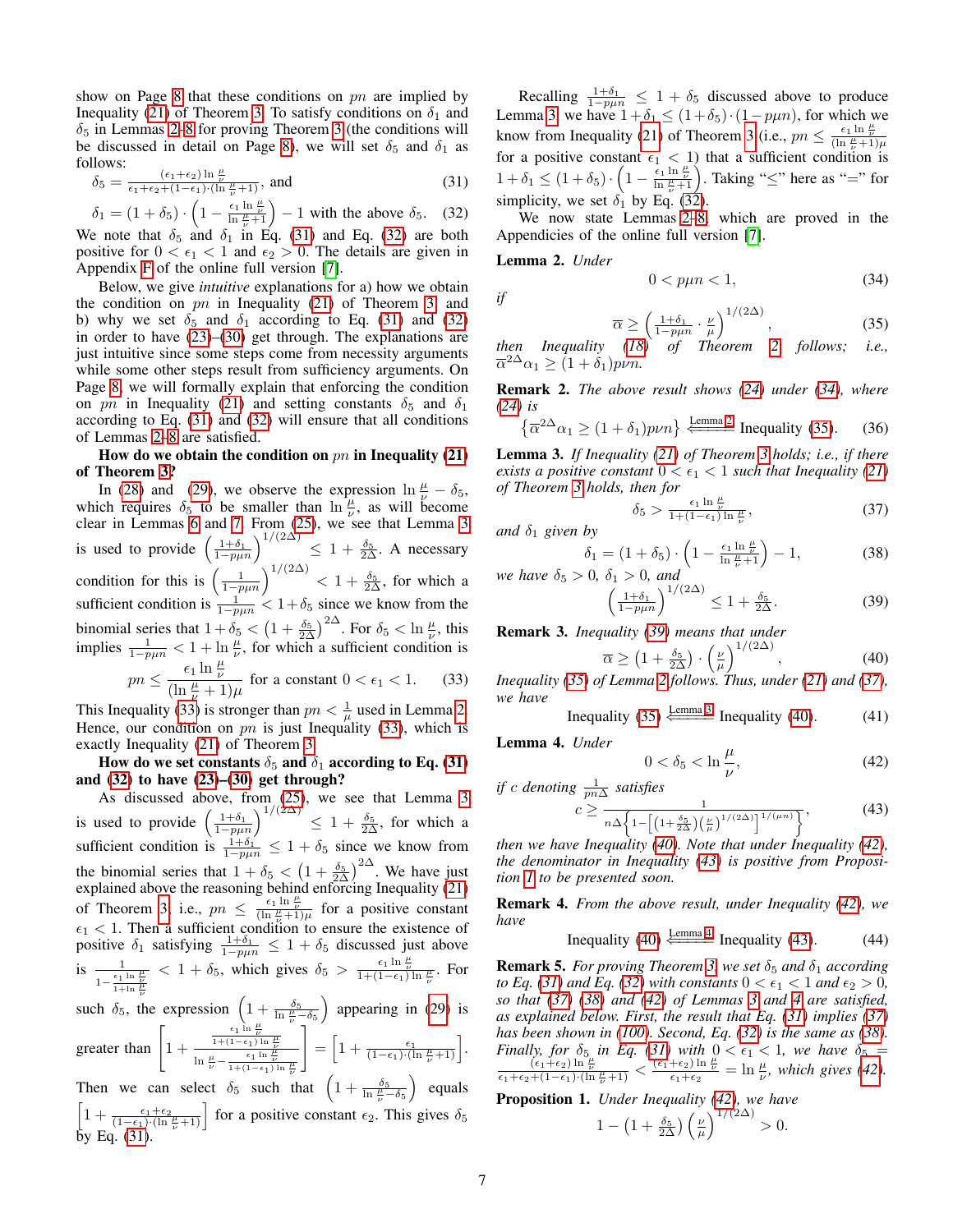<span id="page-7-1"></span>Lemma 5. *Under Inequality [\(42\)](#page-6-11), we have*

$$
\frac{\mu}{\Delta\left[1-\left(1+\frac{\delta_5}{2\Delta}\right)\left(\frac{\nu}{\mu}\right)^{1/(2\Delta)}\right]} \ge \frac{1}{n\Delta\left\{1-\left[\left(1+\frac{\delta_5}{2\Delta}\right)\left(\frac{\nu}{\mu}\right)^{1/(2\Delta)}\right]^{1/(\mu n)}\right\}},\tag{45}
$$

*where the denominators in both sides of Inequality [\(45\)](#page-7-6) are positive from Proposition [1](#page-6-13) above.*

**Remark 6.** *Inequality* [\(45\)](#page-7-6) *means that if* c *denoting*  $\frac{1}{pn\Delta}$ *satisfies*

$$
c \ge \frac{\mu}{\Delta \left[1 - \left(1 + \frac{\delta_5}{2\Delta}\right) \left(\frac{\mu}{\mu}\right)^{1/(2\Delta)}\right]},\tag{46}
$$

*then Inequality [\(43\)](#page-6-12) of Lemma [4](#page-6-2) follows. Thus, under Inequality [\(42\)](#page-6-11), we have*

Inequality (43) 
$$
\stackrel{\text{Lemma 5}}{\Longleftarrow}
$$
 Inequality (46). (47)

<span id="page-7-2"></span>Lemma 6. *Under Inequality [\(42\)](#page-6-11), we have*

$$
\frac{1}{1-\left(\frac{\nu}{\mu}\right)^{1/(2\Delta)}} \cdot \left(1+\frac{\delta_5}{\ln\frac{\mu}{\nu}-\delta_5}\right) > \frac{1}{1-\left(1+\frac{\delta_5}{2\Delta}\right)\left(\frac{\nu}{\mu}\right)^{1/(2\Delta)}}.\tag{48}
$$

**Remark 7.** *Inequality* [\(48\)](#page-7-8) *means that if* c *denoting*  $\frac{1}{pn\Delta}$ *satisfies*

$$
c \ge \frac{\mu}{\Delta \left[1 - \left(\frac{\nu}{\mu}\right)^{1/(2\Delta)}\right]} \cdot \left(1 + \frac{\delta_5}{\ln \frac{\mu}{\nu} - \delta_5}\right),\tag{49}
$$

*then Inequality [\(46\)](#page-7-7) follows. Thus, under Inequality [\(42\)](#page-6-11), we have*

Inequality (46) 
$$
\stackrel{\text{Lemma 6}}{\Longleftarrow}
$$
 Inequality (49). (50)

<span id="page-7-3"></span>Lemma 7. *We have*

$$
\frac{2}{\ln(\mu/\nu)} \le \frac{1}{\Delta \left[1 - \left(\frac{\nu}{\mu}\right)^{1/(2\Delta)}\right]} \le \frac{2}{\ln(\mu/\nu)} + \frac{1}{\Delta}.\tag{51}
$$

**Remark 8.** *Inequality* [\(51\)](#page-7-10) means that if c denoting  $\frac{1}{pn\Delta}$ *satisfies*

$$
c \ge \left[\frac{2\mu}{\ln(\mu/\nu)} + \frac{\mu}{\Delta}\right] \cdot \left(1 + \frac{\delta_5}{\ln\frac{\mu}{\nu} - \delta_5}\right),\tag{52}
$$

where  $\delta_5$  satisfies  $0 < \delta_5 < \ln \frac{\mu}{\nu}$  (*i.e., Inequality [\(42\)](#page-6-11)), then Inequality [\(49\)](#page-7-9) follows. Thus, under Inequality [\(42\)](#page-6-11), we have* Inequality [\(49\)](#page-7-9)  $\xi \to 7$  $\xi \to 7$  Inequality [\(52\)](#page-7-11). (53)

<span id="page-7-4"></span>**Lemma 8.** *For constants*  $0 < \epsilon_1 < 1$  *and*  $\epsilon_2 > 0$ *, with*  $\delta_5$  *given by Eq. [\(31\)](#page-6-3), we have*

$$
1 + \frac{\delta_5}{\ln \frac{\mu}{\nu} - \delta_5} < \frac{1 + \epsilon_2}{1 - \epsilon_1}.\tag{54}
$$

Remark 9. *Inequality [\(54\)](#page-7-12) means that under Inequality [\(31\)](#page-6-3), if* c denoting  $\frac{1}{pn\Delta}$  satisfies Inequality [\(22\)](#page-5-5) of Theorem [3](#page-5-6) (i.e.,  $c \geq \left[\frac{2\mu}{\ln(\mu/\nu)} + \frac{\mu}{\Delta}\right] \cdot \frac{1+\epsilon_2}{1-\epsilon_1}$ , then Inequality [\(52\)](#page-7-11) follows. Thus, *under Inequality [\(31\)](#page-6-3), we have*

Inequality (52) 
$$
\stackrel{\text{Lemma 8}}{\Longleftarrow}
$$
 Inequality (22). (55)

Putting All Things Together to Prove Theorem [3.](#page-5-6) The above results [\(36\)](#page-6-15) [\(41\)](#page-6-16) [\(44\)](#page-6-17) [\(47\)](#page-7-13) [\(50\)](#page-7-14) [\(53\)](#page-7-15) [\(55\)](#page-7-5) are exactly [\(24\)](#page-5-12) [\(25\)](#page-5-11) [\(26\)](#page-5-13) [\(27\)](#page-5-14) [\(28\)](#page-5-9) [\(29\)](#page-5-10) [\(30\)](#page-5-8) discussed earlier, which along with [\(23\)](#page-5-7) implies the desired result of Theorem [3](#page-5-6) that consistency of Nakamoto's blockchain protocol follows if Inequality [\(22\)](#page-5-5) holds, under the assumption that we enforce all conditions of [\(36\)](#page-6-15) [\(41\)](#page-6-16) [\(44\)](#page-6-17) [\(47\)](#page-7-13) [\(50\)](#page-7-14) [\(53\)](#page-7-15) [\(55\)](#page-7-5). Now we discuss these conditions:

- [\(36\)](#page-6-15) needs the condition [\(34\)](#page-6-6) that Lemma [2](#page-6-0) requires,
- [\(41\)](#page-6-16) needs the condition [\(21\)](#page-5-4) and [\(37\)](#page-6-9) that Lemma [3](#page-6-1) requires, and
- $\bullet$  [\(44\)](#page-6-17) (resp. [\(47\)](#page-7-13) [\(50\)](#page-7-14) and [\(53\)](#page-7-15)) needs the condition [\(42\)](#page-6-11) that Lemma [4](#page-6-2) (resp. Lemmas [5,](#page-7-1) [6,](#page-7-2) and [7\)](#page-7-3) requires,
- [\(55\)](#page-7-5) needs the condition [\(31\)](#page-6-3) that Lemma [8](#page-7-4) requires.

Hence, to complete proving Theorem [3,](#page-5-6) we just need to

enforce [\(34\)](#page-6-6) [\(37\)](#page-6-9) [\(42\)](#page-6-11) and [\(31\)](#page-6-3) given Inequality [\(21\)](#page-5-4) (i.e.,  $p_n \leq \frac{\epsilon_1 \ln \frac{\mu}{\nu}}{(\ln \frac{\mu}{\nu} + 1)\mu}$  with  $0 < \epsilon_1 < 1$  and  $\epsilon_2 > 0$  from Theorem [3.](#page-5-6) To this end, we have the following:

- <span id="page-7-6"></span>• We obtain Inequality [\(34\)](#page-6-6) from Inequality [\(21\)](#page-5-4) with  $0 < \epsilon_1 < 1$ , in view of  $pn \leq \frac{\epsilon_1 \ln \frac{\mu}{\nu}}{(\ln \frac{\mu}{\nu} + 1)\mu} < \frac{1}{\mu}$ .
- After we define  $\delta_5$  according to [\(31\)](#page-6-3), we obtain Inequality [\(37\)](#page-6-9) in view of [\(100\)](#page-13-2), and obtain Inequality [\(42\)](#page-6-11) in view of  $\delta_5 = \frac{(\epsilon_1+\epsilon_2)\ln\frac{\mu}{\nu}}{(\epsilon_1+\epsilon_2)+(1-\epsilon_1)\cdot(\ln\frac{\mu}{\nu}+1)} < \frac{(\epsilon_1+\epsilon_2)\ln\frac{\mu}{\nu}}{(\epsilon_1+\epsilon_2)} = \ln\frac{\mu}{\nu}.$

<span id="page-7-13"></span><span id="page-7-7"></span>Summarizing the above, we have shown Theorem [3](#page-5-6) using [\(36\)](#page-6-15) [\(41\)](#page-6-16) [\(44\)](#page-6-17) [\(47\)](#page-7-13) [\(50\)](#page-7-14) [\(53\)](#page-7-15) [\(55\)](#page-7-5), which hold respectively after we prove Lemmas [2–](#page-6-0)[8](#page-7-4) in Appendices [H](#page-14-0)[–O](#page-15-0) of the online full version [\[7\]](#page-10-6). In Appendix [E](#page-13-0) of [\[7\]](#page-10-6), we use Theorem [3](#page-5-6) to show Theorem [1.](#page-4-0)

# <span id="page-7-16"></span>VI. PROOF OF THEOREM [2](#page-4-1)

<span id="page-7-8"></span><span id="page-7-0"></span>We use  $A(t_0, t_0 + T - 1)$  to denote the number of blocks mined the adversary in the T rounds from round  $t_0$  to  $t_0+T-1$ , and use  $C(t_0, t_0 + T - 1)$  to denote the number of times that  $HN^{\geq \Delta}||H_1N^{\Delta}$  is visited (i.e., the number of convergence opportunities) in the T rounds from round  $t_0$  to  $t_0 + T - 1$ . Then we will show in Section [VI-A](#page-8-0) that Inequality [\(18\)](#page-4-10) of Theorem [2](#page-4-1) is the same as

<span id="page-7-9"></span>
$$
\mathbb{E}\left[C(t_0, t_0 + T - 1)\right] \ge (1 + \delta_1) \cdot \mathbb{E}\left[A(t_0, t_0 + T - 1)\right].
$$
\n(56)

<span id="page-7-14"></span><span id="page-7-10"></span>Here we discuss the intuition of requiring Inequality [\(56\)](#page-7-16), which then gives Inequality [\(18\)](#page-4-10). First, we will prove that the probability of  $C(t_0, t_0 + T - 1)$  being a constant factor smaller than its expectation  $\mathbb{E}[C(t_0, t_0 + T - 1)]$  is exponentially small in T. Formally, for any positive constant  $\delta_2 < 1$ , we have

<span id="page-7-17"></span>
$$
\mathbb{P}\left[C(t_0, t_0 + T - 1) \le (1 - \delta_2) \cdot \mathbb{E}\left[C(t_0, t_0 + T - 1)\right]\right] < O(1) \cdot \exp(-\Omega(T)).
$$
\n(57)

<span id="page-7-15"></span><span id="page-7-11"></span> $\leq O(1) \cdot \exp(-\Omega(1)).$ Second, we will prove that the probability of  $A(t_0, t_0 + T - 1)$ being a constant factor greater than its expectation  $\mathbb{E}[A(t_0, t_0 + T - 1)]$  is exponentially small in T. Formally, for any positive constant  $\delta_4$ , we have

<span id="page-7-18"></span>
$$
\mathbb{P}\left[A(t_0, t_0 + T - 1) \ge (1 + \delta_4) \cdot \mathbb{E}\left[A(t_0, t_0 + T - 1)\right]\right] \le O(1) \cdot \exp(-\Omega(T)).
$$
\n(58)

<span id="page-7-12"></span>In [\(57\)](#page-7-17) and [\(58\)](#page-7-18), the term  $O(1)$  is with respect to T. Via a union bound to combine Inequalities [\(57\)](#page-7-17) and [\(58\)](#page-7-18),  $(C(t_0, t_0 + T - 1) \leq (1 - \delta_2) \cdot \mathbb{E} [C(t_0, t_0 + T - 1)])$ 

<span id="page-7-5"></span> $(A(t_0, t_0 + T - 1) \ge (1 + \delta_4) \cdot \mathbb{E}[A(t_0, t_0 + T - 1)])$ happens with probability no greater than the result of summing the bounds in the right hand side (RHS) of Inequalities [\(57\)](#page-7-17) and [\(58\)](#page-7-18), which can also be written as  $O(1) \cdot \exp(-\Omega(T))$ . Then we have (at least)  $1 - O(1) \cdot \exp(-\Omega(T))$ probability for the above union event's complement,  $(C(t_0, t_0 + T - 1) > (1 - \delta_2) \cdot \mathbb{E}[C(t_0, t_0 + T - 1)])$   $\wedge$  $(A(t_0, t_0 + T - 1) < (1 + \delta_4) \cdot \mathbb{E}[A(t_0, t_0 + T - 1)]),$ 

implying that 
$$
C(t_0, t_0 + T - 1) - A(t_0, t_0 + T - 1)
$$
 is  
greater than

<span id="page-7-19"></span>
$$
(1 - \delta_2) \cdot \mathbb{E}\left[C(t_0, t_0 + T - 1)\right] - (1 + \delta_4) \cdot \mathbb{E}\left[A(t_0, t_0 + T - 1)\right].
$$
\n(59)

From Inequality [\(56\)](#page-7-16), we bound the term in [\(59\)](#page-7-19) by

<span id="page-7-20"></span>(59) 
$$
\geq [(1 - \delta_2) \cdot (1 + \delta_1) - (1 + \delta_4)] \cdot \mathbb{E}[A(t_0, t_0 + T - 1)]
$$
\n(60)  
\nThen to obtain the desired result that  
\n
$$
C(t_0, t_0 + T - 1) - A(t_0, t_0 + T - 1)
$$
is  $\Omega(T)$  with

probability  $1 - O(1) \cdot \exp(-\Omega(T))$ , we select positive constants  $\delta_2$  < 1 and  $\delta_4$  such that the term in [\(60\)](#page-7-20) is  $\Omega(T)$ . It will become clear from Eq. [\(65\)](#page-8-1) that  $A(t_0, t_0 + T - 1)$  can be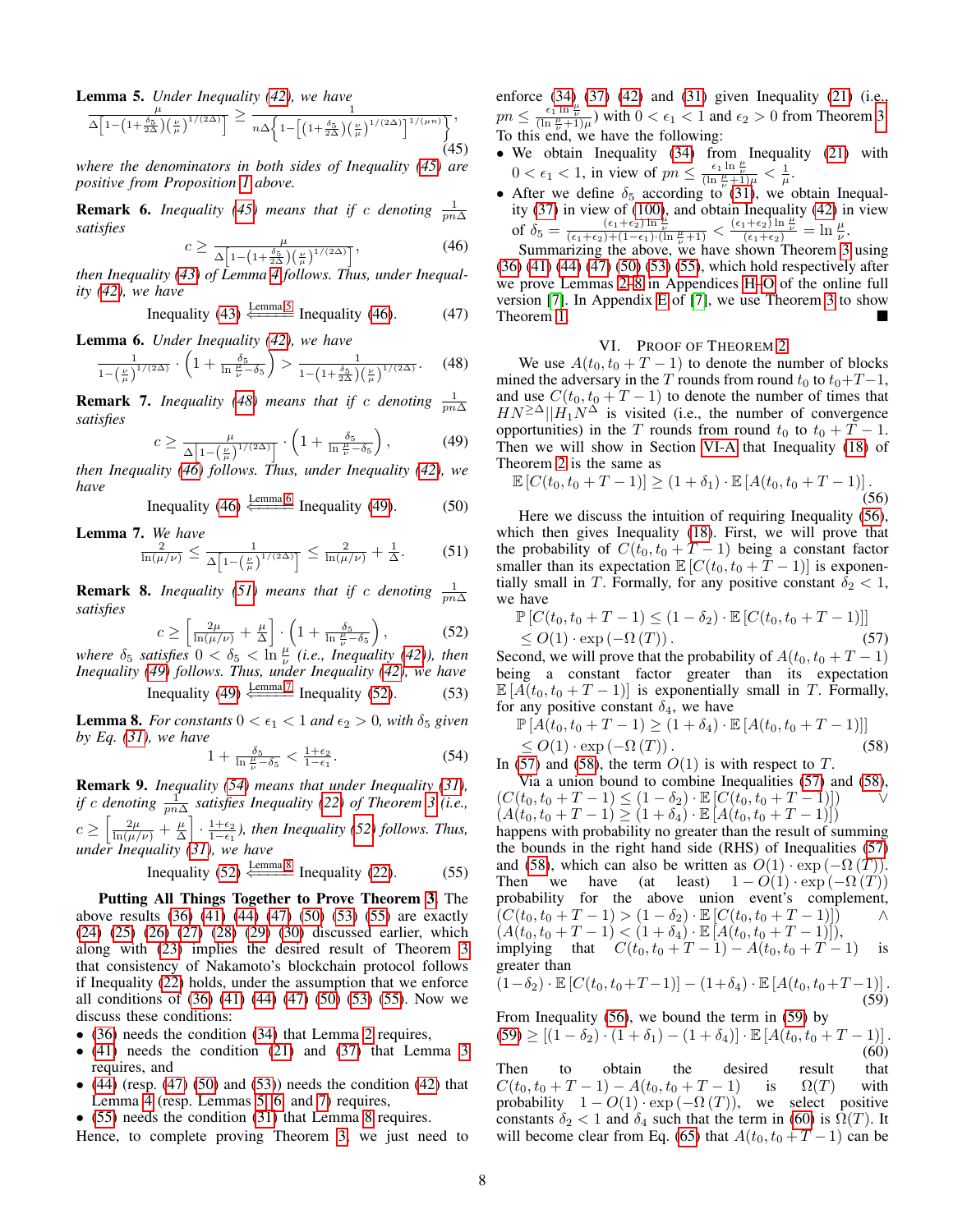<span id="page-8-4"></span>

Fig. 2: The suffix-of-previous-and-current-states Markov chain  $C_F$ , which models the transition of a variable denoting the suffix of the concatenation of the previous states and the current state.

written as  $\Omega(T)$ , so we select positive constants  $\delta_2 < 1$  and δ<sub>4</sub> such that  $[(1 – δ<sub>2</sub>) · (1 + δ<sub>1</sub>) – (1 + δ<sub>4</sub>)]$  appearing in [\(60\)](#page-7-20) is a positive constant. To this end, we set

$$
\delta_2 := 1 - (1 + \delta_1)^{-1/3}, \quad \delta_4 := (1 + \delta_1)^{1/3} - 1,
$$
\nso that Inequality (60) becomes

 $(59) \ge [(1+\delta_1)^{2/3} - (1+\delta_1)^{1/3}] \cdot \mathbb{E}[A(t_0, t_0 + T - 1)].$  $(59) \ge [(1+\delta_1)^{2/3} - (1+\delta_1)^{1/3}] \cdot \mathbb{E}[A(t_0, t_0 + T - 1)].$  (62) Summarizing the above, we have

If Inequalities [\(56\)](#page-7-16) [\(57\)](#page-7-17) and [\(58\)](#page-7-18) hold, then

$$
C(t_0, t_0 + T - 1) - A(t_0, t_0 + T - 1)
$$
 is greater than

$$
[(1 + \delta_1)^{2/3} - (1 + \delta_1)^{1/3}] \cdot \mathbb{E}[A(t_0, t_0 + T - 1)]
$$
  
with probability  $1 - O(1) \cdot \exp(-\Omega(T))$ . (63)

In the rest of this section, we will first prove in Section [VI-A](#page-8-0) that Inequality [\(18\)](#page-4-10) of Theorem [2](#page-4-1) is the same as Inequality [\(56\)](#page-7-16). It will also become clear in Section [VI-A](#page-8-0) that  $A(t_0, t_0 + T - 1)$  can be written as  $\Omega(T)$ . We prove Inequalities  $(57)$  and  $(58)$  in Appendices [C](#page-12-0) and [D](#page-13-3) of the online full version [\[7\]](#page-10-6). In Section [VI-B,](#page-10-16) we combine the results of Appendices [C](#page-12-0) and [D](#page-13-3) of  $[7]$  with  $(63)$  to complete the proof of to Theorem [2.](#page-4-1)

# <span id="page-8-0"></span>*A. Proving that Inequality [\(18\)](#page-4-10) is the same as Inequality [\(56\)](#page-7-16)* Inequality [\(18\)](#page-4-10) of Theorem [2](#page-4-1) is  $\overline{\alpha}^{2\Delta}\alpha_1 \geq (1+\delta_1)p\nu n$ . To show Inequality [\(56\)](#page-7-16), we will explain

$$
\mathbb{E}\left[C(t_0, t_0 + T - 1)\right] = T\overline{\alpha}^{2\Delta}\alpha_1,\tag{64}
$$

$$
\mathbb{E}\left[A(t_0, t_0 + T - 1)\right] = Tp\nu n,\tag{65}
$$

We first show Eq. [\(65\)](#page-8-1). Since the adversary controls  $\nu$ n nodes and each node mines a block independently with probability  $p$  in each round, the number of blocks mined (by  $\nu$ n nodes controlled) by the adversary in each round follows binom( $\nu$ n, p), which denotes a binomial distribution with  $\nu$ n being the number of trials and  $p$  being the success probability for each trial. Then  $A(t_0, t_0 + T - 1)$  denoting the number of blocks mined the adversary in the  $T$  rounds from round  $t_0$  to  $t_0 + T - 1$  is the sum of T indepdendent random variables, each of which obeys binom $(\nu n, p)$ . Hence,  $A(t_0, t_0 + T - 1)$ follows binom $(T\nu n, p)$ . Then Eq. [\(65\)](#page-8-1) clearly follows.

We now present the proof of Eq. [\(64.](#page-8-3)

and

In each round, one of the following events will happen: i)  $H$ , which means that at least one block is mined by the benign (i.e., honest) nodes, and ii)  $N$ , which means that no block is mined by the benign nodes. By a round's state, we refer to whether  $H$  or  $N$  happens, and we know from the definitions of  $\alpha$  and  $\overline{\alpha}$  in Eq. [\(7\)](#page-3-6) and Eq. [\(8\)](#page-3-4) that H (resp., N) happens with probability  $\alpha$  (resp.,  $\overline{\alpha}$ ). Then we define State-Set to characterize the possible values that a round's state can take: State-Set :=  $\{H, N\}$ .

Let  $S_t$  be the random variable representing the state at round t. We will use  $s_t \in$  State-Set as an instantiation of  $S_t$ .

We consider a Markov chain  $C_F$  for the suffix of all the states in all rounds up to round t, where " $F$ " means suffix. We will explain that Figure [2](#page-8-4) can represent this Markov chain. To avoid confusion, we use " $F$ " instead of " $S$ " since the symbol S is used to represent the state at a round. We will call  $\mathcal{C}_F$ as the suffix-of-previous-and-current-states Markov chain. At round t, let random variable  $F_t$  represent the suffix of the states in all rounds up to round t; i.e.,  $F_t$  represents the vertex visited at round t in the Markov chain  $C_F$ .

<span id="page-8-2"></span>After at least two  $H$  have happened by round  $t$  (which holds for sufficiently large  $t$ ), we will explain below that we can characterize all possible  $\mathbf{F}_t$  by the following 2∆+1 values which form the Suffix-Set:

<span id="page-8-5"></span>
$$
\text{Suffix-Set} := \begin{cases} HN^{\leq \Delta - 1}H, \ HN^{\leq \Delta - 1}HN^{a}, & a \in \{1, ..., \Delta - 1\}, \\ HN^{\geq \Delta}, \ HN^{\geq \Delta}HN^{b} \end{cases} \quad \text{(67)}
$$

<span id="page-8-3"></span>In [\(67\)](#page-8-5), the term  $N^{\leq \Delta-1}$  means a series of N which has at most  $\Delta - 1$  number of consecutive N; i.e., zero N (i.e., null), one N, ..., or  $\Delta - 1$  number of N. Similarly,  $N^{\geq \Delta}$  means a series of N which has at least ∆ number of consecutive N, while  $N^a$  (resp.,  $N^b$ ) means a (resp., b) number of consecutive N. Supposing  $\Delta = 3$  for the purpose of giving an example (practical  $\Delta$  is much larger) and the states from round 1 to round 10 are  $H, N, H, H, N, N, H, N, N, N$ , then the corresponding  $\mathbf{F}_7, \mathbf{F}_8, \mathbf{F}_9$ , and  $\mathbf{F}_{10}$  (i.e.,  $\mathbf{F}_t$  at time  $t = 7, 8, 9$ , and 10) are  $HN^{\leq \Delta-1}H$ ,  $HN^{\leq \Delta-1}HN^a$  with  $a = 1$ ,  $HN \leq \Delta-1 HN^a$  with  $a = 2$ , and  $HN \geq \Delta$   $(HN \geq 3)$ covers  $HN^3$ ), respectively.

<span id="page-8-1"></span>To see why we can characterize all possible  $F_t$  by [\(67\)](#page-8-5), we discuss the following cases, where we recall that  $S_i$  represents the state at round  $i$ :

- If  $S_t$  is H and  $S_{t-1}$  is H, then we can set  $\mathbf{F}_t$  as  $HN^{\leq \Delta-1}H$ which covers  $HH$  when " $N^{\leq \Delta-1}$ " becomes 0 number of  $N$  (i.e., null);
- If  $S_t$  is H and  $S_{t-1}$  is N, as we consider that at least two  $H$  have happened by round  $t$  (which holds for sufficiently large  $t$ ), suppose the previous  $H$  closest to round  $t$  happens at round  $t - c$  for some  $c > 0$ . In other words,  $S_{t-c}$  and  $S_t$ are H while  $S_i$  for each  $i \in \{t - c + 1, \ldots, t - 1\}$  is N so that the series  $S_{t-c} \ldots S_t$  can be written as  $H\dot{N}^{c-1}H$ . Then if  $c - 1 \leq \Delta - 1$ , we can set  $\mathbf{F}_t$  as  $HN^{\leq \Delta - 1}H$ ; if  $c - 1 \geq \Delta$ , we can set  $\mathbf{F}_t$  as  $HN^{\geq \Delta}HN^b$  which covers  $HN^{\geq \Delta}H$  when b takes 0.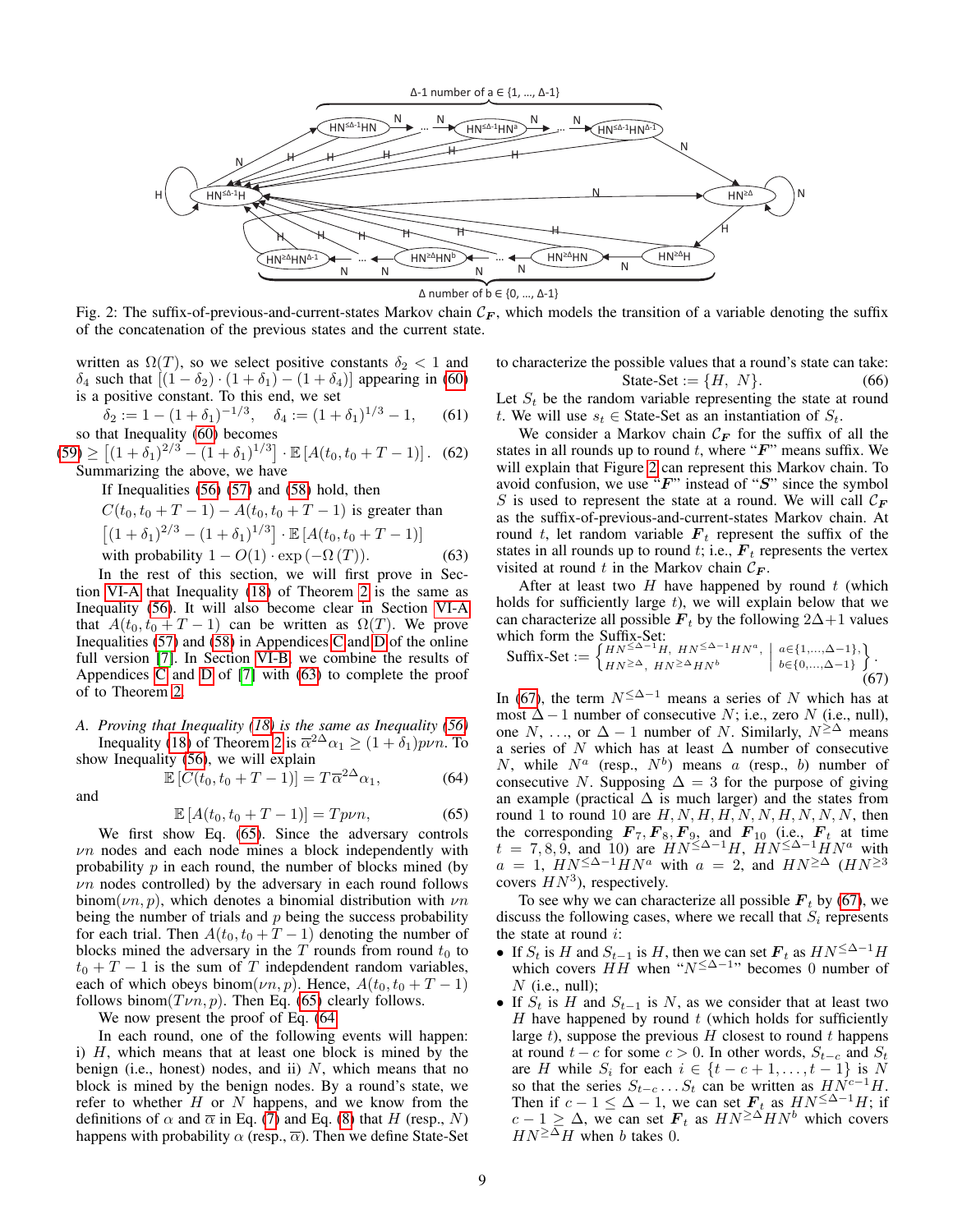• If  $S_t$  is N, as we consider that at least two H have happened by round  $t$  (which holds for sufficiently large  $t$ ), suppose the H closest to and before round t happens at round  $t - d$  for some  $d > 0$ . In other words,  $S_{t-d}$  is H while  $S_i$  for each  $i \in \{t-d+1,\ldots,t\}$  is N so that the series  $S_{t-d} \ldots S_t$  can be written as  $HN^d$ . Then we have two subcases:

◦ If  $d \geq \Delta$ , we can set  $\mathbf{F}_t$  as  $HN^{\geq \Delta}$ .

 $\circ$  If  $d \leq \Delta - 1$ , given that  $S_{t-d} \dots S_t$  is  $HN^d$ , we further discuss the states before round  $t - d$ . Again, since we consider that at least two  $H$  have happened by round  $t$ (which holds for sufficiently large  $t$ ), suppose the previous H closest to round  $t-d$  happens at round  $t-f$  for some  $f > d$ . In other words,  $S_{t-f}$  is H while  $S_i$  for each  $i \in$  ${t-f+1, \ldots, t-d-1}$  is N so that the series  $S_{t-f} \ldots S_t$ can be written as  $HN^{\hat{f}-d-1}HN^d$ . Recalling this subcase discusses  $d \leq \Delta - 1$ , if  $f - d - 1 \leq \Delta - 1$ , we can set  $\mathbf{F}_t$  as  $HN^{\leq \Delta-1}HN^a$  for  $a = d \in \{1, ..., \Delta-1\}$ ; if  $f - d - 1 \ge \Delta$ , we can set  $\mathbf{F}_t$  as  $H\tilde{N}^{\ge \Delta} H N^b$  for  $b =$  $d \in \{1,\ldots,\Delta-1\}.$ 

In Figure [2](#page-8-4) on Page [9,](#page-8-4) we plot the transition of  $F_t$  in the suffix-of-previous-and-current-states Markov chain  $\mathcal{C}_F$ , which is *time-homogeneous*, *irreducible*, and *ergodic*. In particular, from [\[6\]](#page-10-4), [\[19\]](#page-10-17), time-homogeneous means that the transition does not depend on the time; irreducible means getting to any state from any other state has non-zero probability; and ergodic means that each state has a positive mean recurrence time and is aperiodic (i.e., the period is 1).

As illustrated in Figure [2,](#page-8-4) the transition rules in the Markov chain  $C_F$  are as follows:

- ① First, for any  $a \in \{1, ..., \Delta 1\}$ , the event that  $\mathbf{F}_t$  at time t is  $HN^{\leq \Delta-1} \dot{H} N^a$  can only result from that  $F_{t-1}$ at time  $t - 1$  is  $HN \leq \Delta^{-1} H N^{a-1}$ , which by a recursive argument can only result from that  $\mathbf{F}_{t-a}$  at time  $t - a$  is  $\widetilde{HN}^{\leq \Delta-1}H$ . Moreover, moving from  $\mathbf{F}_{t-a} = H N^{\leq \Delta-1}H$ to  $\mathbf{F}_t = H N^{\leq \Delta - 1} H N^a$  requires that  $S_i$  for each  $i \in \{t$  $a+1,\ldots,t$  is N.
- 2 Second, for any  $b \in \{0, ..., \Delta 1\}$ , the event that  $\mathbf{F}_t$  at time t is  $H N^{\geq \Delta} H N^b$  can only result from that  $\boldsymbol{F}_{t-1}$  at time  $t-1$  is  $HN^{\geq \Delta}HN^{b-1}$ , which by a recursive argument can only result from that  $\mathbf{F}_{t-b}$  at time  $t-b$  is  $HN \geq \Delta H$ , and also  $\mathbf{F}_{t-b-1}$  at time  $t-b-1$  is  $HN^{\geq \Delta}$ . Moreover, moving from  $\mathbf{F}_{t-b-1} = H N^{\geq \Delta}$  to  $\mathbf{F}_t = H N^{\geq \Delta} H N^b$  requires that  $S_{t-a}$  is H, and  $S_i$  for each  $i \in \{t-a+1, \ldots, t\}$  is N.
- **③** Third, the event that  $\mathbf{F}_t$  at time t is  $HN \leq \Delta-1H$  can result from the combination of the following two events: i)  $F_{t-1}$ at time  $t - 1$  is  $HN^{\leq \Delta-1}H$  or  $HN^{\leq \Delta-1}HN^a$  for  $a \in$  $\{1,\ldots,\Delta-1\}$  or  $HN^{\geq \Delta}HN^b$  for  $b \in \{0,\ldots,\Delta-1\}$ ; and ii)  $S_t$  is  $H$ .
- Fourth, the event that  $\mathbf{F}_t$  at time t is  $HN^{\geq \Delta}$  can result from the combination of the following two events: i)  $F_{t-1}$  at time  $t-1$  is  $HN^{\geq \Delta}$  or  $HN^{\leq \Delta-1}$   $\check{H}N^{\Delta-1}$  or  $HN^{\geq \Delta}HN^{\Delta-1}$ ; and ii)  $S_t$  is N.

In Appendix [B](#page-11-2) of the online full version [\[7\]](#page-10-6), we derive the stationary distribution of the suffix-of-previous-and-currentstates Markov chain  $C_F$  as follows:

 $\sqrt{ }$ 

$$
\pi_F(HN^{\leq \Delta - 1}H) = \alpha \cdot (1 - \overline{\alpha}^{\Delta}),\tag{68a}
$$

$$
\int \pi_F(HN^{\leq \Delta-1}HN^a) = \alpha \cdot (1 - \overline{\alpha}^{\Delta}) \cdot \overline{\alpha}^a, \quad (68b)
$$
  

$$
\forall a \in \{1, ..., \Delta - 1\},
$$

<span id="page-9-3"></span>
$$
\begin{cases}\n\pi_F(HN^{\geq \Delta}) = \overline{\alpha}^{\Delta}, & (68c) \\
\pi_F(HN^{\geq \Delta}HN^b) = \alpha \cdot \overline{\alpha}^{\Delta+b}, & (68d) \\
\forall b \in \{0, \dots, \Delta - 1\}.\n\end{cases}
$$

$$
\pi_F(HN^{\geq \Delta}HN^b) = \alpha \cdot \overline{\alpha}^{\Delta+b},\tag{68d}
$$

$$
\forall b \in \{0, \ldots, \Delta - 1\}.
$$

We now use the suffix-of-previous-and-current-states Markov chain  $C_F$  to construct another Markov chain. For notational purpose, we let P stand for  $S_{t-\Delta} \ldots S_t$ , which are states in the previous  $\Delta$  rounds and the state in the current round  $t$ . Then we consider a Markov chain to represent the transition of  $\mathbf{F}_{t-\Delta-1}S_{t-\Delta}\ldots S_t$ , and denote this Markov chain by  $\mathcal{C}_{F||P}$ , where "||" intuitively means concatenation. The random variable  $F_{t-\Delta-1}$  represents the suffix of the states in all rounds up to round  $t - \Delta - 1$ , so  $\mathbf{F}_{t-\Delta-1}S_{t-\Delta} \ldots S_t$ means the concatenation of i) the suffix of previous states before the  $\Delta$  to last state, ii) the previous  $\Delta$  states, and iii) the current state. We can see that the Markov chain  $\mathcal{C}_{F||P}$  is *time-homogeneous*, *irreducible*, and *ergodic*.

As it will become clear, to analyze  $S_t$  of  $\mathbf{F}_{t-\Delta-1}S_{t-\Delta} \ldots S_t$ , knowing whether  $S_t$  is  $H$  or  $N$  is not enough, and we need to know the exact number of blocks mined by the honest nodes at round t in the case of  $S_t$  being  $H$  (i.e., when at least one block is mined by the honest nodes at round t). To this end, we let  $H<sub>h</sub>$  be the event that the honest nodes mine  $h$  number of block at round  $t$ . Then the values that  $S_t$  can take is given by the following set:

<span id="page-9-0"></span>Detailed-State-Set :=  $\{H_h, N \mid 1 \le h \le \mu n\}$ . (69) Clearly, the H state comprises all  $H_h$  states for  $1 \le h \le \mu n$ .

Below we analyze the stationary distribution of the Markov chain  $\mathcal{C}_{\boldsymbol{F}||\boldsymbol{P}}.$  For  $\boldsymbol{f} \in \text{Suffix-Set}, s^{(1)} \in \text{Details-State-Set}, \ldots,$  $s^{(\Delta+1)} \in$  Detailed-State-Set, we let  $\pi_{F||P}(fs^{(1)} \dots s^{(\Delta+1)})$ be the stationary probability of vertex  $fs^{(1)} \dots s^{(\Delta+1)}$ , where Suffix-Set and Detailed-State-Set are given by Eq. [\(69\)](#page-9-0) and [\(67\)](#page-8-5); i.e.,

<span id="page-9-1"></span>
$$
\pi_{\mathbf{F}||\mathbf{P}}(\mathbf{f}s^{(1)}\dots s^{(\Delta+1)})
$$
\n
$$
= \lim_{t \to \infty} \mathbb{P}\left[\mathbf{F}_{t-\Delta-1}S_{t-\Delta}\dots S_t = \mathbf{f}s^{(1)}\dots s^{(\Delta+1)}\right]. \tag{70}
$$

Since  $\mathbb{P}\left[F_{t-\Delta-1}S_{t-\Delta}\dots S_t = fs^{(1)}\dots s^{(\Delta+1)}\right]$  equals  $P[F_{t-\Delta-1} = f] \prod_{i=1}^{\Delta+1} P[S_{t-\Delta-1+i} = s^{(i)}]$ , we obtain from Eq. [\(86\)](#page-12-1) and [\(70\)](#page-9-1) that

<span id="page-9-2"></span> $\pi_{\boldsymbol{F}||\boldsymbol{P}}(\boldsymbol{f} s^{(1)}\dots s^{(\Delta+1)}) = \pi_{\boldsymbol{F}}(\boldsymbol{f})\prod_{i=1}^{\Delta+1}\mathbb{P}\left[s^{(i)}\right]$ . (71) We can also prove Eq. [\(71\)](#page-9-2) by analyzing the Markov chain  $\mathcal{C}_{\mathbf{F} \parallel \mathbf{P}}$  directly. A proof is deferred to Appendix [P](#page-16-0) of the online full version [\[7\]](#page-10-6).

From Eq. [\(71\)](#page-9-2), we can compute the stationary distribution  $\pi_{\mathbf{F} \parallel \mathbf{P}}$  of the Markov chain  $\mathcal{C}_{\mathbf{F} \parallel \mathbf{P}}$  using expressions of  $\pi_{\mathbf{F}}$  in Eq.  $(68a)$ – $(68d)$  and the following Eq.  $(72)$ :

<span id="page-9-4"></span>
$$
\mathbb{P}\left[s^{(i)}\right] = \begin{cases} \binom{\mu n}{h} p^h (1-p)^{\mu n-h}, & \text{if } s^{(i)} = H_h, \\ \text{for each } h \text{ satisfying } 1 \le h \le \mu n, \\ \overline{\alpha}, & \text{for } \overline{\alpha} = (1-p)^{\mu n}, \text{ if } s^{(i)} = N. \end{cases}
$$
(72)

Eq. [\(72\)](#page-9-4) follows from the result that since each honest node mines a block independently with probability  $p$  in a round, the number of blocks mined by the  $\mu n$  honest nodes in each round follows binom $(\mu n, p)$ , which denotes a binomial distribution with  $\mu$ n being the number of trials and p being the success probability for each trial.

We now explain that when we have  $(f = HN^{\geq \Delta})$   $\wedge$  $(s^{(1)} = H_1) \wedge (s^{(2)} = \ldots = s^{(\Delta+1)} = N)$ , the  $\mathbf{F} || \mathbf{P}$  state  $f s^{(1)} \dots s^{(\Delta+1)}$ , which we write as  $HN^{\geq \Delta} || H_1 N^{\Delta}$  for notational simplicity, represents a convergence opportunity. Specifically, the pattern of  $HN^{\geq \Delta}||H_1N^{\Delta}$  means the following consecutive events:

- i) a benign node mines a block in a round,
- ii) at least ∆ rounds pass in which no benign node mines a block, which means that at the end of the  $\Delta$  rounds, all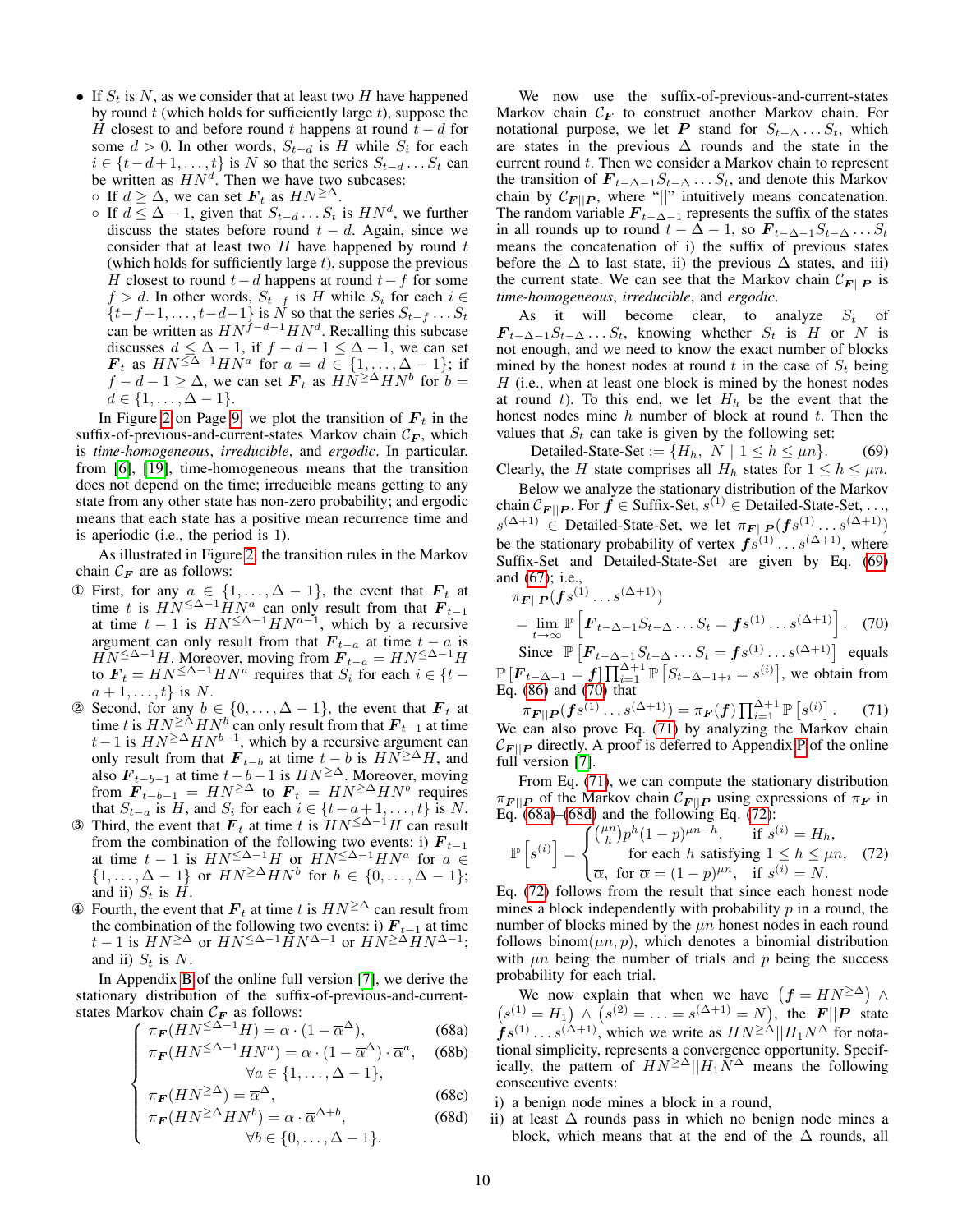benign nodes know all benign blocks and hence agree on the maximum length of the chain (they may not agree on the same chain),

- iii) a benign node mines a block  $\beta$  in a new round and thus extends a chain by one more block than the longest chain of the previous round, and
- iv)  $\Delta$  rounds pass in which no benign node mines a block. Thus, at the end, all honest miners know the new block  $\beta$ and agree on the single longest chain as the one having  $\beta$ . Then we compute the stationary probability of the  $F||P$  state  $f s^{(1)} \dots s^{(\Delta+1)}$  state being  $H N^{\geq \Delta} || H_1 N^{\Delta}$  as follows by using Eq. [\(71\)](#page-9-2):

$$
\pi_{\mathbf{F}||\mathbf{P}}(HN^{\geq \Delta}||H_1N^{\Delta}) = \pi_{\mathbf{F}}(HN^{\geq \Delta})\mathbb{P}[H_1] (\mathbb{P}[N])^{\Delta}.
$$
\n(73)

From Eq. [\(72\)](#page-9-4), it holds that

 $\mathbb{P}[H_1] = \alpha_1$  for  $\alpha_1 := p\mu n \times (1-p)^{\mu n-1}$  $(74)$ From Eq. [\(68c\)](#page-9-3) and Eq. [\(74\)](#page-10-18), we obtain

$$
\pi_{\mathbf{F}||\mathbf{P}}(HN^{\geq \Delta}||H_1N^{\Delta}) = \overline{\alpha}^{\Delta} \cdot \alpha_1 \cdot \overline{\alpha}^{\Delta} = \overline{\alpha}^{2\Delta}\alpha_1. \tag{75}
$$

We define  $f_t$  as the indicator function that the visited vertex at time t is the state  $HN^{\geq \Delta}||H_1N^{\Delta}$ . For the T-step random walk on the Markov chain  $\mathcal{C}_{F||P}$  in the T rounds from round  $t_0$  to  $t_0 + T - 1$ , let the visited vertices be  $V_{t_0}, \ldots, V_{t_0+T-1}$ . Then from Eq. [\(75\)](#page-10-19), we have that for  $t \in \{t_0, ..., t_0 + T - 1\}$ :

- $f_t(V_t)$  equals 1 if  $V_t$  is the state  $HN^{\geq \Delta}||H_1N^{\Delta}$ , which happens with probability  $\overline{\alpha}^{2\Delta}\alpha_1$ ;
- $f_t(V_t)$  equals 0 if  $V_t$  is not the state  $HN^{\geq \Delta}||H_1N^{\Delta}$ , which happens with probability  $1 - \overline{\alpha}^{2\Delta}\alpha_1$ .

Then the expectation of the binary variable  $f_t(V_t)$  is

$$
\mathbb{E}\left[f_t(V_t)\right] = \overline{\alpha}^{2\Delta}\alpha_1. \tag{76}
$$

With  $C(t_0, t_0 + T - 1)$  being the number of times that  $HN^{\geq \Delta}||H_1N^{\Delta}$  is visited (i.e., the number of convergence opportunities) from round  $t_0$  to  $t_0 + T - 1$ , we have

$$
C(t_0, t_0 + T - 1) = \sum_{t=t_0}^{t_0 + T - 1} f_t(V_t).
$$
 (77)

From the above, the random variables  $f_t(V_t)|_{t=t_0}^{t_0+T-1}$  are identically distributed, but are not independent. Since the linearity of expectation holds regardless of whether the random variables are independent, we use Eq. [\(76\)](#page-10-20) to obtain

$$
\mathbb{E}\left[C(t_0, t_0 + T - 1)\right] = \sum_{t=t_0}^{t_0+T-1} \mathbb{E}\left[f_t(V_t)\right] = T\overline{\alpha}^{2\Delta}\alpha_1;
$$
  
i.e., Eq. (64) is proved. Using Eq. (64) and Eq. (65) which we  
have both shown, we know that Inequality (18) is the same as  
Inequality (56).

#### <span id="page-10-16"></span>*B. Putting things together to prove Theorem [2](#page-4-1)*

We have proved in Section [VI-A](#page-8-0) that Inequality [\(18\)](#page-4-10) as a condition of Theorem [2](#page-4-1) is the same as Inequality [\(56\)](#page-7-16). Also, Eq. [\(65\)](#page-8-1) in Section [VI-A](#page-8-0) shows that  $A(t_0, t_0 + T - 1)$  can be written as  $\Omega(T)$ . We prove Inequalities [\(57\)](#page-7-17) and [\(58\)](#page-7-18) in Appendices [C](#page-12-0) and [D](#page-13-3) of the online full version [\[7\]](#page-10-6) (where [\[20\]](#page-10-21)– [\[23\]](#page-10-22) are cited). Then we combine  $(63)$  and  $(56)$   $(57)$   $(58)$ with  $A(t_0, t_0+T-1) = \Omega(T)$  to complete proving Theorem [2.](#page-4-1)

# VII. CONCLUSION

<span id="page-10-5"></span>In this paper, we analyze the consistency of Nakamoto's blockchain protocol. Let  $\mu$  (resp.,  $\nu$ ) be the fraction of computational power controlled by benign miners (resp., the adversary), where  $\mu + \nu = 1$ . With c denoting the expected number of network delays before some block is mined, we prove for the first time that to ensure the consistency property of Nakamoto's blockchain protocol in an asynchronous network, it suffices to have c to be just slightly greater than  $\frac{2\mu}{\ln(\mu/\nu)}$ . This expression is both neater and stronger than existing ones. In the

proof, we formulate novel Markov chains which characterize the numbers of mined blocks in different rounds.

#### **REFERENCES**

- <span id="page-10-0"></span>[1] S. Nakamoto, "Bitcoin: A peer-to-peer electronic cash system," 2008. [Online]. Available:<https://bitcoin.org/bitcoin.pdf>
- <span id="page-10-1"></span>[2] J. Garay, A. Kiayias, and N. Leonardos, "The bitcoin backbone protocol: Analysis and applications," in *Annual International Conference on the Theory and Applications of Cryptographic Techniques (EUROCRYPT)*, 2015, pp. 281–310.
- <span id="page-10-3"></span>R. Pass, L. Seeman, and A. Shelat, "Analysis of the blockchain protocol in asynchronous networks," in *Annual International Conference on the Theory and Applications of Cryptographic Techniques (EUROCRYPT)*, 2017, pp. 643–673.
- <span id="page-10-7"></span>[4] R. Pass and E. Shi, "Fruitchains: A fair blockchain," in *ACM Symposium on Principles of Distributed Computing (PODC)*, 2017, pp. 315–324.
- <span id="page-10-18"></span><span id="page-10-2"></span>[5] E. Shi, "Analysis of deterministic longest-chain protocols," *IACR Cryptology ePrint Archive*, vol. 2018, p. 1079, 2018.
- <span id="page-10-4"></span>L. Kiffer, R. Rajaraman, and A. Shelat, "A better method to analyze blockchain consistency," in *ACM SIGSAC Conference on Computer and Communications Security (CCS)*, 2018, pp. 729–744.
- <span id="page-10-19"></span><span id="page-10-6"></span>[7] J. Zhao, J. Tang, Z. Li, H. Wang, K.-Y. Lam, and K. Xue, "An analysis of blockchain consistency in asynchronous networks: Deriving a neat bound," 2020, full version of this paper. Available online at [http://www.ntu.edu.sg/home/junzhao/BlockchainConsistency.pdf.](http://www.ntu.edu.sg/home/junzhao/BlockchainConsistency.pdf)
- <span id="page-10-8"></span>[8] A. Kiayias and G. Panagiotakos, "Speed-security tradeoffs in blockchain protocols," *IACR Cryptology ePrint Archive*, vol. 2015, p. 1019, 2015.
- [9] J. Garay, A. Kiayias, and N. Leonardos, "The bitcoin backbone protocol with chains of variable difficulty," in *Annual International Cryptology Conference (CRYPTO)*, 2017, pp. 291–323.
- <span id="page-10-9"></span>[10] R. Zhang and B. Preneel, "Lay down the common metrics: Evaluating proof-of-work consensus protocols' security," in *IEEE Symposium on Security and Privacy (SP)*, 2019.
- <span id="page-10-20"></span><span id="page-10-10"></span>[11] A. Kiayias, A. Russell, B. David, and R. Oliynykov, "Ouroboros: A provably secure proof-of-stake blockchain protocol," in *Annual International Cryptology Conference (CRYPTO)*, 2017, pp. 357–388.
- [12] B. David, P. Gaži, A. Kiayias, and A. Russell, "Ouroboros Praos: An adaptively-secure, semi-synchronous proof-of-stake blockchain," in *Annual International Conference on the Theory and Applications of Cryptographic Techniques (EUROCRYPT)*, 2018, pp. 66–98.
- [13] C. Badertscher, P. Gaži, A. Kiayias, A. Russell, and V. Zikas, "Ouroboros genesis: Composable proof-of-stake blockchains with dynamic availability," in *ACM SIGSAC Conference on Computer and Communications Security (CCS)*, 2018, pp. 913–930.
- <span id="page-10-11"></span>[14] W. Li, S. Andreina, J.-M. Bohli, and G. Karame, "Securing proof-ofstake blockchain protocols," in *Data Privacy Management, Cryptocurrencies and Blockchain Technology*. Springer, 2017, pp. 297–315.
- <span id="page-10-12"></span>[15] Y. Gilad, R. Hemo, S. Micali, G. Vlachos, and N. Zeldovich, "Algorand: Scaling byzantine agreements for cryptocurrencies," in *Proceedings of the 26th Symposium on Operating Systems Principles (SOSP)*, 2017, pp. 51–68.
- <span id="page-10-13"></span>[16] M. Castro, B. Liskov et al., "Practical byzantine fault tolerance," in *USENIX Symposium on Operating Systems Design and Implementation (OSDI)*, vol. 99, no. 1999, 1999, pp. 173–186.
- <span id="page-10-14"></span>[17] W. Wang, D. T. Hoang, P. Hu, Z. Xiong, D. Niyato, P. Wang, Y. Wen, and D. I. Kim, "A survey on consensus mechanisms and mining strategy management in blockchain networks," *IEEE Access*, vol. 7, pp. 22 328– 22 370, 2019.
- <span id="page-10-15"></span>[18] X. Li, P. Jiang, T. Chen, X. Luo, and Q. Wen, "A survey on the security of blockchain systems," *Future Generation Computer Systems*, vol. 8, p. 274, 2017.
- <span id="page-10-17"></span>[19] D. A. Levin and Y. Peres, *Markov chains and mixing times*. American Mathematical Soc., 2017, vol. 107.
- <span id="page-10-21"></span>[20] K.-M. Chung, H. Lam, Z. Liu, and M. Mitzenmacher, "Chernoff– Hoeffding bounds for Markov chains: Generalized and simplified," *arXiv preprint arXiv:1201.0559*, 2012.
- <span id="page-10-23"></span>[21] R. Arratia and L. Gordon, "Tutorial on large deviations for the binomial distribution," *Bulletin of mathematical biology*, vol. 51, no. 1, pp. 125– 131, 1989.
- <span id="page-10-24"></span>[22] J. Zhao, O. Yağan, and V. Gligor, "k-connectivity in random key graphs with unreliable links," *IEEE Transactions on Information Theory*, vol. 61, no. 7, pp. 3810–3836, 2015.
- <span id="page-10-22"></span>[23] A. E. Taylor, "L'hospital's rule," *The American Mathematical Monthly*, vol. 59, no. 1, pp. 20–24, 1952.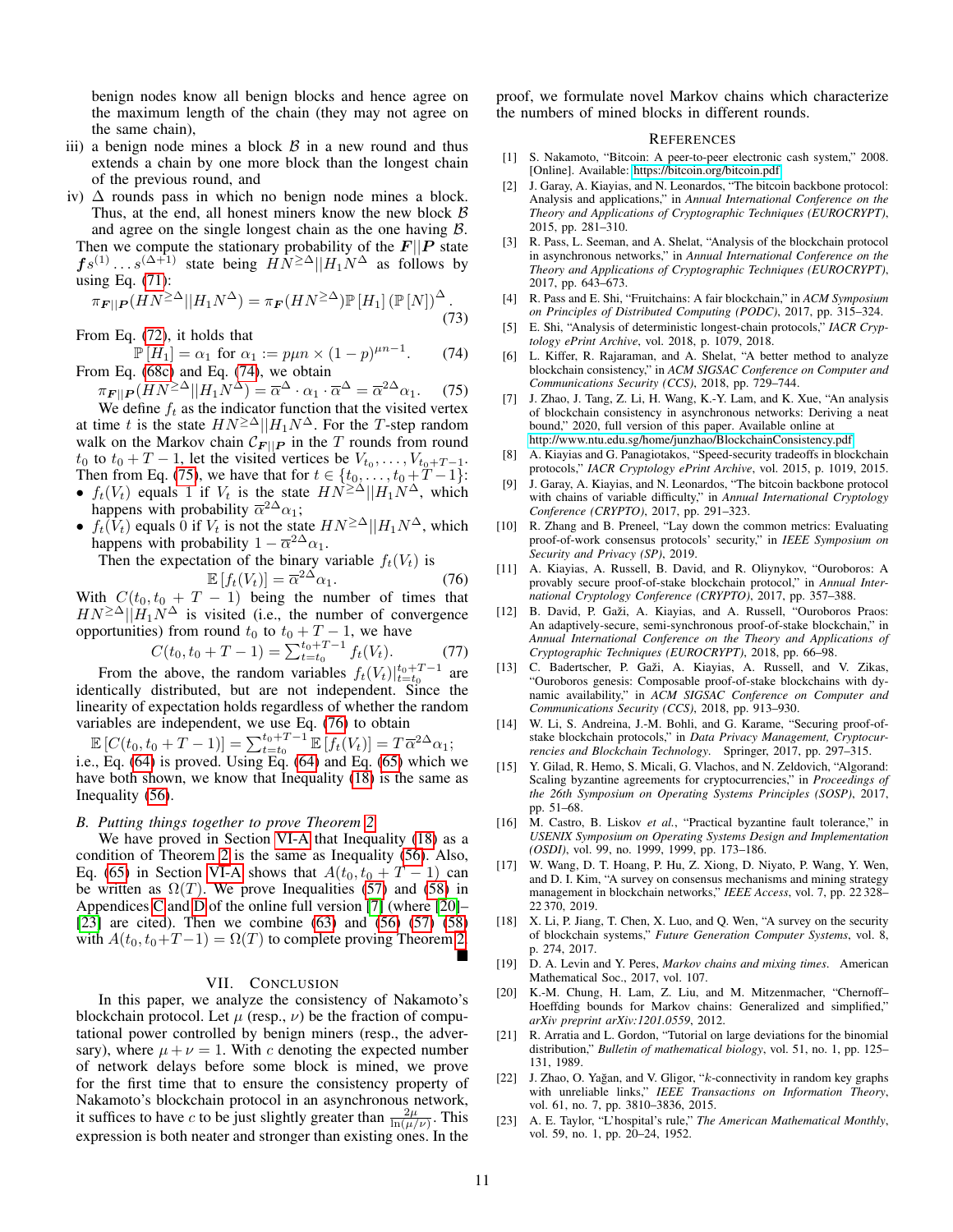#### APPENDIX

#### <span id="page-11-0"></span>*A. Proof of Claim [1](#page-5-1)*

We first present Claim [2](#page-11-3) on Page [5,](#page-4-1) which is Theorem 4.4 on Page 8 of [\[6\]](#page-10-4) after we correct  $\mu \cdot p$  to  $\alpha$  in many places of [\[6\]](#page-10-4). Then we perform some computations to show Claim [1](#page-5-1) using Claim [2.](#page-11-3)

<span id="page-11-3"></span>**Claim 2** (Theorem 4.4 of [\[6\]](#page-10-4) after we correct  $\mu \cdot p$  to  $\alpha$ in many places of [\[6\]](#page-10-4)). *With some notation defined below, Nakamoto's blockchain protocol satisfies consistency if there exists a positive constant*  $\delta_3$  *such that* 

$$
\frac{P_{\Delta}^2}{\sum_{i,j\in\{0,1\}} P_{ij}\pi_i\ell_{ij}} \ge (1+\delta_3)\beta, \text{ for } \beta := p\nu n,\qquad(78)
$$

*where*

- *1):* β *denotes the expected number of blocks mined in each round by the adversary controlling* νn *miners;*
- *2):* P<sup>∆</sup> *(defined on Page 6 of [\[6\]](#page-10-4)) denotes the probability of* ∆ *silent rounds (after we correct* µ · p *to* α *on Page 6 of [\[6\]](#page-10-4)*, *it holds that*  $P_{\Delta} = (1 - \alpha)^{\Delta} = \overline{\alpha}^{\Delta}$  *from the definitions of*  $\alpha$  *and*  $\overline{\alpha}$  *in Eq.* [\(7\)](#page-3-6) *and Eq.* [\(8\)](#page-3-4));
- *3):*  $\pi_0$  *and*  $\pi_1$  *(denoting stationary probabilities of states*  $S_0$ and  $S_1$  in the Markov chain  $\zeta \overline{S_0} \rightleftarrows S_1 \overline{\zeta}$  on Page 6 of [\[6\]](#page-10-4)) *are given as follows:*
- $3a$ ):  $\pi_0$  *denotes the stationary probability of a "messy" state*  $S_0$  *where honest mined blocks occur in less than*  $\Delta$ *rounds from one another* ( $\pi_0 = 1 - P_{\Delta}$  *from Page 7 of [\[6\]](#page-10-4));*
- *3b*):  $\pi_1$  *denotes the stationary probability of the state*  $S_1$ *where quiet periods between honest mined blocks is at least*  $\Delta$  *rounds* ( $\pi_1 = P_{\Delta}$  *from Page 7 of [\[6\]](#page-10-4))*;
- *4):*  $P_{ij}$  *for*  $i, j \in \{0, 1\}$  *denotes the probability of event*  $e_{ij}$ *,* which represents the transition from state  $S_i$  to state  $S_j$ ; *more specifically,*
- *4a):*  $P_{00}$  *denotes the probability of*  $e_{00}$ *, meaning one quiet period of less than* ∆ *rounds, followed by a round with* at least one block mined by honest players<sup>[3](#page-0-0)</sup> ( $P_{00} =$ 1 − P<sup>∆</sup> *from Page 7 of [\[6\]](#page-10-4));*
- *4b*):  $P_{01}$  *denotes the probability of*  $e_{01}$ *, meaning one quiet period that is at least*  $\Delta$  *rounds* ( $P_{01} = P_{\Delta}$  *from Page 7 of [\[6\]](#page-10-4));*
- *4c):*  $P_{11}$  *denotes the probability of*  $e_{11}$ *, meaning a single honest mined block*[3](#page-11-1) *, followed by a quiet period of at least*  $\Delta$  *rounds*  $(P_{11} = P_{\Delta} \text{ from Page 7 of } [6])$  $(P_{11} = P_{\Delta} \text{ from Page 7 of } [6])$  $(P_{11} = P_{\Delta} \text{ from Page 7 of } [6])$ ;
- *4d):*  $P_{10}$  *denotes the probability of*  $e_{10}$ *, meaning a round with at least one block mined by honest players, followed by one quiet period of less than*  $\Delta$  *rounds*, *followed by a round with at least one block mined by honest players* ( $P_{10} = 1 - P_{\Delta}$  *from Page 7 of [\[6\]](#page-10-4)*);
- *5):*  $\ell_{ij}$  *for*  $i, j \in \{0, 1\}$  *denoting the expected time spent on the edge*  $S_i \rightarrow S_j$  in the Markov chain  $\zeta S_0 \rightleftarrows S_1$  on *Page 6 of [\[6\]](#page-10-4):*
	- $\circ$  *With*  $p_{i|<\Delta}$  *denoting*  $\mathbb{P}$  [hit at time *i* | silience lasted  $\leq \Delta$ ] *(after we correct*  $\mu \cdot p$  *to*  $\alpha$  *on Page 7 of [\[6\]](#page-10-4), it holds that*  $p_{i|\leq \Delta} = \frac{(1-\alpha)^{i-1}\alpha}{\sum_{j=1}^{\Delta} (1-\alpha)^{j-1}\alpha}$ , the expressions of  $\ell_{00}$ ,  $\ell_{01}$ ,  $\ell_{11}$ , and  $\ell_{10}$  are as follows after we correct  $\mu \cdot p$ *to*  $\alpha$  *on Page 7 of [\[6\]](#page-10-4):*  $\ell_{00} = \sum_{i=1}^{N} i p_i \leq \alpha$ *,*  $\ell_{01} = \Delta$ *,*

$$
\ell_{11} = \frac{1}{\alpha} + \Delta, \text{ and } \ell_{10} = \frac{1}{\alpha} + \sum_{i=1}^{\Delta} i p_{i} \leq \Delta.
$$

We now use Claim [2](#page-11-3) to show Claim [1.](#page-5-1) First, we use the expression of  $p_{i|<\Delta}$  to compute  $\ell_{00}$ :

$$
\ell_{00} = \sum_{i=1}^{\Delta} i p_{i| \leq \Delta}
$$

$$
= \sum_{i=1}^{\Delta} \frac{i(1-\alpha)^{i-1} \alpha}{\sum_{j=1}^{\Delta} (1-\alpha)^{j-1} \alpha}
$$

$$
= \frac{1}{\alpha} - \frac{\Delta(1-\alpha)^{\Delta}}{1 - (1-\alpha)^{\Delta}}
$$

$$
= \frac{1}{\alpha} - \frac{\Delta P_{\Delta}}{1 - P_{\Delta}}.
$$
(79)

<span id="page-11-1"></span>Then we calculate the left-hand side in Inequality [\(78\)](#page-11-1):

$$
\frac{P_{\Delta}^{2}}{\sum_{i,j \in \{0,1\}} P_{ij} \pi_{i} \ell_{ij}} = \frac{P_{\Delta}^{2}}{P_{00} \pi_{0} \ell_{00} + P_{01} \pi_{0} \ell_{01} + P_{11} \pi_{1} \ell_{11} + P_{10} \pi_{1} \ell_{10}} = \frac{P_{\Delta}^{2}}{\begin{bmatrix} (1 - P_{\Delta})(1 - P_{\Delta})(\frac{1}{\alpha} - \frac{\Delta P_{\Delta}}{1 - P_{\Delta}}) + P_{\Delta}(1 - P_{\Delta})\Delta \\ + P_{\Delta} P_{\Delta} (\frac{1}{\alpha} + \Delta) + (1 - P_{\Delta}) P_{\Delta} (\frac{2}{\alpha} - \frac{\Delta P_{\Delta}}{1 - P_{\Delta}}) \end{bmatrix}} = P_{\Delta}^{2} \alpha = \overline{\alpha}^{2\Delta} \alpha.
$$
\n(80)

Hence, Claim [1](#page-5-1) follows from Claim [2.](#page-11-3)

<span id="page-11-2"></span>*B. Deriving the stationary distribution of the suffix-ofprevious-and-current-states Markov chain*  $\mathcal{C}_F$ 

We now derive the stationary distribution of the suffix-ofprevious-and-current-states Markov chain  $C_F$ . To this end, we first analyze the state transition in  $C_F$ .

Let  $s_t$  be  $f_t$ 's state in round t. We define a function suffix(·) such that  $(F_{t-1} = \boldsymbol{f}_{t-1}) \wedge (S_t = s_t)$  produces  $\boldsymbol{F}_t =$ suffix $(f_{t-1}||s_t)$ . Then we have

<span id="page-11-4"></span>
$$
\mathbb{P}\left[\mathbf{F}_{t} = \mathbf{f}_{t}\right]
$$
\n
$$
= \sum_{\substack{\mathbf{f}_{t-1} \in \text{Suffix-Set:} \\ \text{suffix}(\mathbf{f}_{t-1}||s_{t}) = \mathbf{f}_{t}}} \mathbb{P}\left[\left(\mathbf{F}_{t-1} = \mathbf{f}_{t-1}\right) \wedge (S_{t} = s_{t})\right]
$$
\n
$$
= \sum_{\substack{\mathbf{f}_{t-1} \in \text{Suffix-Set:} \\ \text{suffix}(\mathbf{f}_{t-1}||s_{t}) = \mathbf{f}_{t}}} \left(\mathbb{P}\left[\mathbf{F}_{t-1} = \mathbf{f}_{t-1}\right] \mathbb{P}\left[S_{t} = s_{t}\right]\right), \quad (81)
$$

where the last step uses the independence between  $(F_{t-1} = f_{t-1})$  and  $(S_t = s_t)$ .

Based on Eq. [\(81\)](#page-11-4), we now set  $\boldsymbol{f}_t$  as each vertex of Markov chain  $C_F$  to obtain the specific transition rules.

Case of  $f_t$  in Eq. [\(81\)](#page-11-4) being  $HN^{\leq \Delta-1}HN^a$ . We obtain from Eq. [\(81\)](#page-11-4) and the above result ① that for any  $a \in \{1, \ldots, \Delta - 1\},\$ 

$$
\mathbb{P}\left[\boldsymbol{F}_t = H N^{\leq \Delta - 1} H N^a\right]
$$
\n
$$
= \mathbb{P}\left[\boldsymbol{F}_{t-a} = H N^{\leq \Delta - 1} H\right] \prod_{i=t-a+1}^t \mathbb{P}\left[S_i = N\right]
$$
\n
$$
= \mathbb{P}\left[\boldsymbol{F}_{t-a} = H N^{\leq \Delta - 1} H\right] \cdot \overline{\alpha}^a,
$$
\nwhere the last step uses  $\mathbb{P}\left[S_i = N\right] = \overline{\alpha}.$  (82)

<span id="page-11-5"></span>**Case of**  $f_t$  **in Eq. [\(81\)](#page-11-4) being**  $HN \geq \Delta H N^b$ . We obtain from Eq. [\(81\)](#page-11-4) and the above result 2 that for any  $b \in$ 

<sup>&</sup>lt;sup>3</sup>Note the phrase "a round with at least one block mined by honest players" in the definitions of  $e_{00}$ ,  $e_{11}$ , and  $e_{10}$  (and hence  $P_{00}$ ,  $P_{11}$ , and  $P_{10}$ ) of Theorem [2.](#page-11-3) On Page 6 of [\[6\]](#page-10-4), actually the phrase "single honest mined block" is used. However, for  $e_{ij}$  to exactly mean the transition from state  $S_i$  to state  $S_j$  for  $i, j \in \{0, 1\}$  (defined in "3a)" and "3b)" of the list in Theorem [2\)](#page-11-3), there is no reason for requiring "single honest mined block".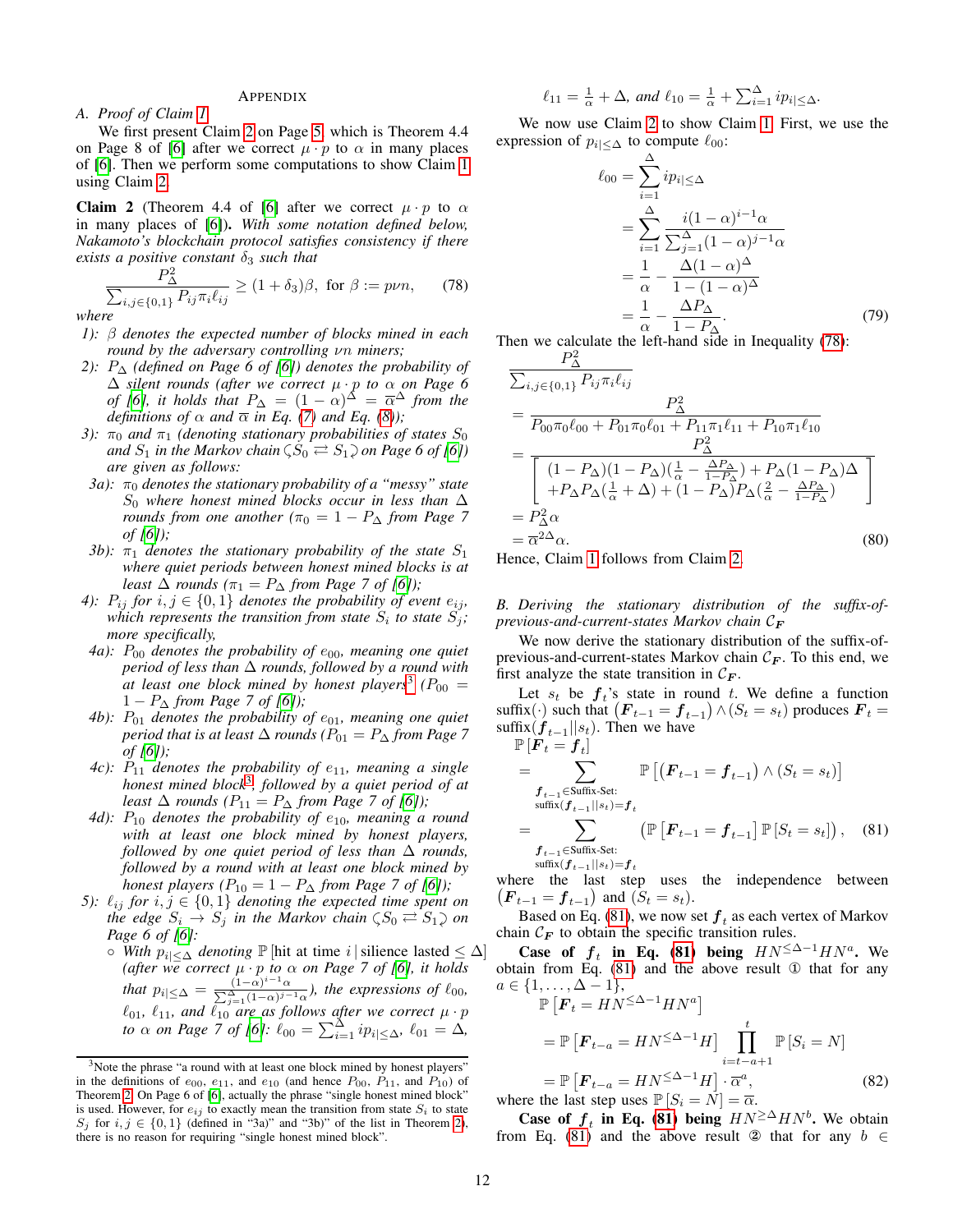$$
\{0, \ldots, \Delta - 1\},
$$
  
\n
$$
\mathbb{P}\left[F_t = H N^{\geq \Delta} H N^b\right]
$$
  
\n
$$
= \mathbb{P}\left[F_{t-b-1} = H N^{\geq \Delta}\right] \mathbb{P}\left[S_{t-b} = H\right] \prod_{i=t-b+1}^{t} \mathbb{P}\left[S_i = N\right]
$$
  
\n
$$
= \mathbb{P}\left[F_{t-b-1} = H N^{\geq \Delta}\right] \cdot \alpha \cdot \overline{\alpha}^b,
$$
 (83)  
\nwhere the last step uses  $\mathbb{P}\left[S_{t} = H\right] = \alpha$  and  $\mathbb{P}\left[S_{t} = N\right] = \alpha$ 

where the last step uses  $\mathbb{P}[S_{t-b} = H] = \alpha$  and  $\mathbb{P}[S_i = N]$ α.

**Case of**  $f_t$  **in Eq. [\(81\)](#page-11-4) being**  $HN^{\leq \Delta-1}H$ . We obtain from Eq. [\(81\)](#page-11-4) and the above result ③ that

$$
\mathbb{P}\left[\bar{\boldsymbol{F}}_{t} = H N^{\leq \Delta - 1} H\right]
$$
\n
$$
= \mathbb{P}\left[S_{t} = H\right] \cdot \left(\mathbb{P}\left[\boldsymbol{F}_{t-1} = H N^{\leq \Delta - 1} H\right]\right.\n\left. + \sum_{a=1}^{\Delta - 1} \mathbb{P}\left[\boldsymbol{F}_{t-1} = H N^{\leq \Delta - 1} H N^{a}\right]\right.\n\left. + \sum_{b=0}^{\Delta - 1} \mathbb{P}\left[\boldsymbol{F}_{t-1} = H N^{\geq \Delta} H N^{b}\right]\right)
$$
\n
$$
= \alpha \cdot \left(\mathbb{P}\left[\boldsymbol{F}_{t-1} = H N^{\leq \Delta - 1} H\right]\right.\n\left. + \sum_{a=1}^{\Delta - 1} \mathbb{P}\left[\boldsymbol{F}_{t-1} = H N^{\leq \Delta - 1} H N^{a}\right]\right.\n\left. + \sum_{b=0}^{\Delta - 1} \mathbb{P}\left[\boldsymbol{F}_{t-1} = H N^{\geq \Delta} H N^{b}\right]\right),\n\tag{84}
$$

where the last step uses  $\mathbb{P}[S_t = H] = \alpha$ .

**Case of**  $f_t$  **in Eq. [\(81\)](#page-11-4) being**  $HN \geq \Delta$ . We obtain from Eq. [\(81\)](#page-11-4) and the above result ④ that

$$
\mathbb{P}\left[\boldsymbol{F}_{t} = H N^{\geq \Delta}\right]
$$
\n
$$
= \mathbb{P}\left[S_{t} = N\right] \cdot \left(\mathbb{P}\left[\boldsymbol{F}_{t-1} = H N^{\geq \Delta}\right] + \mathbb{P}\left[\boldsymbol{F}_{t-1} = H N^{\leq \Delta - 1} H N^{\Delta - 1}\right] + \mathbb{P}\left[\boldsymbol{F}_{t-1} = H N^{\geq \Delta} H N^{\Delta - 1}\right]\right)
$$
\n
$$
= \overline{\alpha} \cdot \left(\mathbb{P}\left[\boldsymbol{F}_{t-1} = H N^{\geq \Delta}\right] + \mathbb{P}\left[\boldsymbol{F}_{t-1} = H N^{\leq \Delta - 1} H N^{\Delta - 1}\right] + \mathbb{P}\left[\boldsymbol{F}_{t-1} = H N^{\geq \Delta} H N^{\Delta - 1}\right]\right), \tag{85}
$$

where the last step uses  $\mathbb{P}\left[S_t = N\right] = \overline{\alpha}$ .

Below we analyze the stationary distribution of the Markov chain  $\mathcal{C}_F$ . For  $f \in$  Suffix-Set, we let  $\pi_F(f)$  be the stationary probability of vertex  $f$ , where Suffix-Set is given by Eq. [\(67\)](#page-8-5); i.e.,

$$
\pi_{\boldsymbol{F}}(\boldsymbol{f}) = \lim_{t \to \infty} \mathbb{P}\left[\boldsymbol{F}_t = \boldsymbol{f}\right]. \tag{86}
$$

Summarizing Eq. [\(82\)](#page-11-5)–[\(85\)](#page-12-2), to derive Markov chain  $C_F$ 's

 $\int \pi_F (H N^{\leq \Delta - 1} H N^a) = \pi_F (H N^{\leq \Delta - 1} H) \cdot \overline{\alpha}^a$ stationary distribution denoted by  $\pi_F$ , we obtain , (87a)

<span id="page-12-3"></span>
$$
\forall a \in \{1, ..., \Delta - 1\},
$$
  
\n
$$
\pi_F(HN^{\geq \Delta}HN^b) = \pi_F(HN^{\geq \Delta}) \cdot \alpha \cdot \overline{\alpha}^b,
$$
  
\n
$$
\forall b \in \{0, ..., \Delta - 1\},
$$
\n(87b)

$$
\forall a \in \{1, ..., \Delta - 1\},
$$
  
\n
$$
\pi_F(HN^{\geq \Delta}HN^b) = \pi_F(HN^{\geq \Delta}) \cdot \alpha \cdot \overline{\alpha}^b,
$$
  
\n
$$
\forall b \in \{0, ..., \Delta - 1\},
$$
  
\n
$$
\pi_F(HN^{\leq \Delta-1}H) = \alpha \cdot \left(\pi_F(HN^{\leq \Delta-1}H)
$$
  
\n
$$
+ \sum_{a=1}^{\Delta-1} \pi_F(HN^{\leq \Delta-1}HN^a) + \sum_{b=0}^{\Delta-1} \pi_F(HN^{\geq \Delta}HN^b)\right), (87c)
$$
  
\n
$$
\pi_F(HN^{\geq \Delta}) = \overline{\alpha} \cdot \left(\pi_F(HN^{\geq \Delta})
$$
  
\n
$$
+ \pi_F(HN^{\leq \Delta-1}HN^{\Delta-1}) + \pi_F(HN^{\geq \Delta}HN^{\Delta-1})\right), (87d)
$$
  
\n
$$
\left[\pi_F(HN^{\leq \Delta-1}H) + \sum_{a=1}^{\Delta-1} \pi_F(HN^{\leq \Delta-1}HN^a)\right] = 1, (87e)
$$

$$
\begin{bmatrix}\n\pi_F(HN^{\geq \Delta} \quad H) + \sum_{a=1}^{\Delta} \pi_F(HN^{\geq \Delta} \quad HN^a) \\
+\pi_F(HN^{\geq \Delta}) + \sum_{b=0}^{\Delta-1} \pi_F(HN^{\geq \Delta}HN^b)\n\end{bmatrix} = 1, (87e)
$$

where Eq.  $(87a)$ – $(87d)$  are from Eq.  $(82)$ – $(85)$ , respectively, and Eq. [\(87e\)](#page-12-3) simply means that the stationary probabilities of all the states sum to 1.

From Eq. [\(87a\)](#page-12-3)–[\(87e\)](#page-12-3), we derive that

$$
\int \pi_{\mathbf{F}}(HN^{\leq \Delta-1}H) = \alpha \cdot (1 - \overline{\alpha}^{\Delta}),
$$
 (88a)  
\n
$$
\pi_{\mathbf{F}}(HN^{\leq \Delta-1}HN^{a}) = \alpha \cdot (1 - \overline{\alpha}^{\Delta}) \cdot \overline{\alpha}^{a},
$$
 (88b)  
\n
$$
\forall a \in \{1, ..., \Delta - 1\},
$$

$$
\forall a \in \{1, \dots, \Delta - 1\},
$$
 (880)

$$
\pi_F(HN^{\geq \Delta}) = \overline{\alpha}^{\Delta},\tag{88c}
$$
\n
$$
\pi_{\pi}(\overline{HN^{>}}\Delta HN^b) = \alpha \quad \overline{\alpha}^{\Delta+b}\tag{88d}
$$

$$
\begin{cases}\n\pi_F(HN^{\geq \Delta}HN^b) = \alpha \cdot \overline{\alpha}^{\Delta+b}, & (88d) \\
\pi_F(HN^{\geq \Delta}HN^b) = \alpha \cdot \overline{\alpha}^{\Delta+b}, & (88d)\n\end{cases}
$$

# <span id="page-12-0"></span>*C. Proving Inequality [\(57\)](#page-7-17)*

Recall from the previous subsection that the  $T$ -step random walk on the Markov chain  $\mathcal{C}_{F||P}$  in the T rounds from round  $t_0$  to  $t_0 + T - 1$  visits vertices  $V_{t_0}, \ldots, V_{t_0+T-1}$ . Let  $\phi$  be the initial distribution of the random walk; i.e.,  $\phi$  represents the distribution at round  $t_0$ . Also recall that the Markov chain  $\mathcal{C}_{F \mid \|P\|}$  is *time-homogeneous*, *irreducible*, and *ergodic*. Let  $\tau(\epsilon, \alpha, \Delta)$  be the  $\epsilon$ -mixing time of  $\mathcal{C}_{\mathbf{F} \mid \mathbf{P}}$ , for  $0 < \epsilon \leq 1/8$ . With  $f_t(V_t)$  and  $C(t_0, t_0 + T - 1)$  defined above, we use Theorem 3.1 of Reference [\[20\]](#page-10-21) on the Chernoff–Hoeffding bounds for Markov chains to obtain the existence of a positive constant c independent of  $T, n, p, \mu, \Delta$  such that

$$
\mathbb{P}\left[C(t_0, t_0 + \tilde{T} - 1) \le (1 - \delta_2) \cdot \mathbb{E}\left[C(t_0, t_0 + T - 1)\right]\right]
$$
\n
$$
\le c \|\phi\|_{\pi} \exp\left(-\frac{\delta_2^2 T \overline{\alpha}^{2\Delta} \alpha_1}{72\tau(\epsilon, \alpha, \Delta)}\right), \text{ for constant } 0 < \delta_2 < 1,
$$
\n(89)

<span id="page-12-2"></span>where  $\|\phi\|_{\pi}$ , denoting the  $\pi$ -norm of the vector  $\phi$ , is given by

<span id="page-12-4"></span>
$$
\|\phi\|_{\pi}:=\sqrt{\sum_{(\boldsymbol{f}||\boldsymbol{p})\in {\rm Domain}(\boldsymbol{F}||\boldsymbol{P})}\frac{(\phi_{\boldsymbol{F}||\boldsymbol{P}}(\boldsymbol{f}||\boldsymbol{p}))^2}{\pi_{\boldsymbol{F}||\boldsymbol{P}}(\boldsymbol{f}||\boldsymbol{p}))}},
$$

<span id="page-12-1"></span>where  $\text{Domain}(F||P) := \text{Suffix-Set} \times (\text{Details-State-Set})^{\Delta+1}$ since Markov chain  $C_{\mathbf{F}||\mathbf{P}}$  represents the transition of  $\mathbf{F}_{t-\Delta-1}S_{t-\Delta} \dots S_t$ . The term  $T\overline{\alpha}^{2\Delta}\alpha_1$  in Inequality [\(89\)](#page-12-4) comes from Eq. [\(64\)](#page-8-3). We can also use Theorem 3.1 of Reference [\[20\]](#page-10-21) to compute a bound for the tail probability  $\mathbb{P}\left[C(t_0, t_0 + T - 1) \geq (1 + \delta_2) \cdot \mathbb{E}\left[C(t_0, t_0 + T - 1)\right]\right]$ . We do not present the result here since it is not needed.

Proposition [2](#page-13-4) below provides an upper bound for  $\|\phi\|_{\pi}$ .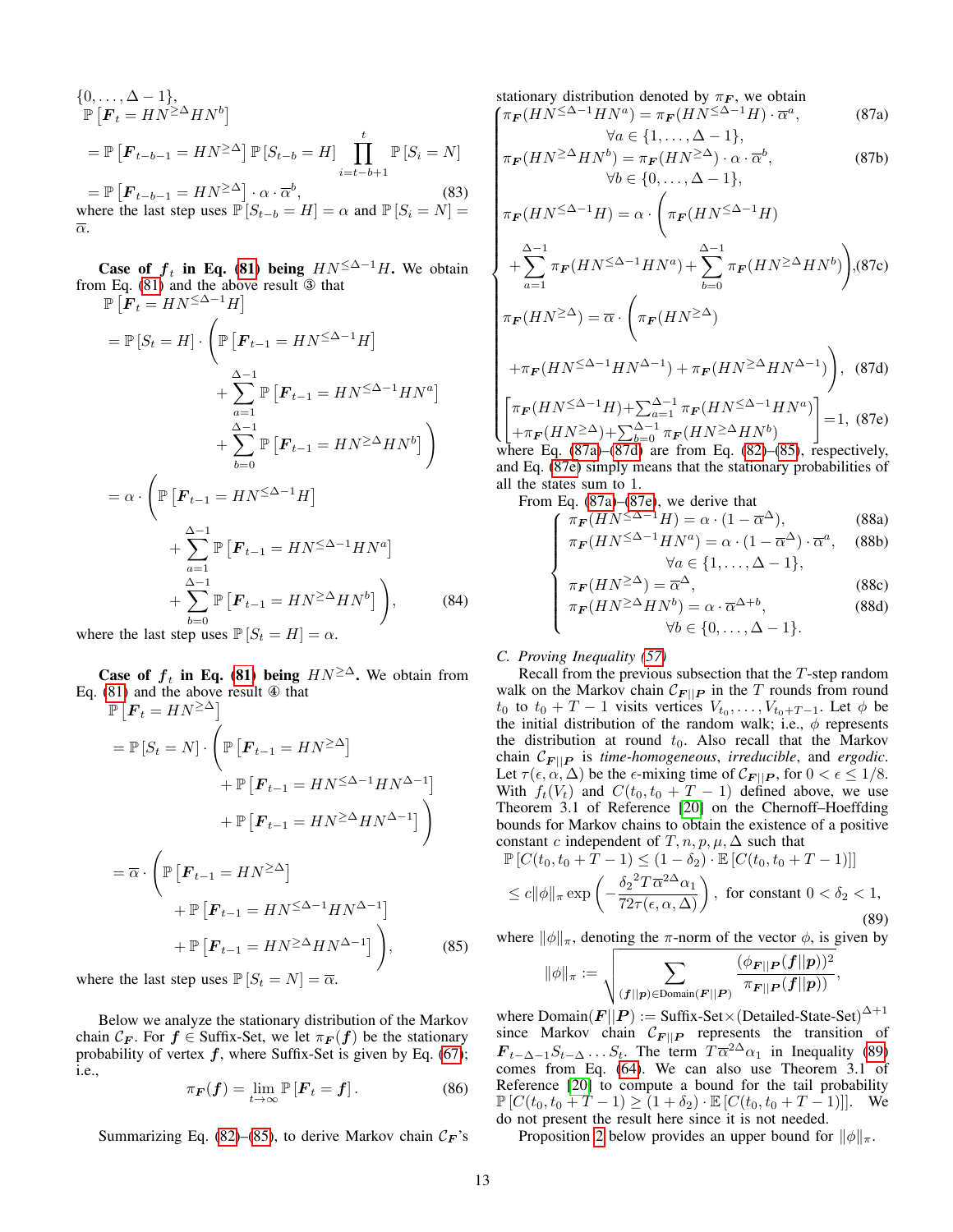<span id="page-13-4"></span>**Proposition 2.** We have  $\|\phi\|_{\pi} \leq \frac{1}{\sqrt{\min}}$  $\frac{1}{\min \pi_{\boldsymbol{F}||\boldsymbol{P}}}, \text{ where }$  $\min \pi_{\mathbf{F}||\mathbf{P}}$  *denotes the minimal value among*  $\pi_{\mathbf{F}||\mathbf{P}}$ and is given by  $\alpha$  ·  $\overline{\alpha}^{\Delta-1}$  ·  $\min\left\{1-\overline{\alpha}^{\Delta},\overline{\alpha}^{\Delta}\right\}$  ·  $(\min \{p^{\mu n}, (1-p)^{\mu n}\})^{\Delta+1}.$ 

We prove Proposition [2](#page-13-4) in Appendix [G.](#page-13-5)

From Proposition [2,](#page-13-4)  $\|\phi\|_{\pi}$  is upper bounded by a term that depends on  $\alpha$  and  $\Delta$  (note that when  $\alpha$  is given,  $\overline{\alpha}$  := 1 –  $\alpha$  is also given). Also,  $\tau(\epsilon, \alpha, \Delta)$  denoting the  $\epsilon$ -mixing time of the Markov chain  $C_{\mathbf{F}||\mathbf{P}}$  is clearly a non-increasing function of  $\epsilon$  given  $\alpha$  and  $\Delta$ . In view of  $0 < \epsilon \leq 1/8$ , we can select  $\epsilon$  as  $1/8$  so that the bound in the right hand side of Inequality [\(89\)](#page-12-4) is maximized. Then  $\tau(1/8, \alpha, \Delta)$  depends on only  $\alpha$  and  $\Delta$ . Recall from Eq. [\(7\)](#page-3-6) that  $\alpha$  depends on  $n, p, \mu$ . Hence, given  $n, p, \mu, \Delta$ , we use Inequality [\(89\)](#page-12-4) to obtain the desired result [\(57\)](#page-7-17) that  $\mathbb{P}\left[C(t_0, t_0 + T - 1) \le (1 - \delta_2) \cdot \mathbb{E}\left[C(t_0, t_0 + T - 1)\right]\right]$  is upper bounded by  $O(1) \cdot \exp(-\Omega(T))$ , where  $O(1)$  is with respect to T.

# <span id="page-13-3"></span>*D. Proving Inequality [\(58\)](#page-7-18)*

As already explained in Section [VI-A,](#page-8-0)  $A(t_0, t_0 + T - 1)$ follows the binomial distribution binom $(T\nu n, p)$ . From [\[21\]](#page-10-23), for a positive constant  $\delta_4$ , with  $D((1 + \delta_4)p||p)$  denoting the relative entropy between a Bernoulli distribution of parameter  $(1 + \delta_4)p$  and a Bernoulli distribution of parameter p; i.e., defining  $D((1+\delta_4)n||n)$ 

$$
:= (1 + \delta_4) p \ln(1 + \delta_4) + [1 - (1 + \delta_4) p] \ln \frac{1 - (1 + \delta_4) p}{1 - p},
$$
\n(90)

we have

$$
\mathbb{P}\left[A(t_0, t_0 + T - 1) \ge (1 + \delta_4) \cdot \mathbb{E}\left[A(t_0, t_0 + T - 1)\right]\right] \le \exp\left(-T\nu n \cdot D\left((1 + \delta_4)p||p\right)\right).
$$
\n(91)

Thus, given  $n, p, \nu$ , we obtain the desired result [\(58\)](#page-7-18) that  $\mathbb{P}[A(t_0, t_0 + T - 1) \ge (1 + \delta_4) \cdot \mathbb{E}[A(t_0, t_0 + T - 1)]]$  is upper bounded by  $O(1) \cdot \exp(-\Omega(T))$ , where  $O(1)$  is with respect to T.

# <span id="page-13-0"></span>*E. Using Theorem [3](#page-5-6) to prove Theorem [1](#page-4-0)*

For c denoting  $\frac{1}{pn\Delta}$ , it is straightforward to show that a combination of Inequalities [\(21\)](#page-5-4) and [\(22\)](#page-5-5) in Theorem [3](#page-5-6) is the same as Inequality [\(11\)](#page-4-2) of Theorem [1.](#page-4-0) Hence, given Theorem [3,](#page-5-6) we know that if Inequality [\(11\)](#page-4-2) holds, then the consistency of Nakamoto's blockchain protocol holds in a window of T rounds with probability at least  $1 - O(1) \cdot \exp(-\Omega(T))$ .

To complete the proof of Theorem [1,](#page-4-0) next we show that under Inequality  $(12)$ , we can write Inequality  $(11)$  as Inequality [\(13\)](#page-4-5).

From  $\mu = 1 - \nu$  and the condition  $\nu \geq \frac{1}{1 + \exp(\Delta^{\delta_1})}$  of Inequality [\(12\)](#page-4-4), we have

$$
\ln \frac{\mu}{\nu} = \ln \frac{1 - \nu}{\nu} \le \ln \frac{1 - \frac{1}{1 + \exp(\Delta^{\delta_1})}}{\frac{1}{1 + \exp(\Delta^{\delta_1})}} = \Delta^{\delta_1}.
$$
 (92)

From 
$$
\mu = 1 - \nu
$$
 and the condition  $\nu \le \frac{1}{1 + \exp\left(\frac{1}{\Delta^2 2 - 1}\right)}$  of

Inequality [\(12\)](#page-4-4), we have

$$
\ln\frac{\mu}{\nu} = \ln\frac{1-\nu}{\nu} \ge \ln\frac{1-\frac{1}{1+\exp\left(\frac{1}{\Delta^{\delta_2}-1}\right)}}{\frac{1}{1+\exp\left(\frac{1}{\Delta^{\delta_2}-1}\right)}} = \frac{1}{\Delta^{\delta_2}-1},\tag{93}
$$

which implies

$$
\frac{\ln \frac{\mu}{\nu} + 1}{\Delta \ln \frac{\mu}{\nu}} = \frac{1}{\Delta} \left( 1 + \frac{1}{\ln \frac{\mu}{\nu}} \right) \le \Delta^{\delta_2 - 1}.
$$
 (94)

<span id="page-13-9"></span><span id="page-13-8"></span><span id="page-13-7"></span> $\epsilon_1 := \Delta^{\delta_1 + \delta_2 - 1}$ .  $(95)$ 

From [\(92\)](#page-13-6) [\(94\)](#page-13-7) [\(95\)](#page-13-8) and the condition  $\delta_1 + \delta_2 < 1$ , letting  $\epsilon_1$  be  $\Delta^{\delta_1+\delta_2-1}$ , we obtain

$$
\frac{2\mu}{\ln\frac{\mu}{\nu}}\geq \frac{2\mu}{\Delta^{\delta_1}}=\frac{2\mu}{\epsilon_1}\cdot\Delta^{\delta_2-1}>\frac{2(\ln\frac{\mu}{\nu}+1)\mu}{\epsilon_1\Delta\ln\frac{\mu}{\nu}},\qquad(96)
$$

which means that 
$$
c \geq \max \left\{ \left( \frac{2\mu}{\ln \frac{\mu}{\nu}} + \frac{1}{\Delta} \right) \frac{1 + \epsilon_2}{1 - \epsilon_1}, \frac{(\ln \frac{\mu}{\nu} + 1)\mu}{\epsilon_1 \Delta \ln \frac{\mu}{\nu}} \right\}
$$
 becomes  $c > \left[ \frac{2\mu}{\mu} + \frac{1}{\epsilon_1 \Delta \ln \frac{\mu}{\nu}} \right]$ . (97)

$$
c \ge \left[ \frac{2\mu}{\ln(\mu/\nu)} + \frac{1}{\Delta} \right] \frac{1 + c_2}{1 - \epsilon_1}.
$$
 (97)

From [\(92\)](#page-13-6) and  $\mu > \frac{1}{2}$ , we get

$$
\frac{1}{\Delta} = \Delta^{-\delta_1} \cdot \Delta^{\delta_1 - 1} < \frac{2\mu}{\Delta^{\delta_1}} \cdot \Delta^{\delta_1 - 1} \le \frac{2\mu}{\ln \frac{\mu}{\nu}} \cdot \Delta^{\delta_1 - 1}, \tag{98}
$$

which means that a sufficient condition for 
$$
(97)
$$
 is

<span id="page-13-10"></span>
$$
c \ge \left[\frac{2\mu}{\ln(\mu/\nu)} + \frac{2\mu}{\ln\frac{\mu}{\nu}} \cdot \Delta^{\delta_1 - 1}\right] \frac{1 + \epsilon_2}{1 - \epsilon_1}
$$

$$
= \frac{2\mu}{\ln(\mu/\nu)} \cdot (1 + \epsilon_2) \cdot \frac{1 + \Delta^{\delta_1 - 1}}{1 - \Delta^{\delta_1 + \delta_2 - 1}},\tag{99}
$$

where the last step uses [\(95\)](#page-13-8).

The above result [\(99\)](#page-13-10) gives Inequality [\(13\)](#page-4-5). Hence, we have completed proving Theorem [1.](#page-4-0)

<span id="page-13-1"></span>*F.* Explaining that  $\delta_5$  and  $\delta_1$  in Eq. [\(31\)](#page-6-3) and Eq. [\(32\)](#page-6-4) are both *positive for*  $0 < \epsilon_1 < 1$  *and*  $\epsilon_2 > 0$ 

Clearly,  $\delta_5 > 0$  since the nominator and denominator of Eq. [\(31\)](#page-6-3) are both positive. In addition, given

$$
\delta_5 > \frac{(\epsilon_1 + \epsilon_2) \ln \frac{\mu}{\nu}}{(\epsilon_1 + \epsilon_2) + \frac{\epsilon_1 + \epsilon_2}{\epsilon_1} \cdot (1 - \epsilon_1) \cdot (\ln \frac{\mu}{\nu} + 1)}
$$
  
= 
$$
\frac{\epsilon_1 \ln \frac{\mu}{\nu}}{\epsilon_1 + (1 - \epsilon_1) \cdot (\ln \frac{\mu}{\nu} + 1)} = \frac{\epsilon_1 \ln \frac{\mu}{\nu}}{1 + (1 - \epsilon_1) \ln \frac{\mu}{\nu}},
$$
(100)

we have

,

<span id="page-13-2"></span>
$$
\delta_1 = (1 + \delta_5) \cdot \left(1 - \frac{\epsilon_1 \ln \frac{\mu}{\nu}}{\ln \frac{\mu}{\nu} + 1}\right) - 1
$$
  
> 
$$
\left[1 + \frac{\epsilon_1 \ln \frac{\mu}{\nu}}{1 + (1 - \epsilon_1) \ln \frac{\mu}{\nu}}\right] \cdot \left(1 - \frac{\epsilon_1 \ln \frac{\mu}{\nu}}{\ln \frac{\mu}{\nu} + 1}\right) - 1 = 0.
$$
 (101)

# <span id="page-13-5"></span>*G. Proof of Proposition [2](#page-13-4)*

The  $\pi$ -norm of  $\phi$  is

<span id="page-13-12"></span>
$$
\|\phi\|_{\pi} = \sqrt{\sum_{(\boldsymbol{f}||\boldsymbol{p}) \in \text{Domain}(\boldsymbol{F}||\boldsymbol{P})} \frac{(\phi_{\boldsymbol{F}||\boldsymbol{P}(\boldsymbol{f}||\boldsymbol{p}))^2}}{\pi_{\boldsymbol{F}||\boldsymbol{P}(\boldsymbol{f}||\boldsymbol{p})}}}
$$

$$
\leq \sqrt{\sum_{(\boldsymbol{f}||\boldsymbol{p}) \in \text{Domain}(\boldsymbol{F}||\boldsymbol{P})} \frac{\phi_{\boldsymbol{F}||\boldsymbol{P}(\boldsymbol{f}||\boldsymbol{p})}}{\min \pi_{\boldsymbol{F}||\boldsymbol{P}}}}
$$

$$
= \frac{1}{\sqrt{\min \pi_{\boldsymbol{F}||\boldsymbol{P}}}}, \qquad (102)
$$

<span id="page-13-6"></span>where  $\min \pi_{\mathbf{F}||\mathbf{P}}$  denotes the minimal value among  $\pi_{\mathbf{F}||\mathbf{P}}$ . Recall from Eq. [\(71\)](#page-9-2) that  $\lambda$ <sub>1</sub>

<span id="page-13-11"></span>
$$
\pi_{\mathbf{F}||\mathbf{P}}(\mathbf{f}s^{(1)}\dots s^{(\Delta+1)}) = \pi_{\mathbf{F}}(\mathbf{f}) \prod_{i=1}^{\Delta+1} \mathbb{P}\left[s^{(i)}\right].
$$
 (103)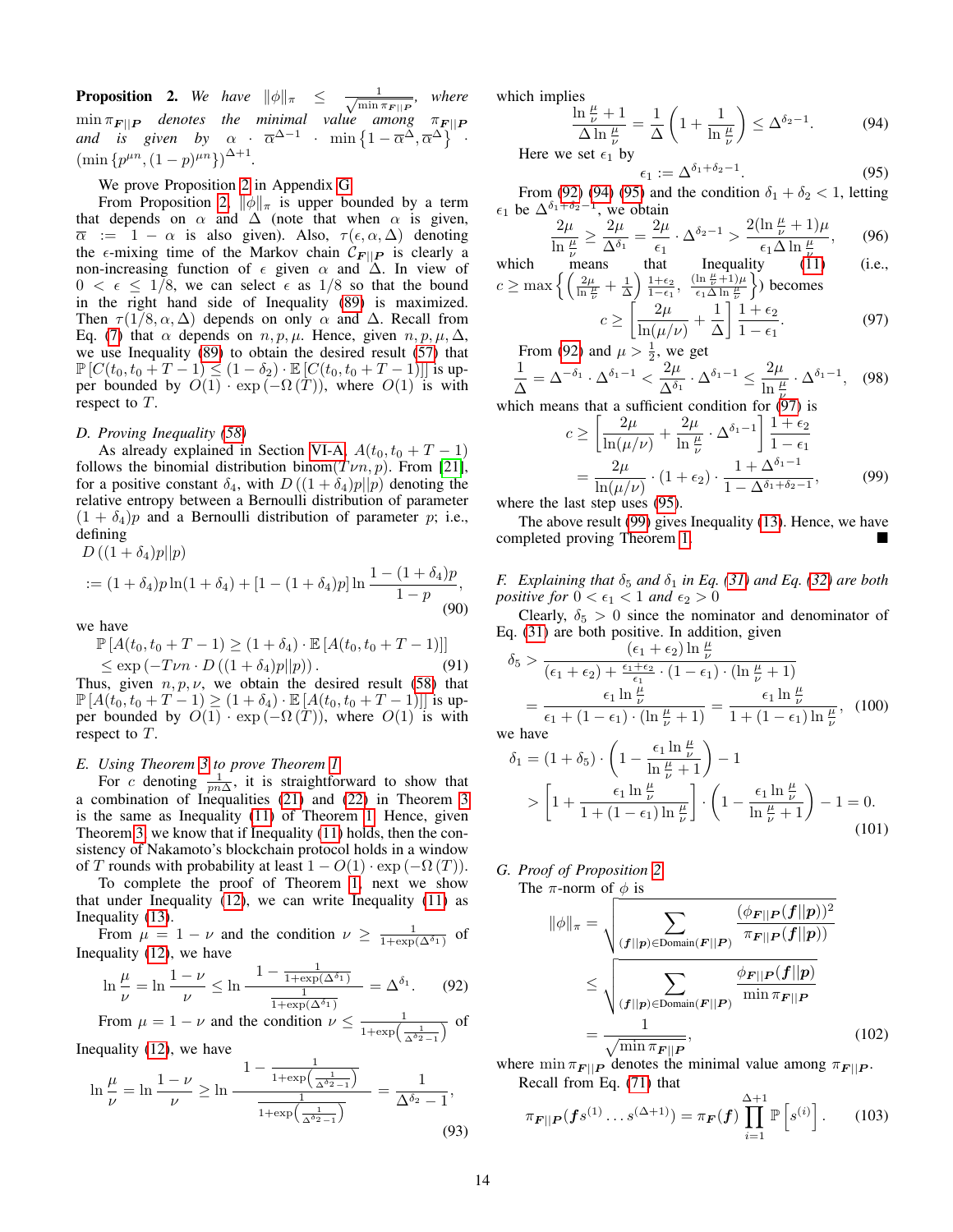For  $s^{(i)} \in$  Detailed-State-Set for Detailed-State-Set in Eq. [\(69\)](#page-9-0), we have

$$
\min_{s^{(i)} \in \text{Detailed-State-Set}} \mathbb{P}\left[s^{(i)}\right] = \begin{cases} p^{\mu n}, & \text{if } p \le \frac{1}{2}, \\ (1-p)^{\mu n}, & \text{if } p > \frac{1}{2}, \end{cases}
$$
\nso that we can write

min s (i)∈Detailed-State-Set  $\mathbb{P}\left[s^{(i)}\right] = \min\{p^{\mu n},(1-p)^{\mu n}\}\.$  (104) Then Eq. [\(103\)](#page-13-11) implies that

 $\min \pi_{\mathbf{F}||\mathbf{P}} = (\min \pi_{\mathbf{F}}) \cdot (\min \{p^{\mu n}, (1-p)^{\mu n}\})^{\Delta+1},$  (105) where the minimal value among  $\pi_F$  is

$$
\min \pi_F = \min \left\{ \alpha \cdot (1 - \overline{\alpha}^{\Delta}) \cdot \overline{\alpha}^{\Delta - 1}, \alpha \cdot \overline{\alpha}^{2\Delta - 1} \right\}
$$

 $=\alpha \cdot \overline{\alpha}^{\Delta-1} \cdot \min\left\{1-\overline{\alpha}^{\Delta},\overline{\alpha}^{\Delta}\right\}$  $(106)$ Combining [\(102\)](#page-13-12) [\(105\)](#page-14-1) [\(106\)](#page-14-2), we complete proving Proposi-tion [2.](#page-13-4)

# <span id="page-14-0"></span>*H. Proof of Lemma [2](#page-6-0)*

Recall the expression of  $\alpha_1$  in Inequality [\(74\)](#page-10-18); i.e.,  $\alpha_1 = p\mu n \times (1 - p)^{\mu n - 1}$ . Then given the condition  $0 < p\mu n < 1$  and the result  $\mu n - 1 > \frac{1}{2}n - 1 \ge 1$ from  $\mu > \frac{1}{2}$  and  $n \ge 4$ , we use Fact 2 on Page 20 of [\[22\]](#page-10-24) to obtain

$$
\alpha_1 = p\mu n \cdot (1 - p)^{\mu n - 1} \ge p\mu n \cdot [1 - p \cdot (\mu n - 1)]
$$
  
 
$$
\ge p\mu n \cdot (1 - p\mu n). \tag{107}
$$

Then Inequality [\(107\)](#page-14-3) induces

$$
\{p\mu n \cdot (1 - p\mu n) \overline{\alpha}^{2\Delta} \ge (1 + \delta_1) p\nu n\}
$$
  
\n
$$
\implies \{\overline{\alpha}^{2\Delta} \alpha_1 \ge (1 + \delta_1) p\nu n\}.
$$
 (

.  $(108)$ The statement  $p\mu n (1 - p\mu n) \overline{\alpha}^{2\Delta} \ge (1 + \delta_1) p\nu n$  is equivalent to  $\overline{\alpha} \ge \left(\frac{1+\delta_1}{1-p\mu n} \cdot \frac{\nu}{\mu}\right)^{1/(2\Delta)}$ ; i.e., Inequality [\(35\)](#page-6-7). This along with Inequality [\(108\)](#page-14-4) implies the desired result.

# *I. Proof of Lemma [3](#page-6-1)*

**Proof of**  $\delta_5 > 0$ : Given  $\delta_5 > \frac{\epsilon_1 \ln \frac{\mu}{\nu}}{1 + (1 - \epsilon_1) \ln \frac{\mu}{\nu}}$  with  $0 < \epsilon_1 < 1$ and  $\ln \frac{\mu}{\nu} > 0$  from  $0 < \nu < \mu$ , we have  $\delta_5 > 0$ .

**Proof of** 
$$
\delta_1
$$
 > 0: Given  $\delta_5$  >  $\frac{\epsilon_1 \ln \frac{\mu}{\nu}}{1 + (1 - \epsilon_1) \ln \frac{\mu}{\nu}}$  and  $\delta_1 = (1 + \delta_5) \cdot \left(1 - \frac{\epsilon_1 \ln \frac{\mu}{\nu}}{\ln \frac{\mu}{\nu} + 1}\right) - 1$ , we have  $\delta_1 > \left(1 + \frac{\epsilon_1 \ln \frac{\mu}{\nu}}{1 + (1 - \epsilon_1) \ln \frac{\mu}{\nu}}\right) \cdot \left(1 - \frac{\epsilon_1 \ln \frac{\mu}{\nu}}{\ln \frac{\mu}{\nu} + 1}\right) - 1 = 0$ .

**Proof of**  $\left(\frac{1+\delta_1}{1-p\mu n}\right)^{1/(2\Delta)} < 1 + \frac{\delta_5}{2\Delta}$ : Using the conditions  $pn \leq \frac{\epsilon_1 \ln \frac{\mu}{\nu}}{(\ln \frac{\mu}{\nu} + 1)\mu}$  and  $\delta_1 = (1 + \delta_5) \cdot \left(1 - \frac{\epsilon_1 \ln \frac{\mu}{\nu}}{\ln \frac{\mu}{\nu} + 1}\right) - 1$ , we have  $1 + \delta_1 \leq (1 + \delta_5) \cdot (1 - p\mu n)$ , which means  $\frac{1+\delta_1}{1-p\mu n} \leq 1+\delta_5$ . Moreover, we have  $1+\delta_5 < (1+\frac{\delta_5}{2\Delta})^{2\Delta}$ from the binomial series. Summarizing the above results, we obtain  $\left(\frac{1+\delta_1}{1-p\mu n}\right)^{1/(2\Delta)} < 1+\frac{\delta_5}{2\Delta}$ .

# *J. Proof of Lemma [4](#page-6-2)*

<span id="page-14-2"></span><span id="page-14-1"></span>Recalling 
$$
\overline{\alpha} = (1 - p)^{\mu n}
$$
 from Eq. (8), we have  
\n
$$
\left\{ \overline{\alpha} \ge \left( 1 + \frac{\delta_5}{2\Delta} \right) \cdot \left( \frac{\nu}{\mu} \right)^{1/(2\Delta)} \right\}
$$
\n
$$
\iff \left\{ (1 - p)^{\mu n} \ge \left( 1 + \frac{\delta_5}{2\Delta} \right) \cdot \left( \frac{\nu}{\mu} \right)^{1/(2\Delta)} \right\}
$$
\n
$$
\iff \left\{ p \le 1 - \left[ \left( 1 + \frac{\delta_5}{2\Delta} \right) \left( \frac{\nu}{\mu} \right)^{1/(2\Delta)} \right]^{1/(\mu n)} \right\}
$$
\n
$$
\iff \left\{ c := \frac{1}{p n \Delta} \ge \frac{1}{n \Delta \left\{ 1 - \left[ \left( 1 + \frac{\delta_5}{2\Delta} \right) \left( \frac{\nu}{\mu} \right)^{1/(2\Delta)} \right]^{1/(\mu n)} \right\}} \right\}
$$

*K. Proof of Proposition [1](#page-6-13)*

Our goal is to prove

$$
1 - \left(1 + \frac{\delta_5}{2\Delta}\right) \left(\frac{\nu}{\mu}\right)^{1/(2\Delta)} > 0,
$$
 (109) given the condition  $0 < \delta_5 < \ln \frac{\mu}{\nu}$ .

<span id="page-14-6"></span><span id="page-14-5"></span>.

<span id="page-14-3"></span>Clearly, Inequality [\(109\)](#page-14-5) holds once we show

$$
1 - \left(1 + \frac{1}{2\Delta} \ln \frac{\mu}{\nu}\right) \left(\frac{\nu}{\mu}\right)^{1/(2\Delta)} > 0. \tag{110}
$$

<span id="page-14-4"></span>After defining  $f(x) := x^{1/(2\Delta)} - \frac{1}{2\Delta} \ln x - 1$  for  $x \ge 1$ , the term  $1 - \left(1 + \frac{1}{2\Delta} \ln \frac{\mu}{\nu}\right) \left(\frac{\nu}{\mu}\right)^{1/(2\Delta)}$  in Inequality [\(110\)](#page-14-6) becomes  $f(\frac{\mu}{\nu}) \cdot (\frac{\nu}{\mu})^{1/(2\Delta)}$ , so Inequality [\(110\)](#page-14-6) holds once we prove  $f(\frac{\mu}{\nu}) > 0$ . To this end, we derive  $f'(x) := \frac{1}{2x\Delta} (x^{1/(2\Delta)} - 1) > 0$  for  $x > 1$ , so that  $f(x)$  is a strictly increasing function for  $x \ge 1$ . Then given  $f(1) = 0$ , we obtain  $f(x) > 0$  for  $x > 1$  and thus  $f(\frac{\mu}{\nu}) > 0$  given  $\frac{\mu}{\nu} > 1$ . The result  $f(\frac{\mu}{\nu}) > 0$  means  $(\frac{\mu}{\nu})^{1/(2\Delta)} - \frac{1}{2\Delta} \ln \frac{\mu}{\nu} - 1 > 0$ , which implies Inequality [\(110\)](#page-14-6) and thus Inequality [\(109\)](#page-14-5).

# *L. Proof of Lemma [5](#page-7-1)*

First, we know from Proposition [1](#page-6-13) that the denominators in both sides of Inequality [\(45\)](#page-7-6) of Lemma [5](#page-7-1) are positive.

With A defined by

<span id="page-14-8"></span><span id="page-14-7"></span>
$$
A := 1 - \left(1 + \frac{\delta_5}{2\Delta}\right) \left(\frac{\nu}{\mu}\right)^{1/(2\Delta)},\tag{111}
$$

we know  $A > 0$  from Proposition [1.](#page-6-13) Also, clearly  $A < 1$ . With  $0 < A < 1$  and  $\mu n > \frac{n}{2} \ge 2$  from  $\mu > \frac{1}{2}$  and  $n \ge 4$ , we use Fact 2 on Page 20 of [\[22\]](#page-10-24) to obtain  $\left(1 - \frac{A}{\mu n}\right)^{\mu n} \ge 1 - \frac{A}{\mu n} \cdot \mu n =$  $1 - A > 0$ , which implies  $(1 - A)^{1/(\mu n)} \leq 1 - \frac{A}{\mu n}$ . Hence,  $\mu$  $\frac{\mu}{A\Delta} = \frac{1}{n\Delta[1 - (1 - A/(\mu n))]}\geq \frac{1}{n\Delta[1 - (1 \frac{1}{n\Delta[1-(1-A)^{1/(\mu n)}]}$ .  $(112)$ 

We plug Eq.  $(111)$  (i.e., the expression of A) into  $(112)$  and complete proving Lemma [5.](#page-7-1)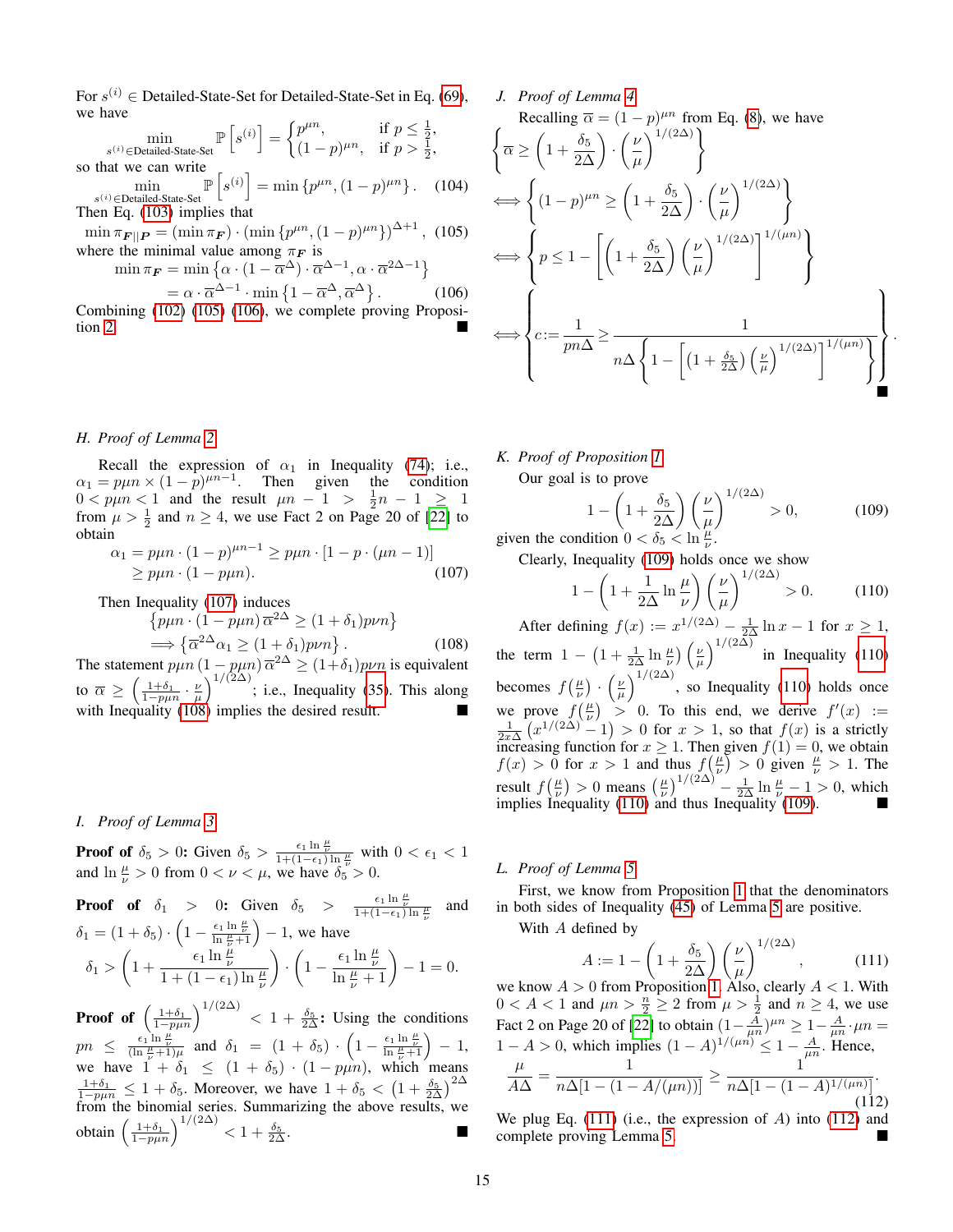# *M. Proof of Lemma [6](#page-7-2)*

We evaluate  $\frac{1}{1-(1+\frac{\delta_5}{2\Delta})(\frac{\nu}{\mu})^{1/(2\Delta)}}$  appearing in the desired result. We have

$$
\frac{1}{1 - \left(1 + \frac{\delta_5}{2\Delta}\right) \left(\frac{\nu}{\mu}\right)^{1/(2\Delta)}} = \frac{\left(\frac{\mu}{\nu}\right)^{1/(2\Delta)}}{\left(\frac{\mu}{\nu}\right)^{1/(2\Delta)} - \left(1 + \frac{\delta_5}{2\Delta}\right)}
$$

$$
= \left[1 + \frac{\frac{\delta_5}{2\Delta}}{\left(\frac{\mu}{\nu}\right)^{1/(2\Delta)} - \left(1 + \frac{\delta_5}{2\Delta}\right)}\right] \cdot \frac{1}{1 - \left(\frac{\mu}{\mu}\right)^{1/(2\Delta)}}. \quad (113)
$$

We further bound the term  $\left(\frac{\mu}{\nu}\right)^{1/(2\Delta)} - \left(1 + \frac{\delta_5}{2\Delta}\right)$  in Eq. [\(113\)](#page-15-1):

$$
\left(\frac{\mu}{\nu}\right)^{1/(2\Delta)} - \left(1 + \frac{\delta_5}{2\Delta}\right)
$$
  
=  $\exp\left(\frac{1}{2\Delta}\ln\frac{\mu}{\nu}\right) - \left(1 + \frac{\delta_5}{2\Delta}\right)$   
>  $1 + \frac{1}{2\Delta}\ln\frac{\mu}{\nu} - \left(1 + \frac{\delta_5}{2\Delta}\right)$   
=  $\frac{\ln\frac{\mu}{\nu} - \delta_5}{2\Delta}$ , (114)

where the step of ">" uses  $\exp(x) > 1 + x$  for  $x > 0$  as well as  $\ln \frac{\mu}{\nu} > 0$  from  $0 < \nu < \mu$ .

Applying Inequality [\(114\)](#page-15-2) to Eq. [\(113\)](#page-15-1), we obtain

$$
\frac{1}{1 - \left(1 + \frac{\delta_5}{2\Delta}\right) \left(\frac{\nu}{\mu}\right)^{1/(2\Delta)}} \n< \left(1 + \frac{\frac{\delta_5}{2\Delta}}{\frac{\ln \frac{\nu}{\nu} - \delta_5}{2\Delta}}\right) \cdot \frac{1}{1 - \left(\frac{\nu}{\mu}\right)^{1/(2\Delta)}} \n= \left(1 + \frac{\delta_5}{\ln \frac{\mu}{\nu} - \delta_5}\right) \cdot \frac{1}{1 - \left(\frac{\nu}{\mu}\right)^{1/(2\Delta)}}.
$$
\n(115)

*N. Proof of Lemma [7](#page-7-3)* We define

and for  $0 < x < 1$ ,

$$
\lambda := \frac{\nu}{\mu} \tag{116}
$$

$$
f(x) := \frac{x}{1 - \lambda^x}.\tag{117}
$$

Clearly,  $0 < \lambda < 1$  follows from  $0 < \nu < \mu$ . Then the derivative of  $f(x)$  is

$$
f'(x) = \frac{1 - \lambda^x - x \cdot (-\ln \lambda)\lambda^x}{(1 - \lambda^x)^2} = \frac{g(x)}{(1 - \lambda^x)^2},\qquad(118)
$$

where we define  $g(x)$  as

$$
g(x) := 1 - (1 - x \ln \lambda) \lambda^x.
$$
 (119)

To analyze the sign of  $f'(x)$  in Eq. [\(118\)](#page-15-3), we discuss the sign of  $g(x)$  in Eq. [\(119\)](#page-15-4). Hence, we compute the derivative of  $g(x)$  as  $g'(x) = (\ln \lambda)^2 \lambda^x x > 0$  for  $0 < x \le 1$ , given  $0 < \lambda < 1$ . Hence,  $g(x)$  strictly increases as x increases for  $0 < x \leq 1$ , implying  $g(x) > g(0) = 0$  for  $0 < x \leq 1$ . Using this in Eq. [\(118\)](#page-15-3), we have  $f'(x) > 0$  for  $0 < x \le 1$ , so that  $f(x)$  strictly increases as x increases for  $0 < x \leq 1$ . Then for any  $\epsilon_4 \in (0, \frac{1}{2\Delta})$ , we have

$$
f\left(\frac{1}{2\Delta}\right) > f(\epsilon_4),\tag{120}
$$

and  

$$
f\left(\frac{1}{2\Delta}\right) - f(\epsilon_4) \le \left(\frac{1}{2\Delta} - \epsilon_4\right) \cdot \max_{x \in [\epsilon_4, \frac{1}{2\Delta}]} f'(x).
$$
 (121)

Letting  $\epsilon_4 \rightarrow 0$  in Inequality [\(120\)](#page-15-5), we obtain

$$
f\left(\frac{1}{2\Delta}\right) \ge \lim_{\epsilon_4 \to 0} f(\epsilon_4) = \lim_{\epsilon_4 \to 0} \frac{\epsilon_4}{1 - \lambda^{\epsilon_4}}.
$$
 (122)

To compute  $\lim_{\epsilon_4 \to 0} \frac{\epsilon_4}{1-\lambda \epsilon_4}$  of [\(122\)](#page-15-6), we note that the nominator and denominator both converge to 0 as  $\epsilon_4 \rightarrow 0$ , and are also both differentiable for  $\epsilon_4 > 0$ , so we use L'Hospital's rule (see [\[23\]](#page-10-22)) to obtain

<span id="page-15-1"></span>
$$
\lim_{\epsilon_4 \to 0} f(\epsilon_4) = \lim_{\epsilon_4 \to 0} \frac{\epsilon_4}{1 - \lambda^{\epsilon_4}} = \lim_{\epsilon_4 \to 0} \frac{1}{-\lambda^{\epsilon_4} \cdot \ln \lambda} = \frac{1}{\ln(1/\lambda)},
$$
\n(123)

which together with  $(122)$  means

<span id="page-15-15"></span><span id="page-15-12"></span><span id="page-15-6"></span>
$$
f\left(\frac{1}{2\Delta}\right) \ge \frac{1}{\ln(1/\lambda)}.\tag{124}
$$

To analyze Inequality [\(121\)](#page-15-7), we now check the monotonicity of  $f'(x)$ . To this end, the second-order derivatives of  $f(x)$ is

<span id="page-15-9"></span><span id="page-15-8"></span>
$$
f''(x) = \frac{h(x)}{(1 - \lambda^x)^3}.
$$
 (125)

<span id="page-15-2"></span>where we define  $h(x)$  as

 $h(x) := [x \ln \lambda (1 + \lambda^x) + 2(1 - \lambda^x)] \lambda^x \ln \lambda.$  (126)

To analyze the sign of  $f''(x)$  in Eq. [\(125\)](#page-15-8), we discuss the sign of  $h(x)$  in Eq. [\(126\)](#page-15-9). Hence, we compute the derivative of  $h(x)$  as  $h'(x) = \ln \lambda [1 - (1 - x \ln \lambda)\lambda^x] = \lambda g(x)$ . Given  $g(x) > 0$  for  $0 < x \le 1$ , we have  $h'(x) > 0$  for  $0 < x \le 1$ . Hence,  $h(x)$  strictly increases as x increases for  $0 < x \leq 1$ , implying  $h(x) > h(0) = 0$  for  $0 < x \le 1$ . Using this in Eq. [\(125\)](#page-15-8), we obtain  $f''(x) > 0$  for  $0 < x \le 1$ , so that  $f'(x)$ strictly increases as x increases for  $0 < x \le 1$ . Thus, we know for any  $\epsilon_4$  satisfying  $0 < \epsilon_4 < \frac{1}{2\Delta} \leq \frac{1}{2} < 1$  from  $\Delta \geq 1$  that

$$
\max_{x \in [\epsilon_4, \frac{1}{2\Delta}]} f'(x) < f'(1) = \frac{1 - [1 + \ln(1/\lambda)]\lambda}{(1 - \lambda)^2}.\tag{127}
$$

Now we bound the nominator  $1-[1+\ln(1/\lambda)]\lambda$  in [\(127\)](#page-15-10). For a lower bound, we use  $\ln(1/\lambda) \leq \lambda^{-1} - 1$  given  $0 < \lambda < 1$ to obtain  $1 - [1 + \ln(1/\lambda)]\lambda \ge 0$ . For an upper bound, we use ln(1/ $\lambda$ ) ≥ 1− $\lambda$  given  $0 < \lambda < 1$  to obtain 1–[1+ln(1/ $\lambda$ )] $\lambda \le$  $1-(2-\lambda)\lambda = (1-\lambda)^2$ . These two bounds imply that  $f'(1)$ in [\(127\)](#page-15-10) satisfies  $0 \le f'(1) \le 1$ . Then (127) gives max  $f'(x) < 1$ .

<span id="page-15-11"></span><span id="page-15-10"></span>
$$
\max_{x \in [\epsilon_4, \frac{1}{2\Delta}]} J(x) < 1
$$
\n
$$
\text{quality (121) to inc.}
$$

<span id="page-15-14"></span><span id="page-15-13"></span>which is used in Inequality [\(121\)](#page-15-7) to induce

$$
f\left(\frac{1}{2\Delta}\right) \le f(\epsilon_4) + \frac{1}{2\Delta} - \epsilon_4.
$$
 (128)

<span id="page-15-3"></span>Letting  $\epsilon_4 \rightarrow 0$  in Inequality [\(128\)](#page-15-11), we obtain

$$
\frac{1}{2\Delta} \bigg) \le \lim_{\epsilon_4 \to 0} f(\epsilon_4) + \lim_{\epsilon_4 \to 0} \left( \frac{1}{2\Delta} - \epsilon_4 \right)
$$

$$
= \frac{1}{\ln(1/\lambda)} + \frac{1}{2\Delta}, \tag{129}
$$

<span id="page-15-16"></span> $\blacksquare$ 

<span id="page-15-4"></span>where the last step uses Inequality [\(123\)](#page-15-12). Given  $\lambda = \frac{\nu}{\mu}$  and  $f\left(\frac{1}{2\Delta}\right) = \frac{1}{2\Delta\left[1-\left(\frac{\mu}{\mu}\right)^{1/(2\Delta)}\right]}$  from

Eq. [\(116\)](#page-15-13) and Eq. [\(117\)](#page-15-14), the combination of Inequalities [\(124\)](#page-15-15) and [\(129\)](#page-15-16) gives the desired result

$$
\frac{2}{\ln(\mu/\nu)} \leq \frac{1}{\Delta \left[1 - \left(\frac{\nu}{\mu}\right)^{1/(2\Delta)}\right]} \leq \frac{2}{\ln(\mu/\nu)} + \frac{1}{\Delta}.
$$

# <span id="page-15-7"></span><span id="page-15-5"></span><span id="page-15-0"></span>*O. Proof of Lemma [8](#page-7-4)*

f  $\sqrt{ }$ 

For  $\delta_5 = \frac{(\epsilon_1 + \epsilon_2) \ln \frac{\mu}{\nu}}{(\epsilon_1 + \epsilon_2) + (1 - \epsilon_1) \cdot (\ln \frac{\mu}{\nu} + 1)}$ , the term  $\frac{\delta_5}{\ln \frac{\mu}{\nu} - \delta_5}$  equals  $\frac{(\epsilon_1+\epsilon_2)}{(1-\epsilon_1)\cdot(\ln\frac{\mu}{\nu}+1)}$ . Given  $0 < \nu < \mu$ , we have  $\ln\frac{\mu}{\nu} > 0$ , which